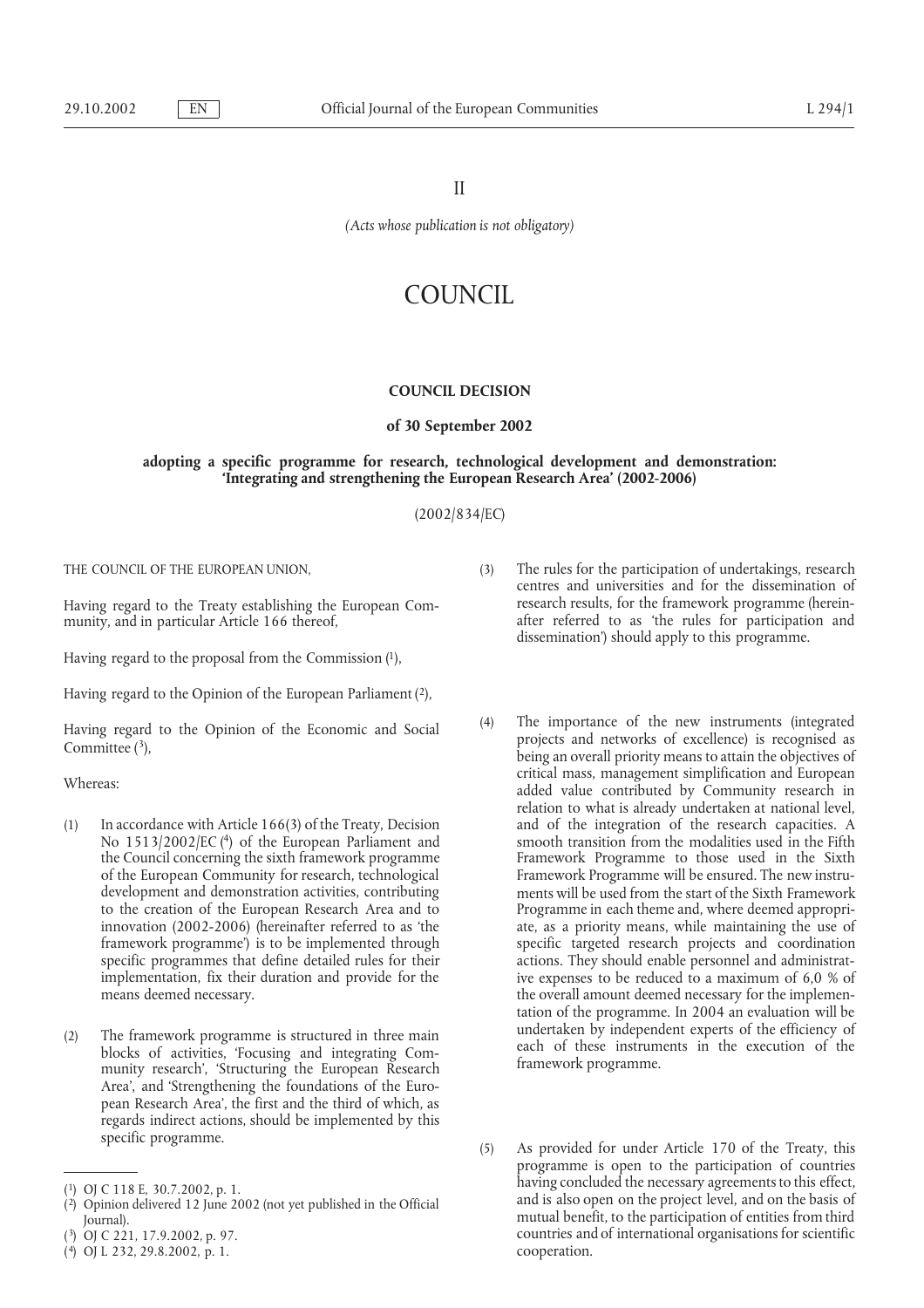- (6) In implementing this programme, emphasis should be given to promoting the strategy of sustainable development; to the mobility of researchers, following the Commission communication 'A mobility strategy within the European Research Area'; to innovation; to the needs of SMEs and encouraging their participation, as well as to international cooperation activities with third countries and international organisations. Special attention should be paid to the candidate countries.
- (7) Research activities carried out within this programme should respect fundamental ethical principles, including those which are reflected in the Charter of Fundamental Rights of the European Union.
- (8) Following the Commission Communication 'Women and Science' and the Resolutions of the Council of 20 May 1999 (1) and 26 June 2000 (2) and the Resolution of the European Parliament of 3 February 2000 (3) on this theme, an action plan is being implemented in order to reinforce and increase the place and role of women in science and research, and further enhanced action is needed. Gender aspects in research will be taken into account in implementing this programme.
- (9) To achieve the full potential of this programme, the active engagement of all relevant parties, in particular the Member States, associated candidate countries and other associated states, should be encouraged in a common endeavour to step up the coordination of research activities carried out in Europe, including through the opening up and networking of national programmes and the free circulation of information pertaining to research activities at all levels.
- (10) This programme should be implemented in a flexible, efficient and transparent manner, taking account of relevant interests, in particular of the scientific, industrial, user and policy communities; the research activities carried out under it should be adapted where appropriate to the needs of Community policies and to scientific and technological developments.
- (11) The participation of the outermost regions in Community RTD action through appropriate mechanisms adapted to their particular situation should be facilitated.
- (12) Participation in the activities of this programme will be encouraged through publication of the necessary information on content, conditions and procedures, to be made available in a timely and thorough manner to potential participants, including those from the associated candidate countries and other associated countries. Specific activities will be undertaken in support of participation of scientists and institutions from developing countries, Mediterranean countries including the Western Balkans as well as Russia and the Newly Independent States (NIS).
- (13) Since the measures for the implementation of this decision are essentially management measures, and should therefore be adopted by the management procedure provided for in Article 4 of Council Decision 1999/468/EC of 28 June 1999, laying down the procedures for the exercise of implementing powers conferred on the Commission  $(4)$ ; since on the other hand research involving the use of human embryos and human embryonic stem cells is subject to ethical parameters to be established in accordance with the evolution of scientific knowledge, the opinion of the European Group on Ethics, and, where appropriate, national and international ethical legislation and rules; and, therefore, measures for the financing of such projects should be adopted by the regulatory procedure provided for in Article 5 of Council Decision 1999/468/EC.
- (14) The Commission will in due course arrange for an independent assessment based on comprehensive implementation data to be conducted concerning the activities carried out in the fields covered by this programme, bearing in mind the contribution of the programme to the creation of the European Research Area, which will be done in a spirit of openness with respect to all the relevant actors.
- (15) Each thematic priority area should have its own budget line in the General Budget of the European Communities.
- (16) The Scientific and Technical Research Committee (CREST) has been consulted on the scientific and technological content of the programme,

HAS ADOPTED THIS DECISION:

# *Article 1*

1. In accordance with the framework programme, a specific programme on integrating and strengthening the European Research Area (hereinafter referred to as 'the specific programme') is hereby adopted for the period from 30 September 2002 to 31 December 2006.

<sup>(1)</sup> OJ C 201, 16.7.1999, p. 1.

<sup>(</sup>2) OJ C 199, 14.7.2001, p. 1.

 $(3)$  OJ C 309, 27.10.2000, p. 57.

<sup>(4)</sup> OJ L 184, 17.7.1999, p. 23.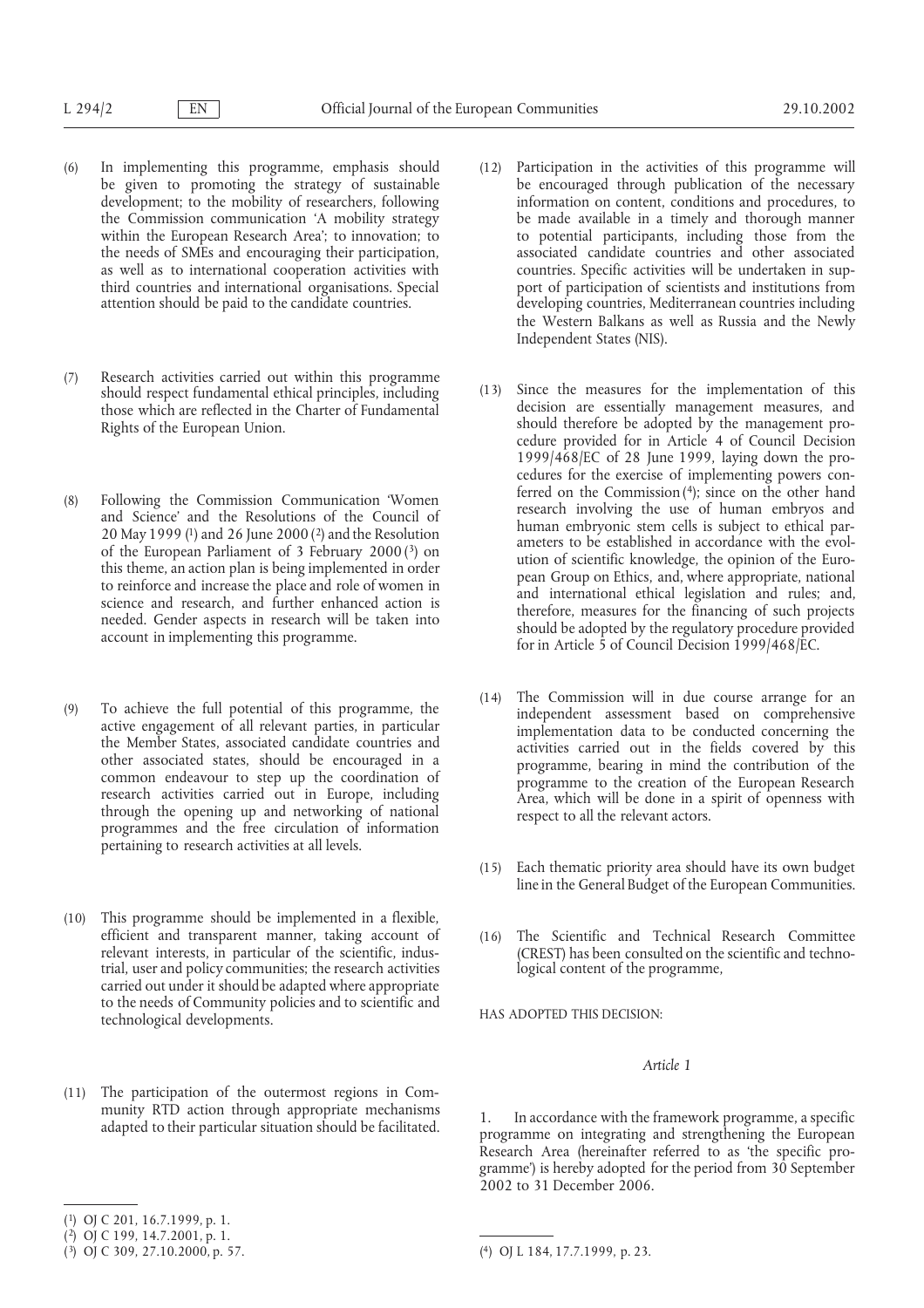2. The objectives and scientific and technological priorities for the specific programme are set out in Annex I.

## *Article 2*

In accordance with Annex II of the framework programme, the amount deemed necessary for the execution of the specific programme is EUR 12 905 million, including a maximum of 6,0 % for the Commission's administrative expenditure. An indicative breakdown of this amount is given in Annex II.

#### *Article 3*

All research activities carried out under the specific programme must be carried out in compliance with fundamental ethical principles.

## *Article 4*

1. The detailed rules for financial participation by the Community in the specific programme shall be those referred to in Article 2(2) of the framework programme.

2. The specific programme shall be implemented by means of the instruments defined in Annex III to the framework programme and described in Annex III.

3. The rules for participation and dissemination shall apply to the specific programme.

#### *Article 5*

1. The Commission shall draw up a work programme for the implementation of the specific programme, setting out in greater detail the objectives and scientific and technological priorities set out in Annex I, and the timetable for implementation.

2. The work programme shall take account of relevant research activities carried out by the Member States, Associated States and European and international organisations. It shall be updated where appropriate.

#### *Article 6*

1. The Commission shall be responsible for the implementation of the specific programme.

2. The procedure laid down in Article 7(2) shall apply for the adoption of the following measures:

(a) the drawing up and updating of the work programme referred to in Article 5(1), including the instruments to be used on a priority basis, any subsequent adjustment to their use, the content of the calls for proposals as well as the evaluation and selection criteria to be applied;

- (b) the approval of funding of:
	- (i) RTD actions involving networks of excellence and integrated projects,
	- (ii) RTD actions under the following priority thematic areas:

'Life sciences, genomics and biotechnology for health',

'Information society technologies',

'Nanotechnologies and nanosciences, knowledgebased multifunctional materials and new production processes and devices',

'Aeronautics and space',

'Food quality and safety',

'Sustainable development, global change and ecosystems',

where the estimated amount of the Community contribution under this programme is equal to or more than EUR 1,5 million,

- (iii) RTD actions, other than those referred to in points (i) and (ii), where the estimated amount of the Community contribution under this programme is equal to or more than EUR 0,6 million;
- (c) the drawing-up of the terms of reference for the external assessment provided for in Article 6(2) of the framework programme;
- (d) any adjustment to the indicative breakdown of the amount as set out in Annex II.

The procedure laid down in Article  $7(3)$  shall apply for the adoption of the following measures:

- detailed implementing provisions concerning research activities involving human embryos and human embryonic stem cells,
- RTD actions involving the use of human embryos and human embryonic stem cells.

## *Article 7*

1. The Commission shall be assisted by a committee.

2. Where reference is made to this paragraph, Articles 4 and 7 of Decision 1999/468/EC shall apply.

3. Where reference is made to this paragraph, Articles 5 and 7 of Decision 1999/468/EC shall apply.

The period laid down in Articles 4(3) and 5(6) of Decision 1999/468/EC shall be set at two months.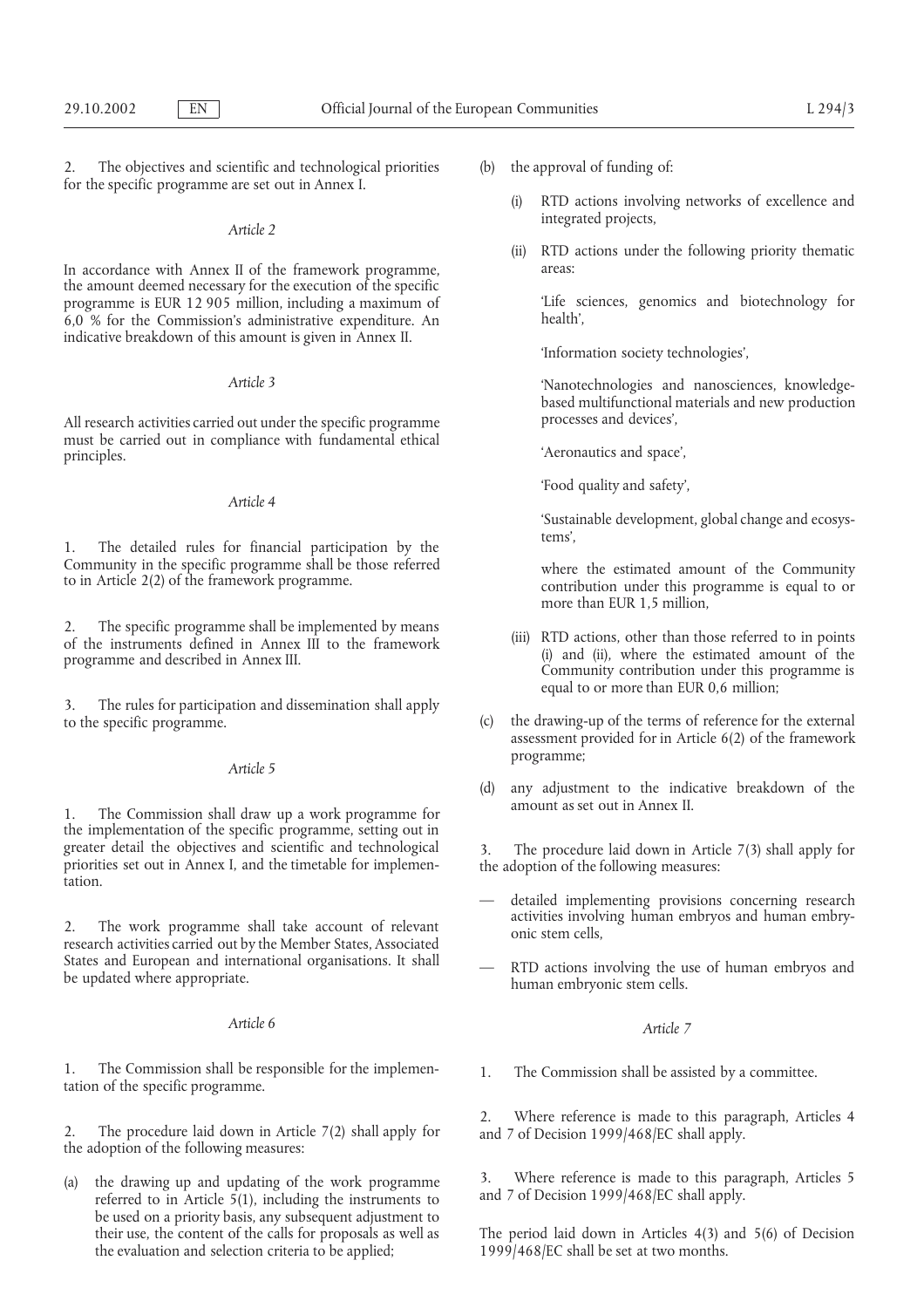4. The committee shall adopt its rules of procedure.

*Article 8*

1. The Commission shall regularly report on the overall progress of the implementation of the specific programme, in accordance with Article 4 of the framework programme; information on financial aspects and the use of instruments shall be included.

2. The Commission shall arrange for the independent monitoring and assessment provided for in Article 6 of the framework programme to be conducted concerning the activities carried out in the fields covered by the specific programme.

*Article 9*

This Decision is addressed to the Member States.

Done at Brussels, 30 September 2002.

*For the Council The President*

B. BENDTSEN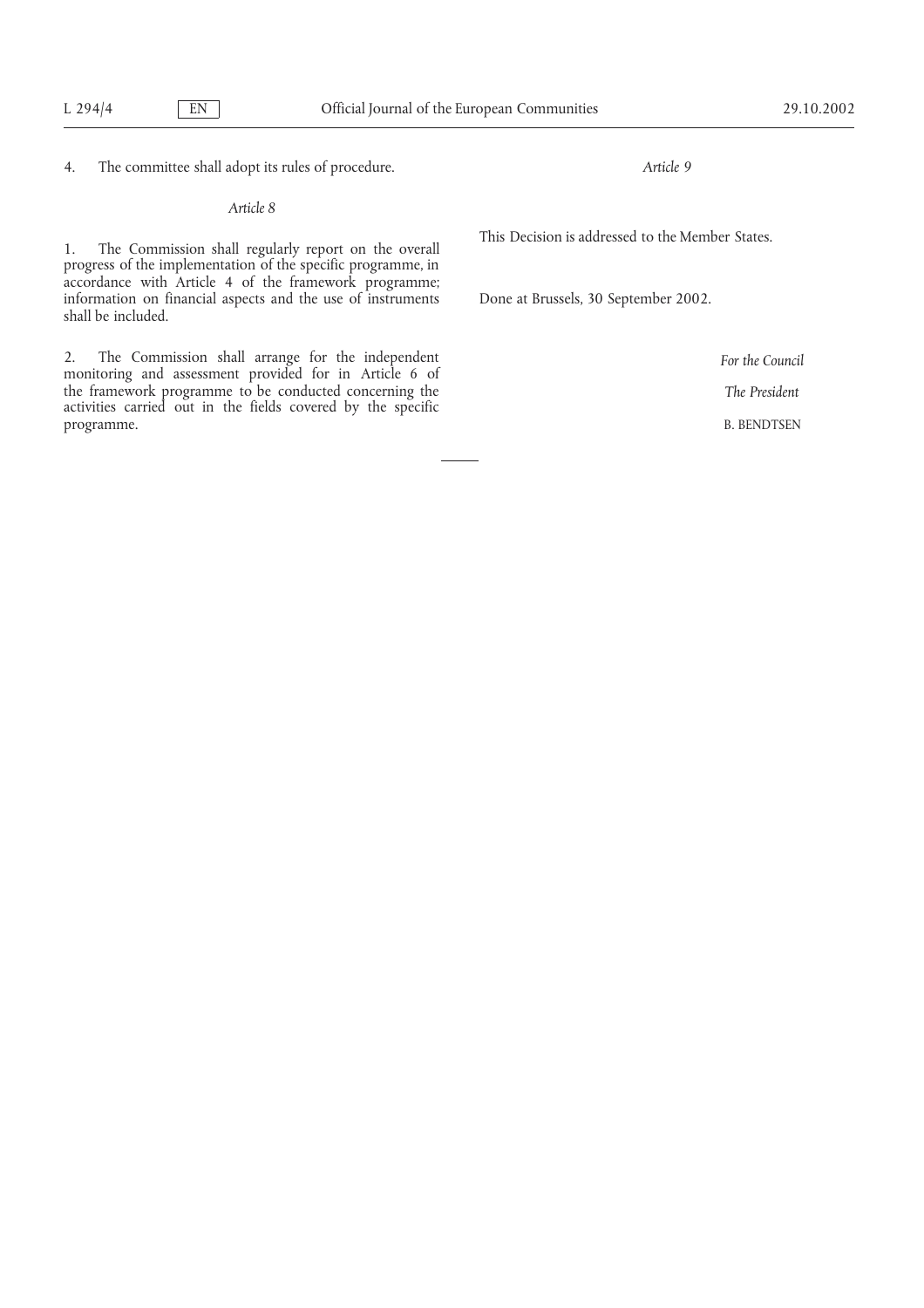# *ANNEX I*

#### **SCIENTIFIC AND TECHNOLOGICAL OBJECTIVES AND BROAD LINES OF THE ACTIVITIES**

The programme is structured as follows:

- 1. FOCUSING AND INTEGRATING COMMUNITY RESEARCH
- 1.1. Priority thematic areas of research
- 1.1.1. Life sciences, genomics and biotechnology for health
	- (i) Advanced genomics and its applications for health
	- (ii) Combating major diseases
- 1.1.2. Information Society technologies
- 1.1.3. Nano-technologies and nano-sciences, knowledge-based multifunctional materials, and new production processes and devices
- 1.1.4. Aeronautics and space
- 1.1.5. Food quality and safety
- 1.1.6. Sustainable development, global change and ecosystems
	- (i) Sustainable Energy Systems
	- (ii) Sustainable surface transport
	- (iii) Global change and ecosystems
- 1.1.7. Citizens and governance in a knowledge-based society
- 1.2. Specific activities covering a wider field of research
- 1.2.1. Policy support and anticipating scientific and technological needs
- 1.2.2. Horizontal research activities involving SMEs
- 1.2.3. Specific measures in support of international cooperation
- 2. STRENGTHENING THE FOUNDATIONS OF THE EUROPEAN RESEARCH AREA
- 2.1. Support for the coordination of activities
- 2.2. Support for the coherent development of policies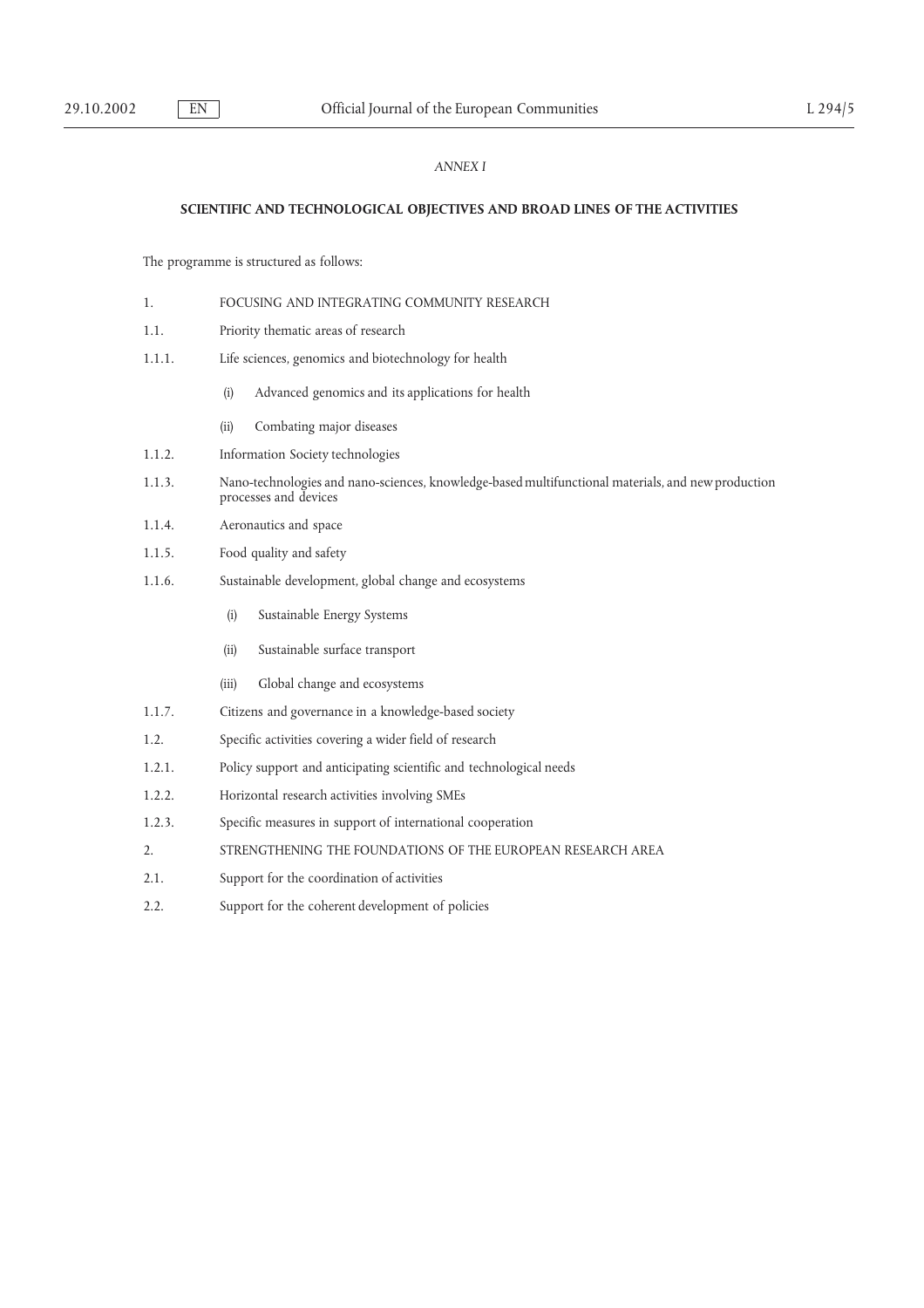## **INTRODUCTION**

This programme will promote world class research in key priority areas of exceptional interest and added value to Europe and the competitiveness of its industry, which have been identified in the framework programme 2002- 2006, as well as on topics that are identified as being of high importance during the course of implementation of the framework programme in view of the EU's policy needs and the opportunities arising in novel, leading edge research areas.

The programme will strive towards greater integration of research in Europe by means of:

- focused action in priority thematic research areas, using powerful financing instruments (integrated projects and networks of excellence) which bring together the research actors in appropriate configurations for the new challenges that these priority research areas represent, and with critical mass,
- systematic and coordinated planning and execution of research to support Community policies, and to explore new and emerging scientific and technological areas, taking account of needs expressed by the relevant actors throughout the European Union,
- promoting the networking and joint action of national and European frameworks for research and innovation, and the opening up of national programmes, in these priority areas, including where appropriate by the use of actions under Article 169 of the Treaty, as well as in other areas where such action would be of benefit to the performance of Europe's research base.

The programme is complementary to the programme 'structuring the European Research Area' and the specific programme for the JRC, and its implementation will be coordinated with them.

International cooperation represents an important dimension of the Framework Programme. In this specific programme, international activities are carried out in the two forms of:

- participation of researchers, teams and institutions from third countries in projects within the different thematic priority fields, related to issues arising at world level and being subjects of international efforts,
- specific international cooperation activities with some groups of countries, as a support to Community external relations and development aid policies.

The objectives and forms of the international cooperation activities in the Framework Programme are described under the heading 'Specific activities covering a wider field of research'.

Participation of the candidate countries in this programme will be encouraged.

Participation of small and medium sized enterprises (SMEs) will be encouraged and gender equity will, overall, be assured in the implementation of the activities.

The activities carried out within the programme will be implemented in an integrated fashion to assure coherence and synergy between their various elements and, as appropriate, with other parts of the framework programme (1).

# 1. **FOCUSING AND INTEGRATING COMMUNITY RESEARCH**

## 1.1. PRIORITY THEMATIC AREAS OF RESEARCH

The priority thematic areas represent the bulk of expenditure under the sixth framework programme. Through a highly focused Community research effort, the intention is to generate a substantial leveraging effect which, together with actions in other parts of the framework programme and through open coordination with other — regional, national, European and international — frameworks, will result in a coherent and highly effective common endeavour towards their overall objectives.

<sup>(1)</sup> In view of facilitating such coherent implementation of the programme, for each meeting of the programme committee as defined in the agenda, the Commission will reimburse, in accordance with its established guidelines, the expenses of one representative per Member State, as well as of one expert/adviser per Member State for those agenda items where a Member State requires specific expertise.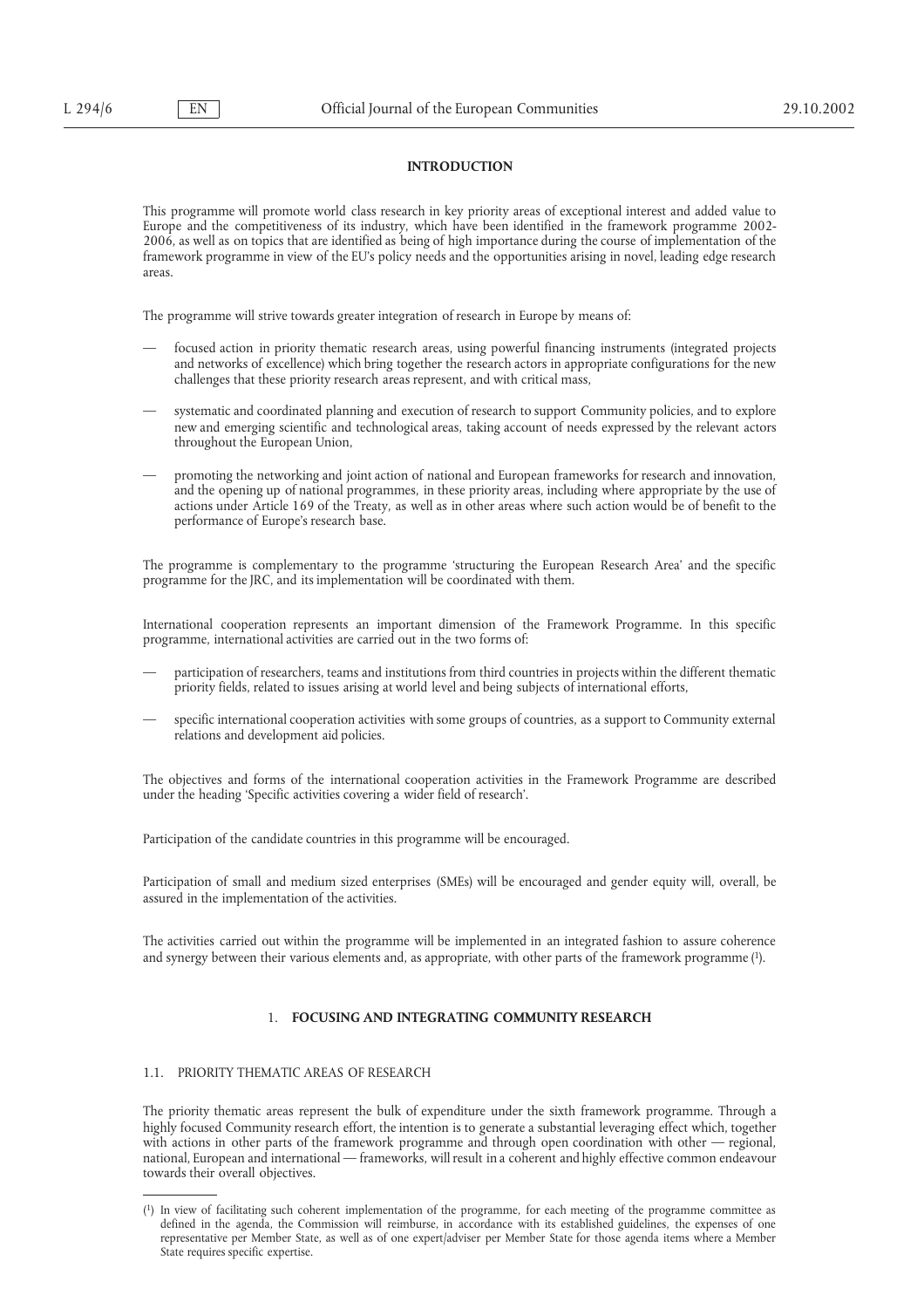The actions are therefore described in terms of:

- the overall objectives and expected achievements which are sought in each priority area,
- the research priorities to be pursued by means of Community action.

The priority thematic areas of research are described in terms of their overall objectives and the main research focus. The associated work programme will elaborate further on the detailed research content.

Within the thematic priority areas, the importance of the new instruments (integrated projects and networks of excellence) is recognised as being an overall priority means to attain the objectives of critical mass, management simplification and European added value contributed by Community research in relation to what is already undertaken at national level, and of the integration of the research capacities. The size of projects is not a criterion for exclusion, and access to new instruments is ensured for SMEs and other small entities.

Networks of excellence and integrated projects will be used from the start of the programme in each thematic priority area and, where deemed appropriate, as a priority means, while maintaining the use of specific targeted projects and coordination actions. In addition to research and technological development, they may incorporate the following types of activity, where they are of specific relevance to the objectives sought: demonstration, dissemination and exploitation; cooperation with researchers and research teams from third countries; human resource development, including the promotion of training of researchers; development of research facilities and infrastructure of specific relevance to the research being undertaken; and promotion of better links between science and society, including women in science.

Specific targeted research projects and coordination actions, as well as specific support actions, may also be used in the spirit of the 'stairway of excellence' in the implementation of the thematic priorities.

Innovation is an important dimension which must be taken into account in the design and implementation of RTD activities. In particular, networks of excellence and integrated projects will include activities relating to dissemination and exploitation of knowledge and, where relevant, to ensure transfer of technology and facilitate exploitation of results. Where appropriate, special attention will be given to technology transfer to SMEs and to the creation of research-based enterprises as a means of exploiting research results.

The priority research areas include, in certain cases, research at the borders of traditional disciplines where advances will require interdisciplinary and multidisciplinary effort. They will also each carry out, as appropriate, exploratory research at the leading edge of knowledge on subjects closely related to one or more topics within them. Measurement and testing aspects will also receive necessary emphasis. A particular attention will be given during the implementation of the programme to the coordination between the different priority areas, and between these areas and actions under the heading 'policy support and anticipating scientific and technological needs'.

The principle of sustainable development, and gender equality, will be duly taken into account. Furthermore, consideration of the ethical, social, legal and wider cultural aspects of the research to be undertaken and its potential applications, as well as socio-economic impacts of scientific and technological development and foresight, will where relevant form a part of the activities under this heading. Research on ethics related to scientific and technological developments will be carried out in the programme 'Structuring the European Research Area'.

During the implementation of this programme and in the research activities arising from it, fundamental ethical principles are to be respected. These include the principles reflected in the Charter of fundamental rights of the EU, including the following: protection of human dignity and human life, protection of personal data and privacy, as well as animals and the environment in accordance with Community law and relevant international conventions and codes of conduct, e.g. the Helsinki Declaration in its latest version, the Convention of the Council of Europe on Human Rights and Biomedicine signed in Oviedo on 4 April 1997, and the Additional Protocol on the Prohibition of Cloning Human Beings signed in Paris on 12 January 1998, the UN Convention on the Rights of the Child, the Universal Declaration on the human genome and human rights adopted by UNESCO, and the relevant World Health Organisation (WHO) resolutions.

Account will also be taken to the opinions of the European Group of Advisers on the Ethical Implications of Biotechnology (1991-1997) and the opinions of the European Group on Ethics in Science and New technologies (as from 1998).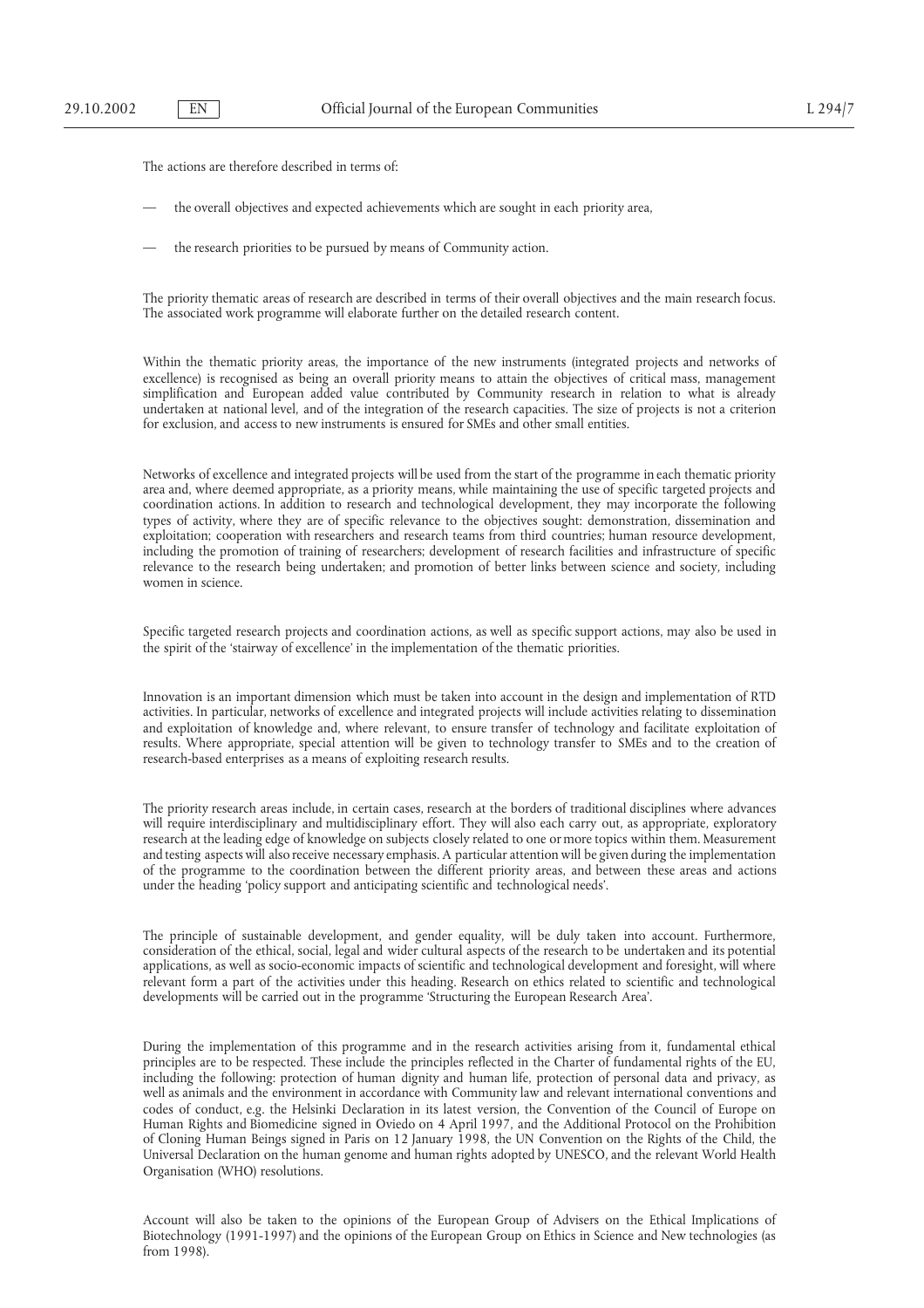In compliance with the principle of subsidiarity and the diversity of approaches existing in Europe, participants in research projects must conform to current legislation, regulations and ethical rules in the countries where the research will be carried out. In any case, national provisions apply and no research forbidden in any given Member State will be supported by Community funding in that Member State.

Where appropriate, participants in research projects must seek the approval of the relevant national or local ethics committees prior to the start of the RTD activities. An ethical review will be implemented systematically by the Commission for proposals dealing with ethically sensitive issues, in particular proposals involving the use of human embryos and human embryonic stem cells.

Any research project involving the use of human embryos and human embryonic stem cells, following the ethical review mentioned above, will be submitted to a Regulatory Committee.

In specific cases, an ethical review may take place during the implementation of a project.

The following fields of research shall not be financed under this programme:

- research activity aiming at human cloning for reproductive purposes,
- research activity intended to modify the genetic heritage of human beings which could make such changes heritable  $(1)$ ,
- research activities intended to create human embryos solely for the purpose of research or for the purpose of stem cell procurement, including by means of somatic cell nuclear transfer.

In addition, funding of research activities that are prohibited in all the Member States is in all circumstances excluded.

In accordance with the Amsterdam protocol on animal protection and welfare, animal experiments must be replaced with alternatives wherever possible. Suffering by animals must be avoided or kept to a minimum. This particularly applies (pursuant to Directive 86/609/EEC) to animal experiments involving species which are closest to human beings. Altering the genetic heritage of animals and cloning of animals may be considered only if the aims are ethically justified and the conditions are such that the animals' welfare is guaranteed and the principles of biodiversity are respected.

These guidelines will apply in the implementation of this programme. Furthermore, scientific advances and national provisions will be regularly monitored by the Commission so as to take account of any relevant developments. This monitoring could lead as necessary to a revision of these guidelines.

#### 1.1.1. **Life sciences, genomics and biotechnology for health**

The sequencing of the human genome and many other genomes heralds a new age in human biology, offering unprecedented opportunities to improve human health and to stimulate industrial and economic activity. In making its contribution to realising these benefits, this theme will focus on integrating post-genomic research, including research on related molecular mechanisms, into the more established biomedical and biotechnological approaches, and will facilitate the integration of research capacities (both public and private) across Europe to increase coherence and achieve critical mass. Integrated multidisciplinary research, which enables a strong interaction between technology and biology, is vital in this theme for translating genome data into practical applications. In addition, an essential element will be to involve key stakeholders, for example, as appropriate industry, healthcare providers and physicians, policy makers, regulatory authorities, patient associations, and experts on ethical matters, etc. in implementing the theme. Furthermore, attention will be paid to childhood diseases and related treatments, whenever appropriate, and gender equity in the research will be ensured (2).

<sup>(1)</sup> Research relating to cancer treatment of the gonads can be financed.

<sup>(2)</sup> Causes, clinical manifestation, consequences and treatment of disease and disorders often differ between women, men and children. Therefore, all activities funded within this thematic priority must take the possibility of such differences into account in their research protocols, methodologies and analysis of results.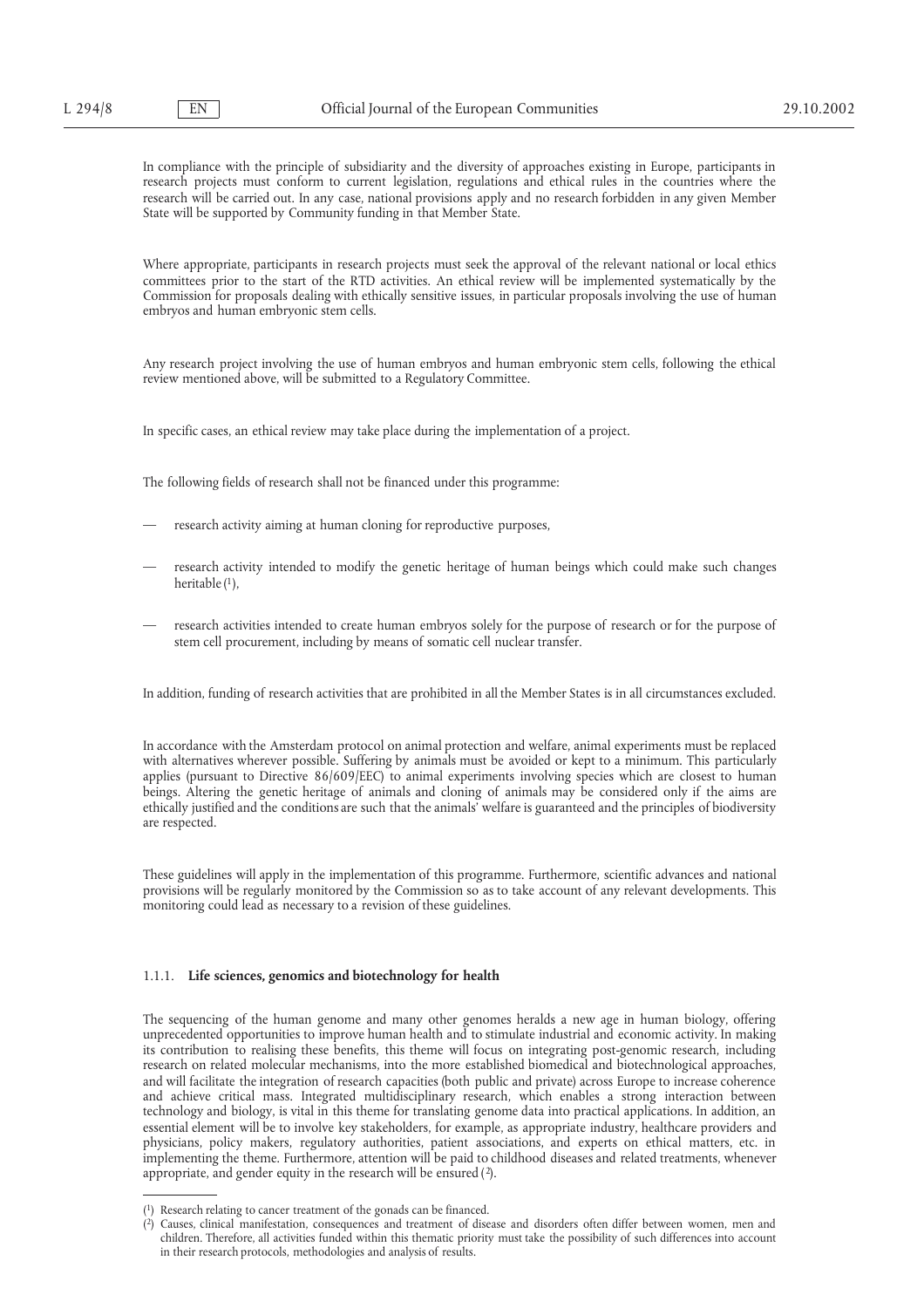This thematic priority area will stimulate and sustain multidisciplinary basic research to exploit the full potential of genome information to underpin applications to human health. In the field of applications, the emphasis will be put on research aimed at bringing basic knowledge through to the application stage ('translational' approach), to enable real and consistent and coordinated progress at European level in medicine and improve the quality of life. This research may also have implications for research on areas such as agriculture and environment, which are addressed under other thematic priorities; such implications should be duly taken into account in the course of the implementation of the thematic priorities concerned.

It will be an integral component of the European Community effort to enhance the European biotechnology industry in line with the conclusions of the Stockholm European Council. It will endeavour to create strong links with all activities that improve the framework conditions for innovation in the health sector of the biotechnology industry, especially in SMEs, including stimulating entrepreneurship and opportunities for investment through venture capital and the involvement of the European Investment Bank. Attention will also be paid to the identification of regulatory bottlenecks in the development of new applications for genomics, to the anticipation at the earliest possible stage of the ethical implications and to the broader implications of developments in genomics research for society and citizens.

This thematic priority area will also foster the implementation and development of the health strategy of the European Community.

Throughout the thematic priority, international collaboration will be encouraged. Where appropriate, due account will be given to the European Community's commitment to poverty reduction in developing countries and the importance that improved health will bring to the process — in line with Article 177 of the Treaty and with the European Community's accelerated actions to combat HIV/AIDS, malaria and tuberculosis.

Re se ar ch pr ior itie s

#### (i) *Advanced genomics and its applications for health*

Fundamental knowledge and basic tools for functional genomics in all organisms

The strategic objective of this line is to foster the basic understanding of genomic information, by developing the knowledge base, tools and resources needed to decipher the function of genes and gene products relevant to human health and to explore their interactions with each other and with their environment. Research actions will encompass the following:

— Gene expression and proteomics: The objectives are to enable researchers to better decipher the functions of genes and gene products as well as to define the complex regulatory networks (biocomplexity) that control fundamental biological processes.

Research will focus on: developing high throughput tools and approaches for monitoring gene expression and protein profiles and for determining protein function and interactions of biological molecules within the living cell.

— Structural genomics: The objectives are to enable researchers to determine, more effectively and at a higher rate than is currently feasible, the 3-D structure of proteins and other macromolecules, which is important for elucidating protein function and essential for drug design.

Research will focus on: developing high throughput approaches for determining high-resolution 3-D structures of macromolecules.

— Comparative genomics and population genetics: The objectives are to enable researchers to use wellcharacterised model organisms for predicting and testing gene function and to take full advantage of specific population cohorts available in Europe to determine the relationship between gene function and health or disease.

Research will focus on: developing model organisms and transgenic tools; developing genetic epidemiology tools and standardised genotyping protocols.

— Bioinformatics: The objectives are to enable researchers to access efficient tools for managing and interpreting the ever-increasing quantities of genome data and for making it available to the research community in an accessible and usable form.

Research will focus on: developing bioinformatic tools and resources for data storage, mining and processing; developing computational biology approaches for in silico prediction of gene function and for the simulation of complex regulatory networks.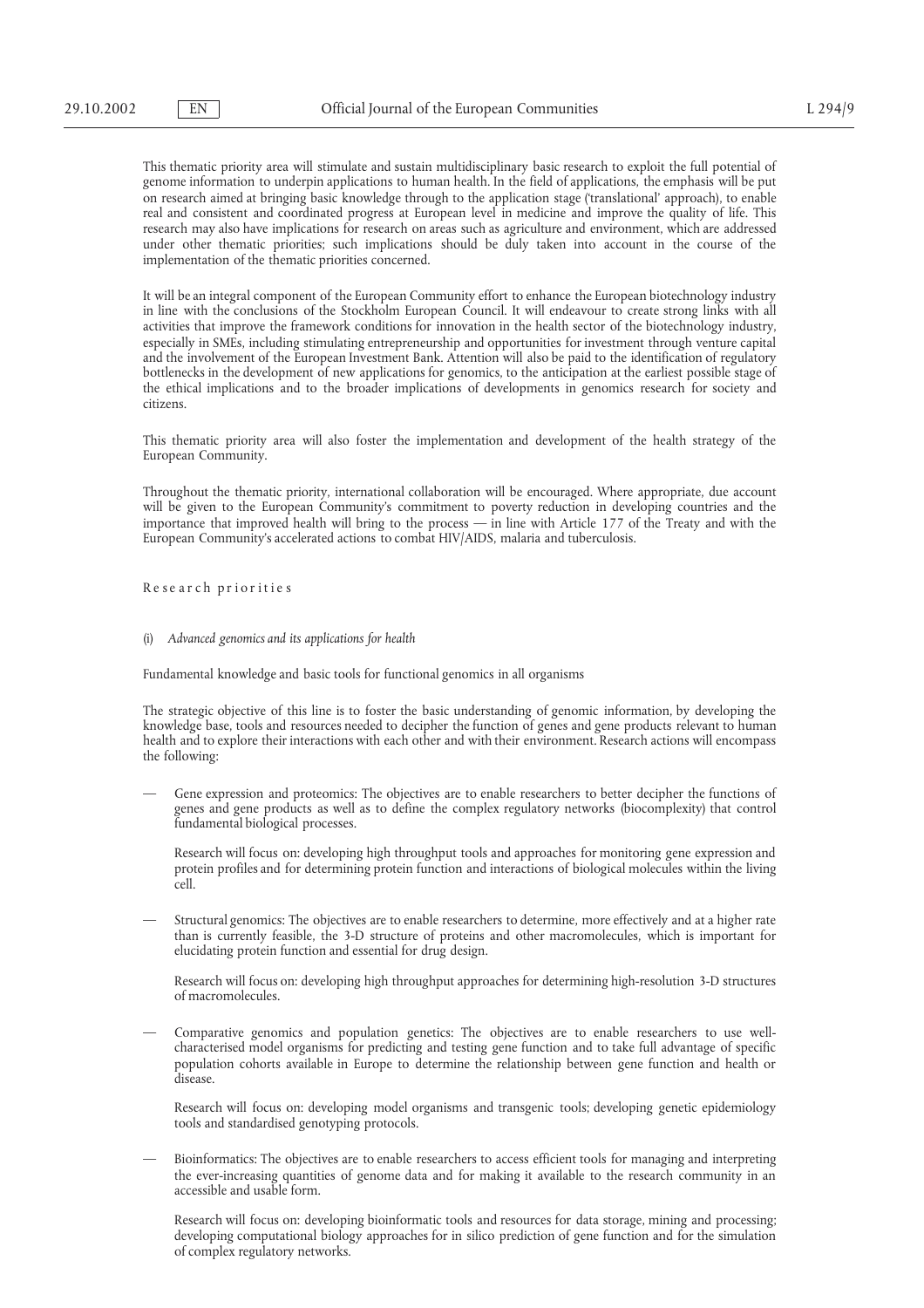— Multidisciplinary functional genomics approaches to basic biological processes: The objectives are to enable researchers to study fundamental biological processes by integrating the above innovative approaches.

Research will focus on: elucidation of the mechanisms underlying fundamental cellular processes, to identify the genes involved and to decipher their biological functions in living organisms.

Applications of knowledge and technologies in the field of genomics and biotechnology for health

The strategic objective of this line is to foster the competitiveness of Europe's biotechnology industry by exploiting the wealth of biological data produced by genomics and advances in biotechnology. Research actions will encompass the following:

— Technological platforms for the developments in the fields of new diagnostic, prevention and therapeutic tools: In the context of preventing and treating diseases, the objectives are to foster academic and industrial collaboration through technological platforms where multidisciplinary approaches using cutting edge technologies arising from genomic research may contribute to health care progress and cost reduction through more precise diagnosis, individualised treatment and more efficient development pathways for new drugs and therapies (such as the selection of new drug candidates), and other novel products of the new technologies.

Research will focus on: rational and accelerated development of new, safer, more effective drugs including pharmacogenomics approaches; development of new diagnostics; development of new in vitro tests to replace animal experimentation; development and testing of new preventive and therapeutic tools, such as somatic gene and cell therapies (in particular stem cell therapies, for example those on neurological and neuromuscular disorders) and immunotherapies; innovative research in post-genomics, which has high potential for application.

With a view to ensuring socially responsible choices, public acceptance and an efficient development pathway for these new technologies, an active and early involvement in the above activities of regulators, experts on ethics, patients and society at large will be necessary.

(ii) *Combating major diseases*

Application-oriented genomic approaches to medical knowledge and technologies

The strategic objective of this line is to develop improved strategies for the prevention and management — using also advanced technologies for health — of human disease and for living and ageing healthily. It will concentrate exclusively on integrating genomic approaches through all relevant organisms into more established medical approaches for investigating disease and health determinants. The emphasis will be put on translational research aimed at bringing basic knowledge through to clinical application. Research actions will focus on the following:

— Combating cardiovascular diseases, diabetes, and rare diseases: The objectives are to improve the prevention and management of important causes of mortality and ill health in Europe and to pool Europe's research resources for tackling rare diseases.

Research will focus on: integrating clinical expertise and resources with relevant model systems and advanced tools in functional genomics to generate breakthroughs in the prevention and management of these diseases.

— Combating resistance to antibiotics and other drugs: The objectives are to confront the major threat to public health caused by drug resistant pathogens.

Research will focus on: exploitation of the knowledge of microbial genomes and on host-pathogen interactions for the development of vaccines and alternative therapeutic strategies to circumvent the problem of antimicrobial and other drug resistance; development of strategies for optimal usage of antimicrobials; support to the European Community network for epidemiological surveillance and control of communicable diseases.

— Studying the brain and combating diseases of the nervous system: The objectives are to use genome information to understand better the functioning and dysfunctioning of the brain, in order to gain new insight into mental processes, to combat neurological disorders and diseases, and to improve brain repair.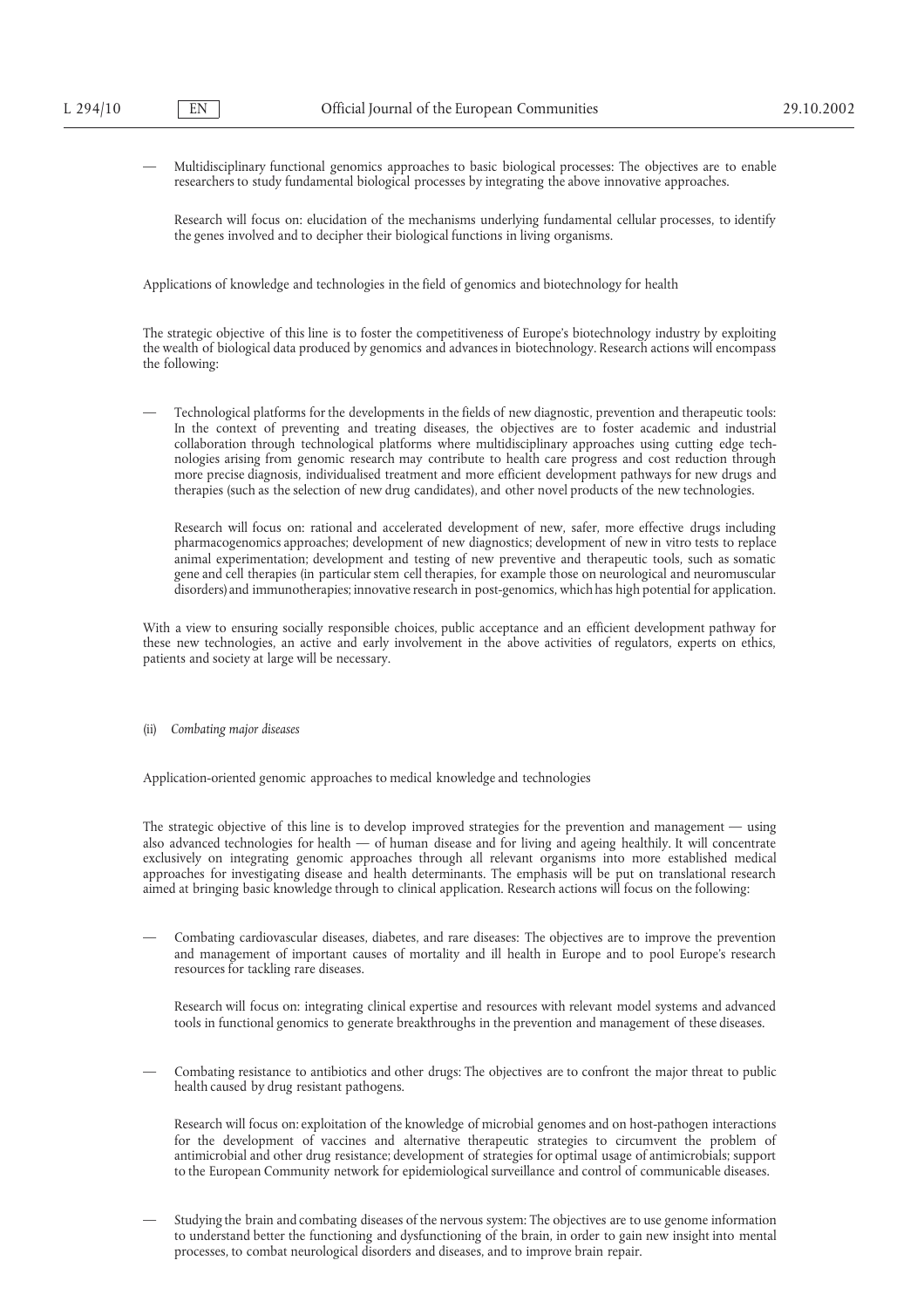Research will focus on: understanding the molecular and cellular bases of brain function, damage, plasticity and repair, learning, memory and cognition; developing strategies for prevention and management of neurological and mental disorders and diseases (such as Alzheimer's disease, Parkinson's disease and new variant Creutzfeldt-Jakob's disease), including those relating to drug dependance.

— Studying human development and the ageing process: The objective is to better understand human development, with special emphasis on the ageing process, in order to develop the evidence base for improving public health strategies to promote healthy living and healthy ageing.

Research will focus on: understanding human development from conception to adolescence; exploring the molecular and cellular determinants of healthy ageing including their interactions with environmental, behavioural and gender factors.

Combating cancer

The objective is to combat cancer by developing improved patient-oriented strategies, from prevention to more effective and earlier diagnosis and better treatment with minimal side effects. The research will therefore concentrate on translating the knowledge being created by genomics and other fields of basic research into applications that improve clinical practice and public health.

The patient-oriented approach will include four interlinked components. Research will focus on:

- Establishing facilities and developing initiatives for the exploitation of research on cancer in Europe; encouraging the development of evidence-based guidelines for good clinical practice and improved public health strategies by accelerating the translation of existing research results into applications.
- Supporting clinical research, particularly clinical trials, aimed at validating new and improved interventions.
- Supporting translational research aimed at bringing basic knowledge through to applications in clinical practice and public health.
- Other issues related to cancer, such as ageing and cancer, regional differences, psycho-social aspects, palliative care and guidance to support groups.

Confronting the major communicable diseases linked to poverty

The strategic objective of this line is to confront the global emergency caused by the three major communicable diseases — HIV/AIDS, malaria and tuberculosis — through the development of effective disease interventions, particularly for use in developing countries. It is envisaged that developing countries will be significant partners in the implementation of this line and, as appropriate, participate directly in specific activities within it, in particular through the clinical trials programme.

Research will focus on: developing promising candidate interventions (vaccines, therapies and HIV microbicides) against the target diseases by sponsoring research over the full spectrum from basic molecular research, taking advantage of microbial genomics, through to pre-clinical testing and proof-of-principle; establishing a clinical trials programme to unite and support Europe's clinical trial activities specifically targeted at interventions for use in developing countries; establishing an AIDS Therapy Trials Network in Europe to improve the coherence and complementarity of clinical trials of AIDS therapies for European use.

The research activities carried out within this thematic priority area will include exploratory research at the leading edge of knowledge on subjects closely related to one or more topics within it. Two complementary approaches will be utilised: one receptive and open — the other proactive.

## 1.1.2. **Information society technologies**

Information society technologies (IST) are transforming the economy and society. Not only are they creating new ways of working and new types of business, but provide solutions to major societal challenges such as healthcare, environment, safety, mobility and employment, and have far reaching implications on our everyday life. The IST sector is now one the most important of the economy, with an annual turnover of EUR 2 000 billion, providing employment for more than 12 million people in Europe.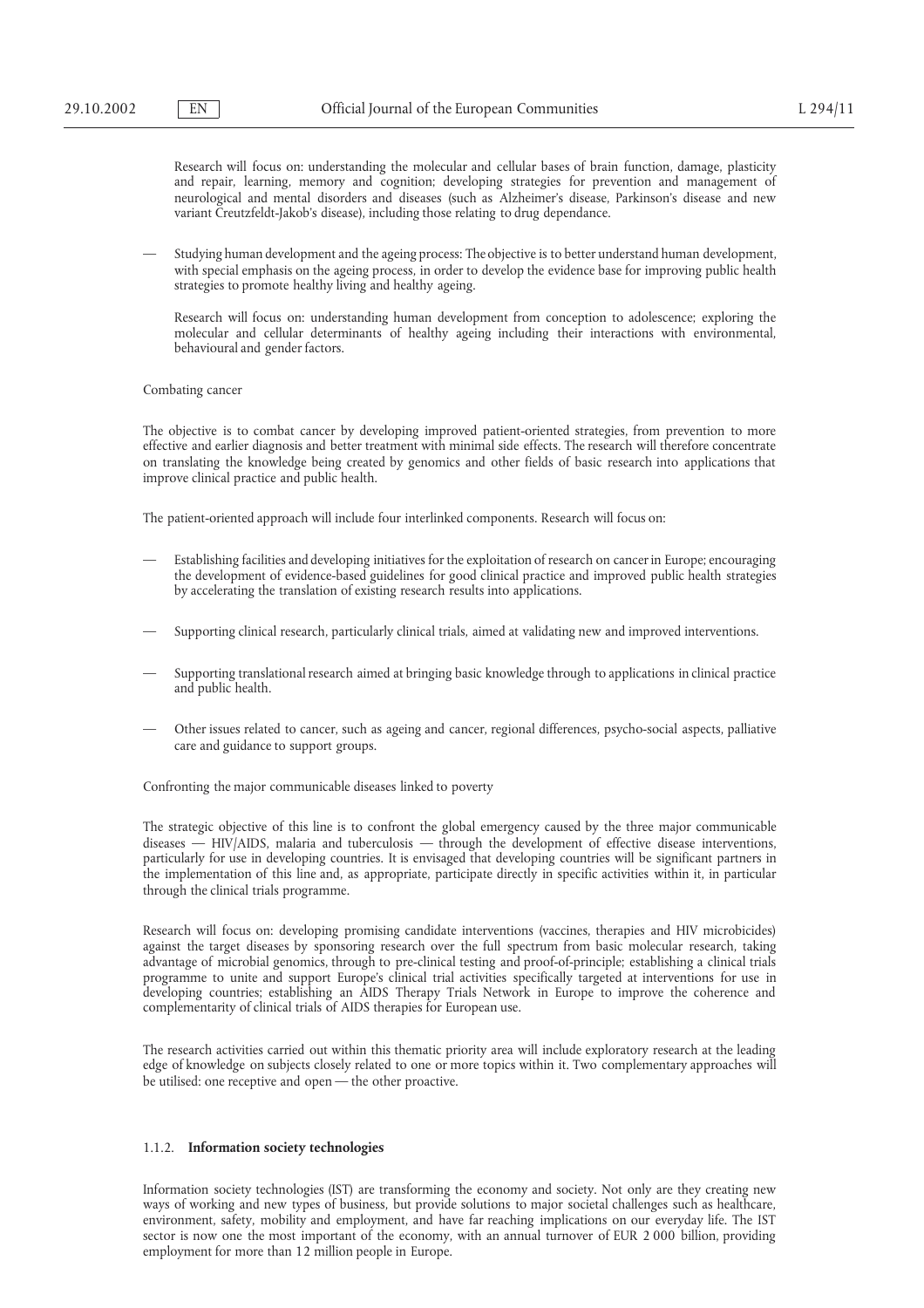The IST thematic priority will contribute directly to realising European policies for the knowledge society as agreed at the Lisbon European Council of 2000, the Stockholm European Council of 2001, and reflected in the e-Europe Action Plan. It will ensure European leadership in the generic and applied technologies at the heart of the knowledge economy. It aims to increase innovation and competitiveness in European businesses and industry and to contribute to greater benefits for all European citizens.

Successes, like those achieved in Europe in mobile and wireless communications or consumer electronics, will not be repeated unless a real effort is made to achieve critical mass in key domains of IST research. The actions will therefore mobilise the community of researchers around medium to long term objectives, facilitating the integration of public and private effort on a European scale, to build essential competencies and strengthen innovation. They will involve high-risk and long term RTD such as the development of the next generation of mobile and wireless systems beyond 3G.

Although substantial advances have been achieved, we are still far from taking full advantage of the potential of knowledge-based services in real life. Products and services are still hard to use and out of reach for many people, and the 'digital divide' is widening within Europe and across the world. Research will focus on the future generation of technologies in which computers and networks will be integrated into the everyday environment, rendering accessible a multitude of services and applications through easy-to-use human interfaces. This vision of 'ambient intelligence' places the user, the individual, at the centre of future developments for an inclusive knowledge-based society for all.

The IST priority in support of the eEurope action plan, will help build an information and knowledge based society across Europe, encouraging the participation of least developed regions. It will also include activities linking the EU effort to the international context. The aim is to achieve thematic area global consensus when appropriate, e.g. through the Intelligent Manufacturing Systems (IMS) initiative or the dialogue on dependability issues, to integrate further the research of the Newly Associated States within the EU effort and to facilitate cooperation with developing countries.

In addition to the above, the priority thematic area will support research to investigate and experiment with future visions and emerging technologies at the frontier of knowledge in the IST field.

Within the context of the priorities identified below, the priority thematic area will also include activities relating to the further development of Géant and GRIDs.

Re se ar ch pr ior itie s

#### (i) *Applied IST research addressing major societal and economic challenges*

The objective is to extend the scope and efficiency of IST-based solutions addressing major societal and economic challenges, and to make them accessible in the most trusted and natural way, anywhere and anytime to citizens, businesses and organisations.

— Technologies for trust and security: The objective is to develop technologies for key security challenges posed by the 'all-digital' world and by the need to secure the rights of individuals and communities.

Research will focus on basic security mechanisms and their interoperability, dynamic security processes, advanced cryptography, privacy enhancing technologies, technologies to handle digital assets and technologies for dependability to support business and organisational functions in dynamic and mobile systems.

— Research addressing societal challenges: The focus is on 'ambient intelligence' for a broader inclusion of citizens in the Information Society, for more effective health, security, mobility and environment management and support systems, and for the preservation of cultural heritage, integration of multiple functionalities across these different domains will be also supported.

Research activities on 'e-inclusion' will concentrate on systems enabling access for all, on barrier-free technologies for full participation in the information society and on assistive systems that will restore functions or compensate for disabilities thereby enabling a higher quality of life for citizens with special needs and their carers. In the area of health, the work will focus on intelligent systems aimed at supporting health professionals, at providing patients with personalised healthcare and information, and at stimulating health promotion and disease prevention in the general population. Research will also address intelligent systems to enhance the protection of people and property and for securing and safeguarding civil infrastructures.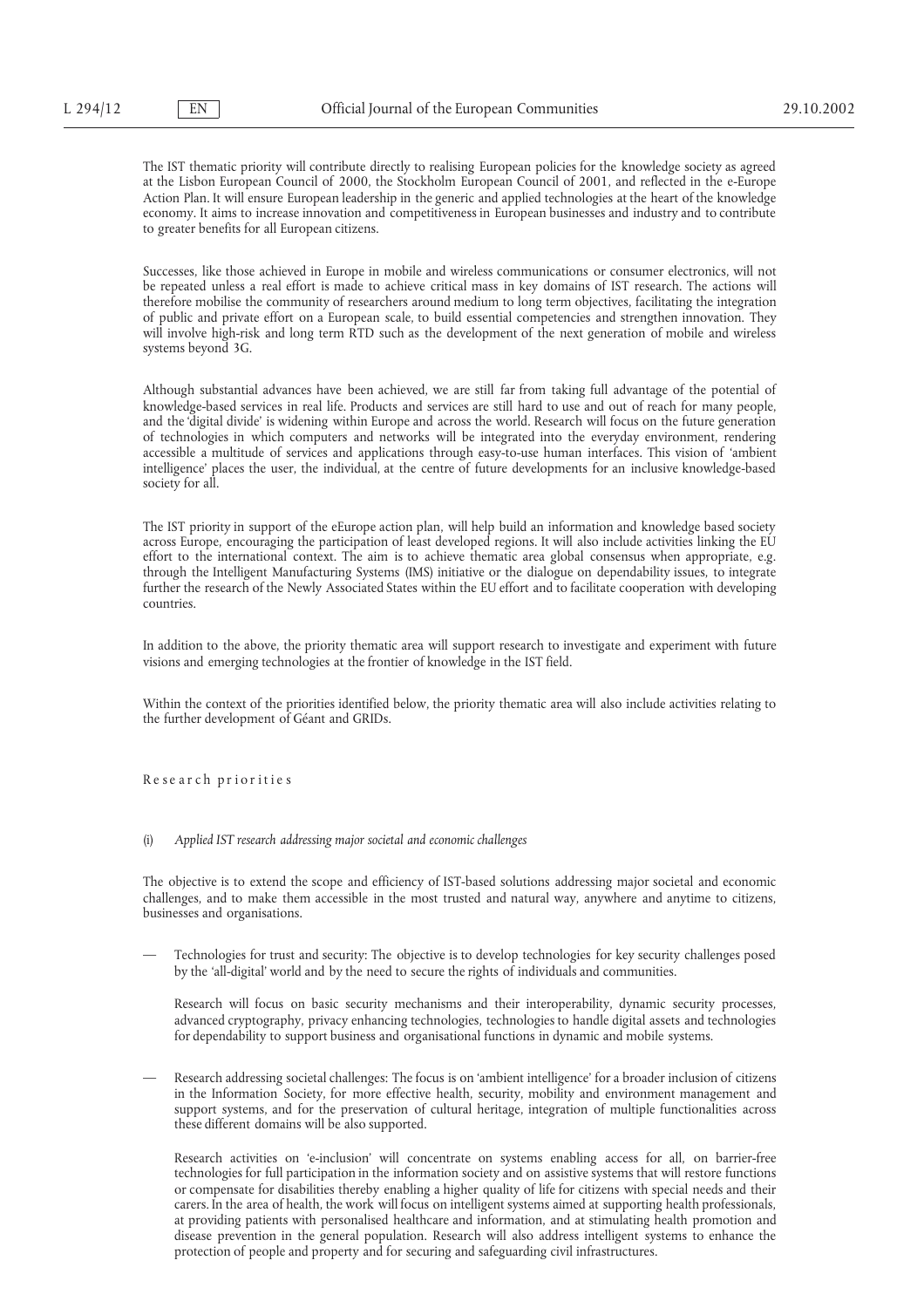In the area of mobility, research will focus on vehicle infrastructure and portable systems to provide integrated safety, comfort and efficiency and allow for the provision of advanced logistics info-mobility and location based services. Research in the area of environment will focus on knowledge-based systems for natural resource management and for risk prevention and crisis management including humanitarian mine clearance. In the area of leisure, research will focus on intelligent and mobile systems and applications for entertainment. In the area of tourism, research will address knowledge sharing and interactive services. For cultural heritage, the effort will focus on intelligent systems for dynamic access to and preservation of tangible and intangible cultural and scientific resources.

— Research addressing work and business challenges: The objective is to provide businesses, individuals, public administrations, and other organisations with the means to fully contribute to, and benefit from, the development of a trusted knowledge-based economy, whilst at the same time improving the quality of work and working life and support life-long continuous learning to improve work skills. Research will also aim at a better understanding of the socio-economic drivers and impact of IST development.

Research in e-business and e-government will focus on providing European organisations, private and public, and especially SMEs, with interoperable systems and services to enhance innovation capacities, value creation and competitive performance in the knowledge economy and on supporting new business environments ('business ecosystems'). Research in organisational knowledge management will aim at supporting organisational innovation and responsiveness through elicitation, sharing, trading, and delivery of knowledge. Work on electronic and mobile commerce will target interoperable, multimodal applications and services across heterogeneous networks. It will include anytime-anywhere trading, collaboration, workflow, and electronic services covering the whole value creation cycle of extended products and services.

Research into eWork systems will focus on new workplace designs incorporating innovative technologies to facilitate creativity and collaboration, on increasing resource-use efficiency and on extending work opportunities to all in local communities. Work on eLearning will focus on personalised access to, and delivery of, learning as well as on advanced learning environments at school, university, in the workplace and in lifelong learning in general, taking advantage of the development of ambient intelligence.

— Complex problem solving in science, engineering, businesses and for society: The objective is to develop technologies for harnessing computing and storage resources which are distributed in geographically dispersed locations, and for making them accessible, in a seamless way, for complex problem solving in science, industry, business and society. Application fields include environment, energy, health, transport, industrial engineering, finance and new media.

Research will focus on new computational models, including computing and information GRIDs, peer-to-peer technologies and the associated middleware to make use of large scale highly distributed computing and storage resources and to develop scalable, dependable and secure platforms. It will include novel collaborative tools and programming methods supporting interoperability of applications and new generations of simulation, visualisation and datamining tools.

(ii) *Communication, computing and software technologies*

The objectives are to consolidate and further develop European strengths in areas such as mobile communications, consumer electronics and embedded software and systems, and to improve the performance, reliability, costefficiency, functionality and adaptive capabilities of communications and computing technologies so as to meet the growing needs of applications. Work will also lead to the next generation Internet (including Internet Protocol, version 6).

— Communication and network technologies: The objective is to develop the new generations of mobile and wireless systems and networks that allow optimal service connection anywhere as well as all-optical networks to increase network transparency and capacity, solutions to improve network interoperation and adaptability, and technologies for personalised access to networked audio-visual systems.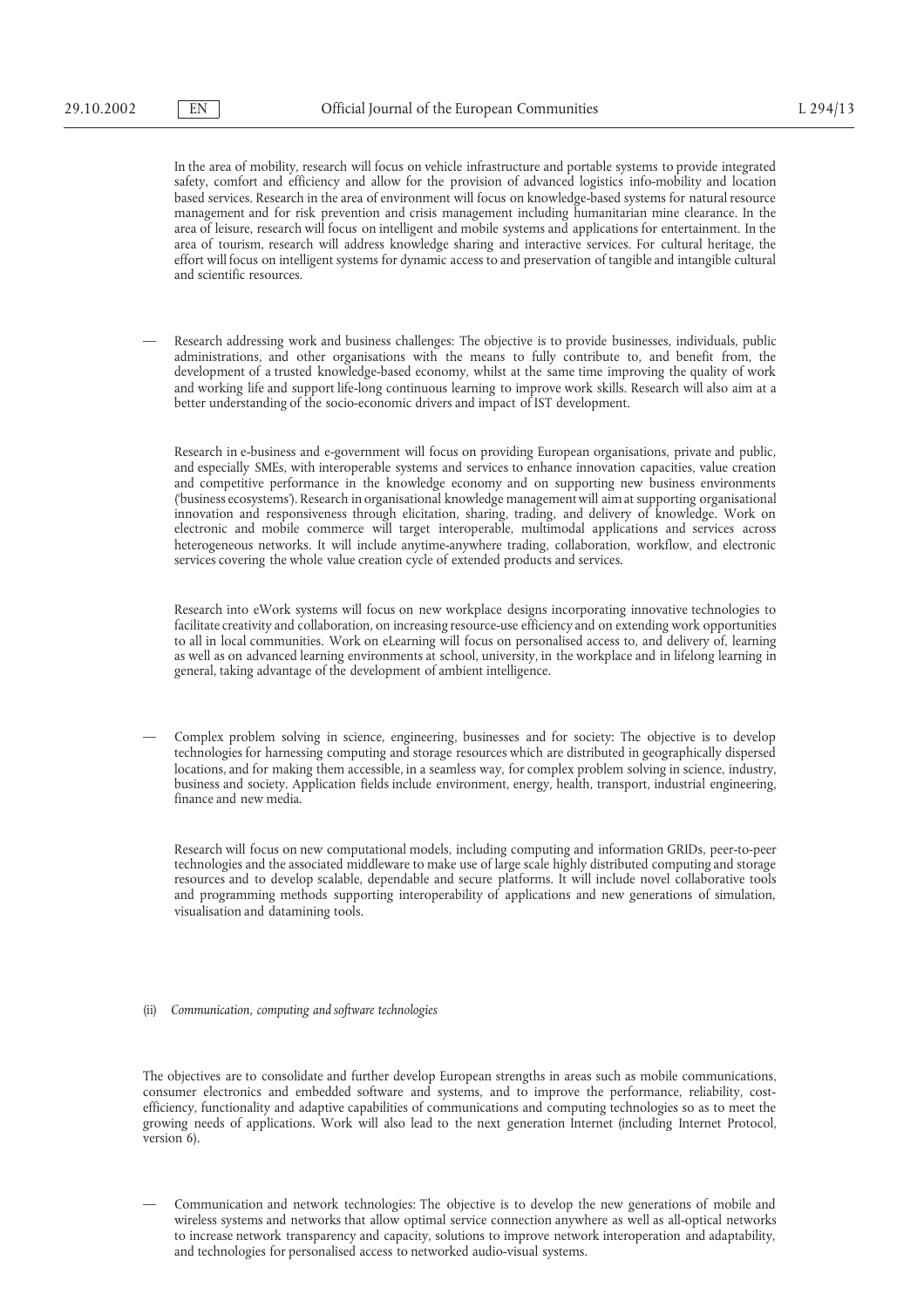Work on terrestrial and satellite (1) based, mobile and wireless systems and networks beyond 3G will focus on the next generation of technologies, ensuring cooperation and seamless inter-working at service and control planes of multiple wireless technologies over a common IP (Internet Protocol) platform as well as novel spectral efficient protocols, tools and technologies, to build wireless re-configurable IP enabled devices, systems and networks.

Research in all optical networks will focus on the management of optical wavelength channels enabling flexibility and speed in service deployment and provisioning and solutions for fibre to the LAN. Research on interoperable network solutions, including end-to-end network management will support generic services provision and interworking, and interoperation between heterogeneous networks and platforms. It will include programmable networks to provide adaptive and real-time allocation of network resources and enhanced service management capabilities by customers.

Research will also address the enabling technologies for personalised access to networked audio-visual systems and applications as well as cross-media service platforms and networks, trusted digital TV architectures and appliances able to process, encode, store, sense and display hybrid 3D multimedia signals and objects.

— Software technologies, embedded systems and distributed systems: The objective is to develop new software technologies, multifunctional service creation environments as well as tools for the control of complex distributed systems for the realisation of an ambient intelligence landscape and for coping with the expected growth and spread of applications and services.

Research will focus on new technologies for software and systems, that address composability, scalability, reliability and robustness as well as autonomous self-adaptation. It will include middleware for the management, control and use of fully distributed resources. Work on multifunctional service creation environments and new component frameworks will aim at the development of service functionality, including meta-information, semantics and taxonomy of the building blocks.

New strategies, algorithms, and tools for systematic and accurate design, prototyping and control of complex distributed systems will be addressed. Work will include networked embedded systems, distributed sensing, computing, storage resources and related intercommunication. Dynamic resources allocation will be a key feature as well as cognitive techniques for generic object and events recognition.

- (iii) *Components and microsystems*
- Micro-, nano- and opto-electronics: The objective is to reduce the cost, increase the performance and improve reconfigurability, scalability, adaptability and self-adjusting capabilities of micro-, nano- and opto-electronic components and systems-on-a-chip. The environmental impact of IST systems will be taken into account.

Research will focus on pushing the limits of CMOS process and equipment technologies and enhancing device functionality, performance and integration of functions. It will address alternative process technologies, device types, materials and architectures to meet demands of communication and computing. Particular emphasis will be put on RF, mixed-signal and low power design. Work on optical, opto-electronic, and photonic functional components, will address devices and systems for information processing, communication, switching, storage, sensing and imaging. Research on electronic nano-devices, as well as on molecular electronics devices and technologies, will target those that promise broad functionality and have integration- and mass fabrication potential.

— Micro- and nano- technologies, micro-systems, displays: The objective is to improve the cost-efficiency, performance and functionality of subsystems and micro-systems and to increase the level of integration and miniaturisation allowing for improved interfacing with their surrounding and with networked services and systems.

Research will focus on new applications and functions that take advantage of multi-disciplinary interactions (electronics, mechanics, chemistry, biology, etc.) combined with the use of micro and nano-structures and new materials. The aim is to develop innovative, cost-effective and reliable micro-systems and reconfigurable, miniaturised subsystem modules. Work will also include low cost, information-rich and higher resolution displays as well as advanced sensors including low cost vision and bio-metric sensors, and haptic devices. Work on nano-devices and nano-systems will address the exploitation of basic phenomena, processes and structures that promise novel or improved sensing or actuating functionality as well as their integration and fabrication.

<sup>(1)</sup> The activity on satellite communications is done in coordination with the activities in priority 4 'Aeronautics and space'.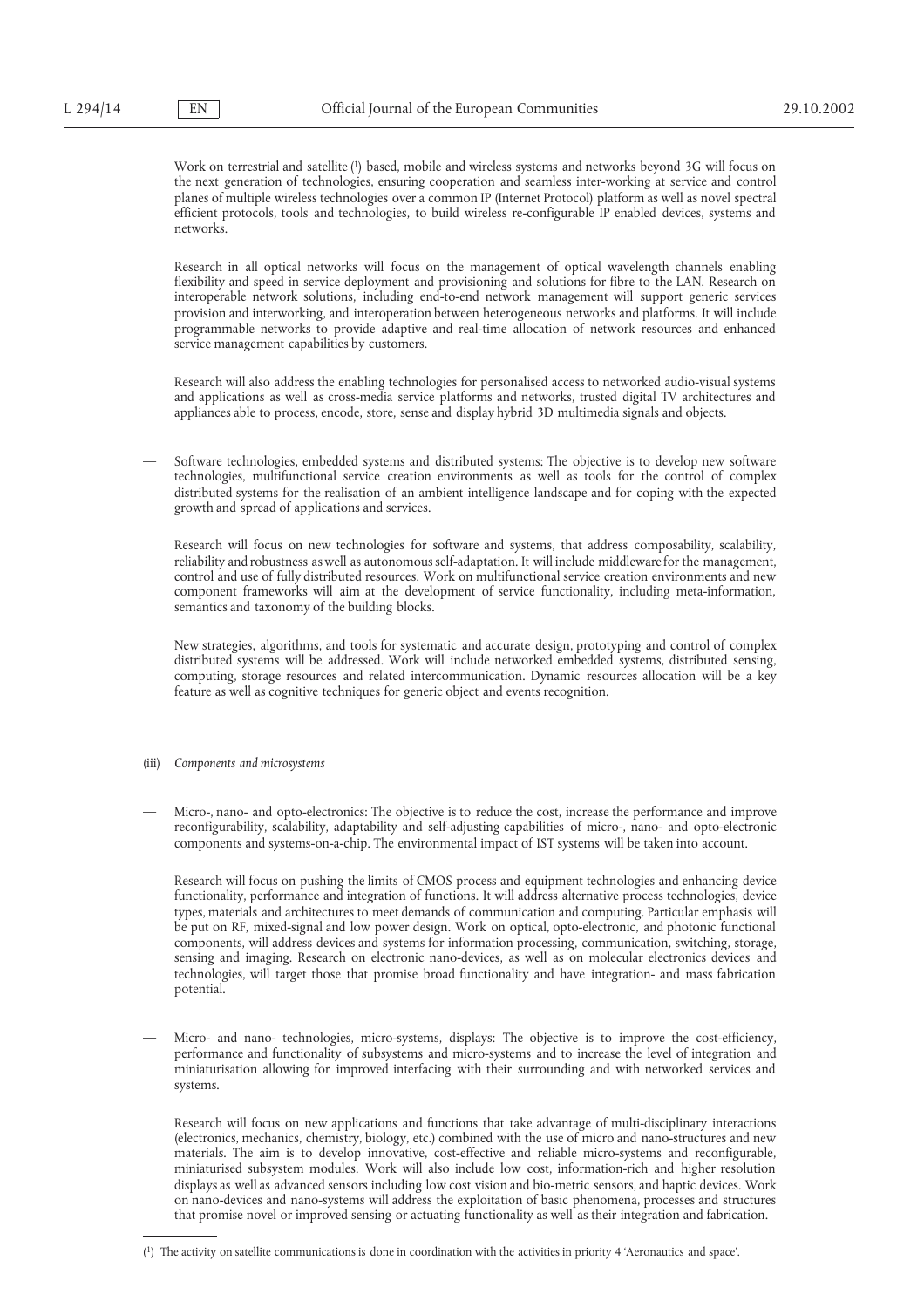(iv) *Knowledge and interface technologies*

The objective is to improve usability of IST applications and services and access to the knowledge they embody in order to encourage their wider adoption and faster deployment. Integration issues related to multimedia research technologies will also be addressed.

— Knowledge technologies and digital content: The objective is to provide automated solutions for creating and organising virtual knowledge spaces (e.g. collective memories, digital libraries) so as to stimulate radically new content and media services and applications.

Work will focus on technologies to support the process of acquiring and modelling, navigating and retrieving, representing and visualising, interpreting and sharing knowledge. These functions will be integrated in new semantic-based and context-aware systems including cognitive and agent-based tools. Work will address extensible knowledge resources and ontologies so as to facilitate service interoperabilitiy and enable nextgeneration Semantic-web applications. Research will also address technologies to support the design, creation, management and publishing of multimedia content, across fixed and mobile networks and devices, with the ability to self-adapt to user expectations. The aim is to stimulate the creation of rich interactive content for personalised broadcasting and advanced trusted media and entertainment applications.

— Intelligent interfaces and surfaces: The objective is to provide more effective ways of accessing ubiquitous information and easier and natural interaction modes with intelligence that surrounds us.

Research will focus on interfaces and interactive surfaces that are natural, adaptive and multi-sensorial, for an ambient landscape that is aware of our presence, personality and needs, and which is capable of responding intelligently to speech, gesture or other senses. The aim is to hide the complexity of technology by supporting a seamless interaction between humans, between humans and devices, virtual and physical objects and the knowledge embedded in everyday environments. This includes research on virtual and augmented reality.

Work will also address technologies for multilingual and multicultural access and communication that support timely and cost effective provisions of interactive information-rich services meeting the personal, professional and business requirements of all members of linguistically and culturally diverse communities.

(v) *IST future and emerging technologies*

The objective is to help new IST-related science and technology fields and communities to emerge, some of which will become strategic for economic and social development in the future and will feed into the mainstream IST activities in the future. To ensure openness to unforeseeable ideas, critical mass of research where strategic focus is needed, and seamless coverage of the IST frontier, two complementary approaches will be utilised: one receptive and open — the other proactive.

#### 1.1.3. **Nano-technologies and nano-sciences, knowledge-based multifunctional materials and new production processes and devices**

The twofold transition toward a knowledge-based society and of sustainable development demands new paradigms of production and new concepts of product-services. European production industry as a whole needs to move from resource-based towards knowledge-based, more environment-friendly approaches, from quantity to quality, from mass produced single-use products to manufactured-on-demand multi-use, upgradable product-services; from 'material and tangible' to 'intangible' value-added products, processes and services.

These changes are associated with radical shifts in industrial structures, involving a stronger presence of innovative enterprises, with capabilities in networks and mastering new hybrid technologies combining nanotechnologies, material sciences, engineering, information technologies, bio and environmental sciences. Such an evolution implies a strong collaboration across traditional scientific frontiers. Leading edge industrial developments involve also a strong synergy between technology and organisation, the performance of both being highly dependent on new skills.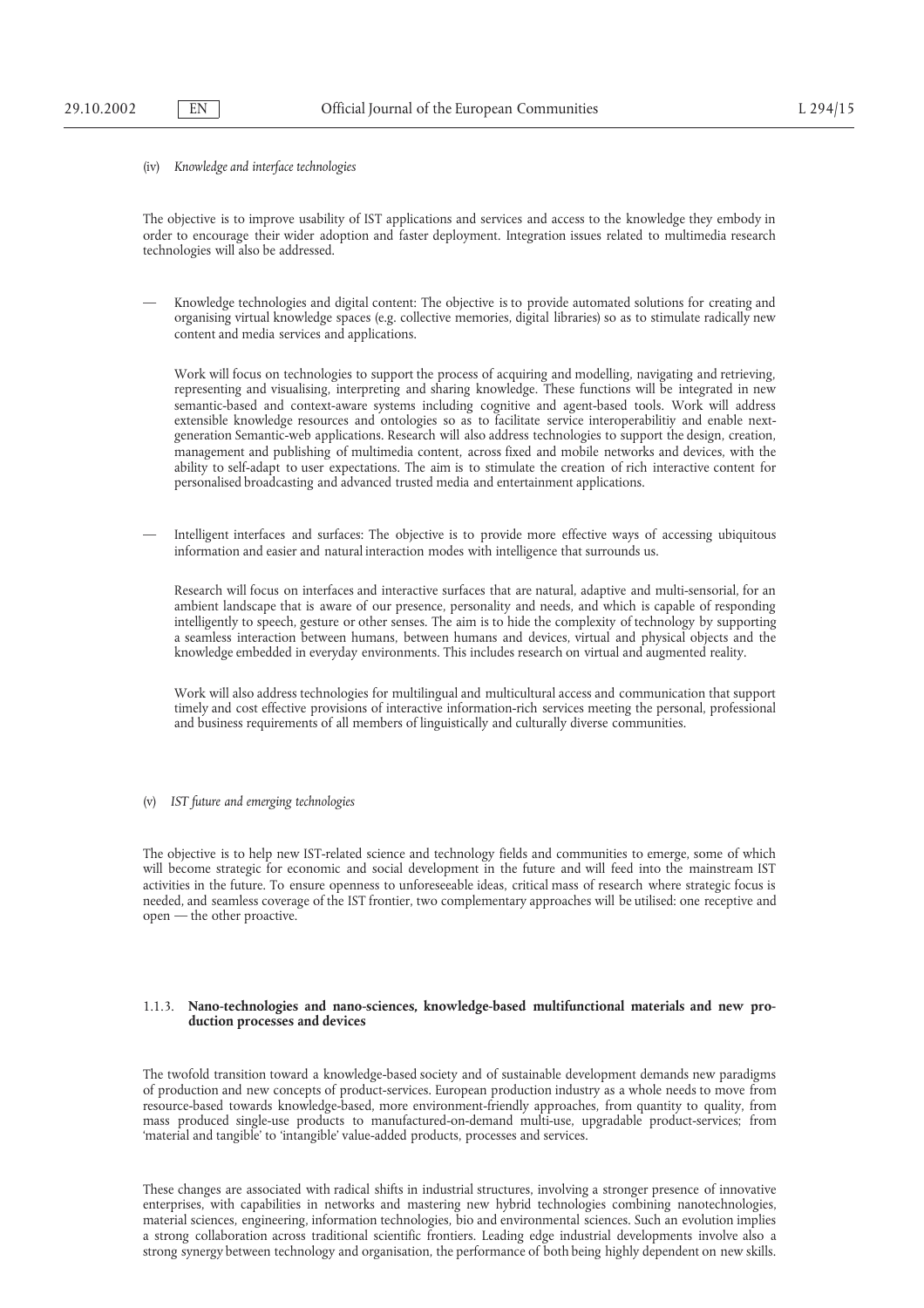Successful technological solutions have to be sought more and more upstream in the design and production processes; new materials and nano-technologies have a crucial role to play in this respect, as drivers of innovation. This requires changes of emphasis in Community research activities from short to longer term and in innovation which must move from incremental to breakthrough strategies. Community research will benefit greatly from an international dimension.

Re se ar ch pr ior itie s

(i) *Nano-technologies and nano-sciences*

Nano-technologies and nano-sciences represent a new approach to materials science and engineering. Europe enjoys a strong position in the nano-sciences, that needs to be translated into a real competitive advantage for European industry. The objective is twofold: to promote the creation of an RTD-intensive European nano-technology related industry, and to promote the uptake of nano-technologies in existing industrial sectors. Research may be long-term and high risk, but will be oriented towards industrial application. An active policy of encouraging industrial companies and SMEs, including start-ups, will be pursued, amongst others through the promotion of strong industry/ research interactions in consortia undertaking projects with substantial critical mass.

— Long-term interdisciplinary research into understanding phenomena, mastering processes and developing research tools: The objectives are to expand the generic underlying knowledge base of application oriented nano-science and nanotechnology, and to develop leading edge research tools and techniques.

Research will focus on: molecular and mesoscopic scale phenomena; self-assembling materials and structures; molecular and bio-molecular mechanisms and engines; multi-disciplinary and new approaches to integrate developments in inorganic, organic and biological materials and processes.

— Nano-biotechnologies: The objective is to support research into the integration of biological and non-biological entities, opening new horizons in many applications, such as for processing and for medical and environmental analysis systems.

Research will focus on: lab-on-chip, interfaces to biological entities, surface modified nano-particles, advanced drug delivery and other areas of integrating nano-systems or nano-electronics with biological entities (such as targeted delivery of biologically active entities); processing, manipulation and detection of biological molecules or complexes, electronic detection of biological entities, micro-fluidics, promotion and control of growth of cells on substrates.

— Nano-metre-scale engineering techniques to create materials and components: The objective is to develop novel functional and structural materials of superior performance, by controlling their nano-structure. This will include technologies for their production and processing.

Research will focus on: nano-structured alloys and composites, advanced functional polymeric materials, nanostructured functional materials and the embedding of ordered molecular systems or nano-particles in suitable substrates.

— Development of handling and control devices and instruments: The objective is to develop a new generation of instrumentation for analysis and manufacture at the nano-scale. A guiding target will be a feature size or resolution of the order of 10 nm.

Research will focus on: a variety of advanced techniques for nano-scale manufacture (lithography or microscopy based techniques); breakthrough technologies, methodologies or instruments exploiting the self-assembling properties of matter and developing nano-scale machines.

— Applications in areas such as health and medical systems, chemistry, energy, optics, food and the environment: The objective is to foster the potential of nano-technologies in breakthrough applications through the integration of research developments in materials and technological devices in an industrial context.

Research will focus on: computational modelling, advanced production technologies; development of innovative materials with improved characteristics.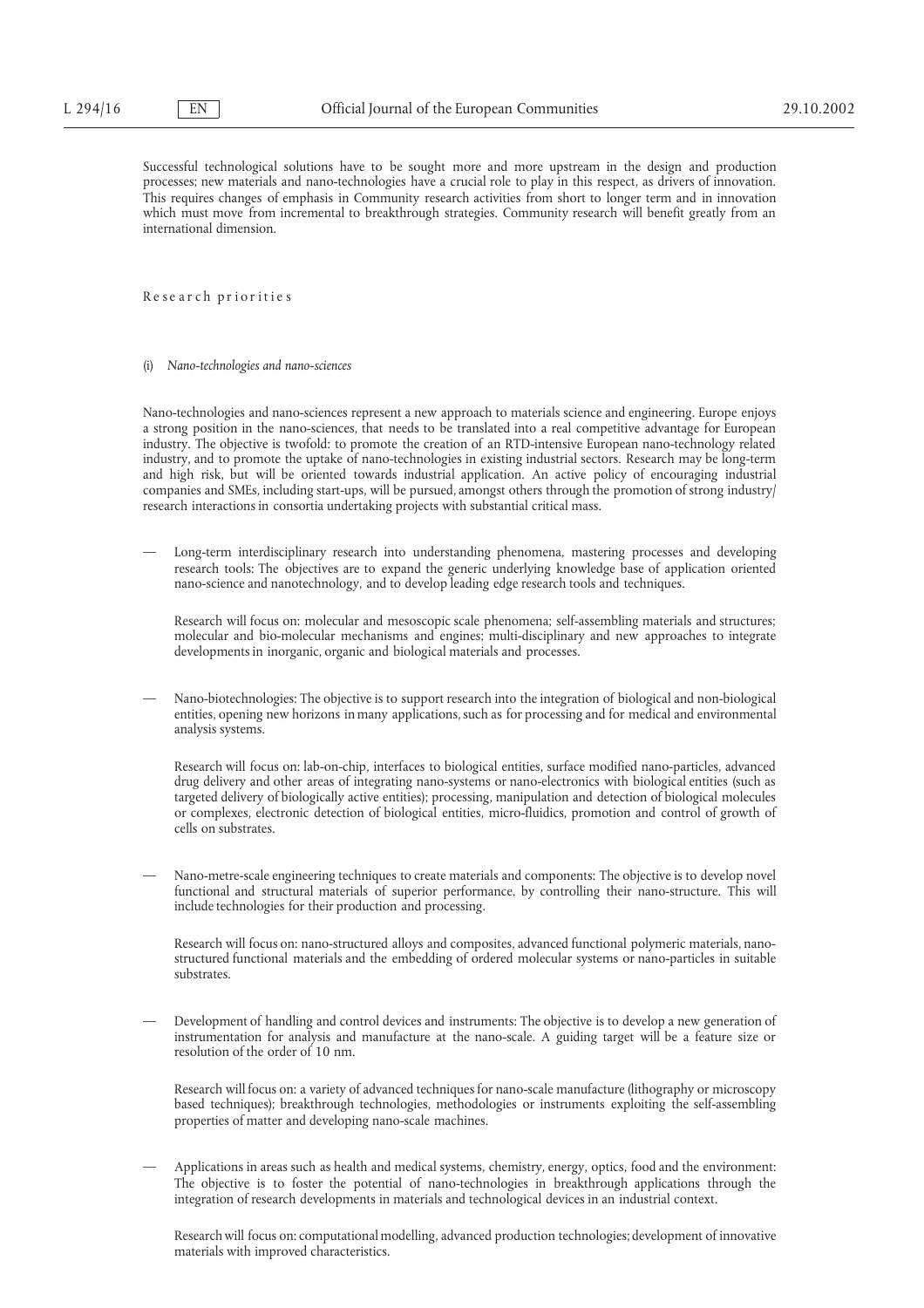### (ii) *Knowledge-based multifunctional materials*

New, high knowledge-content materials, providing new functionalities and improved performance, will be critical drivers of innovation in technologies, devices and systems, benefiting sustainable development and competitiveness in sectors such as transport, energy, medicine, electronics, photonics and construction. To assure Europe's strong positions in emerging technology markets, which are expected to grow by one or two orders of magnitude within the next decade, the various actors need to be mobilised through leading edge RTD partnerships, including high risk research and through integration between research on materials and industrial applications.

— Development of fundamental knowledge: The objective is to understand complex physico-chemical and biological phenomena relevant to the mastering and processing of intelligent materials with the help of experimental, theoretical and modelling tools. This will provide the basis for synthesising larger complex or self-assembling structures with defined physical, chemical or biological characteristics.

Research will focus on: long-term, trans-disciplinary and high industrial risk activities to design and develop new structures with defined characteristics; development of supra-molecular and macromolecular engineering, focusing on the synthesis, exploitation and potential use of novel highly complex molecules and their compounds.

— Technologies associated with the production, transformation and processing of knowledge-based multifunctional materials, and biomaterials: The objective is the development and sustainable production of new 'smart' materials with special functionalities and for building up macro-structures. These novel materials, serving multisectorial applications should possess characteristics to be exploited under predetermined circumstances as well as enhanced bulk properties or barrier and surface characteristics for higher performance.

Research will focus on: new materials; engineered and self-repairing materials; crosscutting technologies including surface science and engineering (including catalytic materials).

— Engineering support for materials development: The objective is to bridge the gap from 'knowledge production' to 'knowledge use', thus overcoming the EU industry's weaknesses in the integration of materials and manufacturing. This will be achieved by the development of new tools enabling the production of new materials in a context of sustainable competitiveness.

Research will focus on: inherent aspects of optimising materials design, processing and tools; testing, validation and up-scaling; incorporation of life-cycle approaches, obsolescence, bio-compatibility and eco-efficiency; support to materials for extreme conditions.

(iii) *New production processes and devices*

New production concepts which are more flexible, integrated, safe and clean will depend on breakthrough organisational and technological developments, supporting new products, processes and services, and at the same time decreasing (internal and external) costs. The objective is to provide the industrial systems of the future with the necessary tools for efficient life-cycle design, production, use and recovery as well as appropriate organisational models and improved knowledge management.

— Development of new processes and flexible and intelligent manufacturing systems: The objective is to encourage industry's transition towards more knowledge-based production and systems organisation and to considering production from a more holistic perspective, encompassing not only hardware and software, but also people and the way in which they learn and share knowledge.

Research will focus on: innovative, reliable, smart and cost-effective manufacturing processes, and systems, and their incorporation into the factory of the future: integrating hybrid technologies based on new materials and their processing, micro-systems and automation (including simulations), high-precision production equipment, as well as integration of ICT, sensing and control technologies, and innovative robotics.

— Systems research and hazard control: The objective is to contribute to an improved sustainability of industrial systems and a substantial and measurable reduction in environmental and health impact, that serves to remedy environmental change, through new industrial approaches, as well as enhancement of resource efficiency and reduction in consumption of primary resources.

Research will focus on: development of new devices and systems for clean, and safe production; non-polluting, sustainable waste management and hazard reduction in production and manufacturing, including bio-processes; enhancing company responsibility on products, resource consumption and industrial waste management; studying 'production-use-consumption' interactions, as well as socio-economic implications.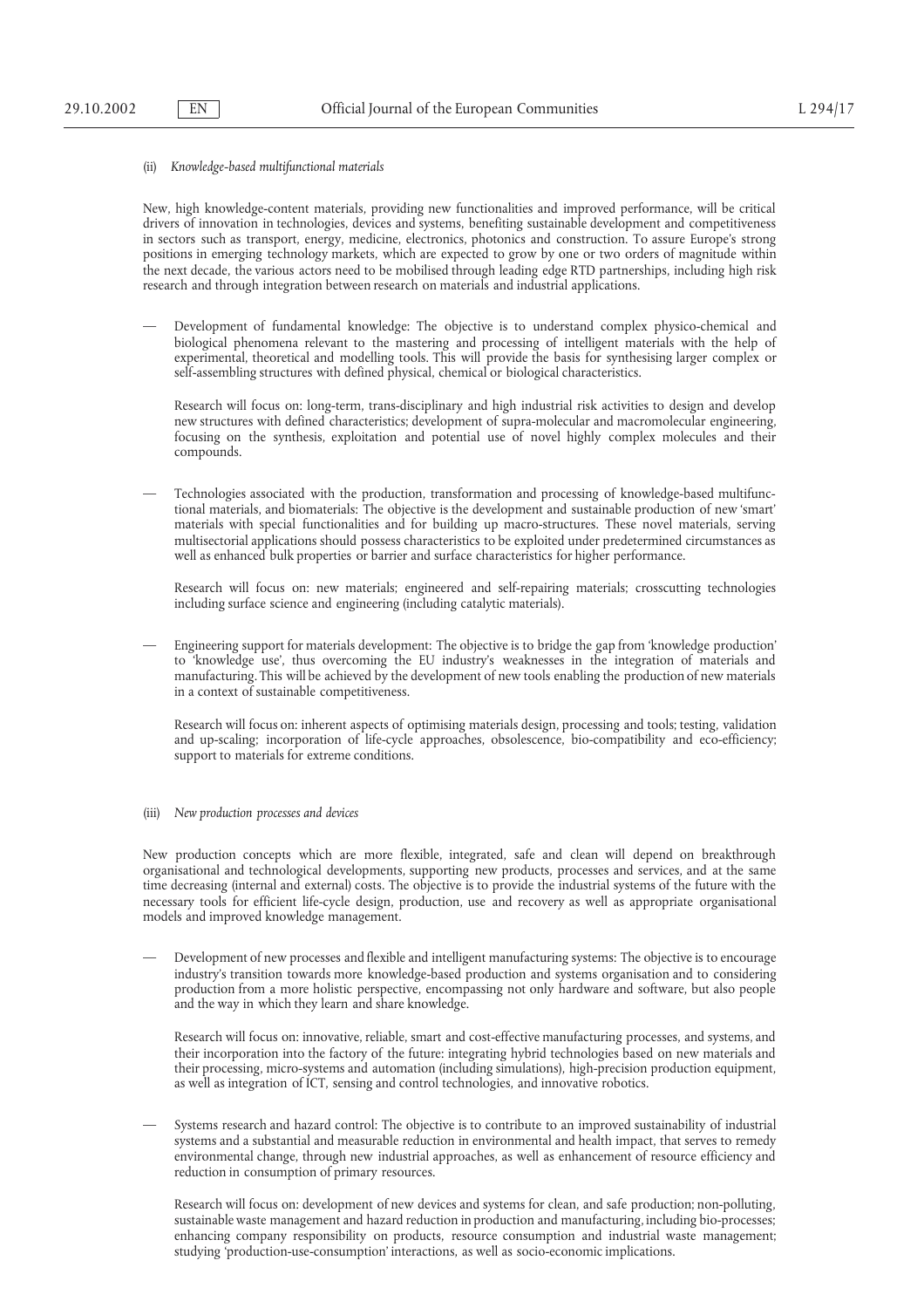— Optimising the life-cycle of industrial systems, products and services. Products and production should become increasingly life-cycle and service oriented, in addition to the requirements of intelligence, cost-effectiveness, safety and cleanliness. The key challenge is therefore new industrial concepts based on life-cycle approaches and eco-efficiency, which must allow new products, organisational innovation and the efficient management of information and its transformation into useable knowledge within the value chain.

Research will focus on: innovative product-services systems that optimise the 'design-production-service-endof-life' value chain through of hybrid technologies and new organisational structures.

The research activities carried out within this thematic priority area will include exploratory research at the leading edge of knowledge on subjects closely related to one or more topics within it. Two complementary approaches will be utilised: one receptive and open—the other proactive.

#### 1.1.4. **Aeronautics and space**

Over the last decades, Europe's outstanding technological and industrial capabilities in aeronautics and the exploitation of space have made many and various contributions to the standard of living of its citizens, the development and growth of its economies, as well as to those outside Europe, and have also contributed to more basic scientific knowledge. The economic benefits they bring can be seen in highly skilled employment and the balance of trade surplus, and they can have a strong leverage effect in upgrading the competitiveness of other related economic sectors.

Although aeronautics and space are distinct domains, they share common features, being extremely R&D intensive, with long development lead-times and very large investment requirements. Fierce competition, strategic significance, and increasingly severe environmental constraints combine to make it necessary to strive continually towards higher levels of technological excellence by consolidating and concentrating RTD efforts, with the ultimate aim of better serving society.

Aeronautics research will be planned against a Strategic Research Agenda (SRA) agreed by all stakeholders at European level in the context of the new Advisory Council for Aeronautics Research in Europe, which will also be the planning base for national programmes. The result will be a greater level of complementarity and cooperation between the national and Community efforts in the field. The European Strategy for Space will serve as a reference in planning space research, with the objective of gathering key players on projects of common interest and close liaison will be ensured with RTD activities carried out by other actors, such as space agencies, Eurocontrol and industry. Furthermore, the application of relevant Treaty articles will be explored to support, as appropriate, these initiatives.

#### Re se ar ch pr ior itie s

#### (i) *Aeronautics*

In their report 'Vision 2020', leaders of the sector in Europe have highlighted the need to optimise the Community and national research efforts around a common vision and a strategic research agenda. Consistent with this, research will concentrate on the following 4 main strands. The scope of the research action will be commercial transport aircraft (including regional and business aeroplanes and helicopters) including their systems and components, as well as the on-board and ground-based elements of air-traffic management systems.

— Strengthening competitiveness: The objective is to enable the 3 sectors of the manufacturing industry: airframe, engines and equipment, to increase their competitiveness, by reducing, in the short and long term, respectively, aircraft development costs by 20 % and 50 %, and aircraft direct operating cost by 20 % and 50 %, and improving passenger comfort.

Research will focus on: integrated design systems and processes for the realisation of the extended multi-site enterprise concept, as well as for more intelligent production technologies; new aircraft configurations, advanced aerodynamics, materials and structures, engine technologies; mechanical, electrical and hydraulic systems; improved cabin-environmental conditions and utilisation of multimedia services to improve passenger comfort.

— Improving environmental impact with regard to emissions and noise. Concerning emissions, the objectives are to meet Kyoto goals and to compensate for the increase in future air traffic, by reducing fuel consumption and emissions of  $CO<sub>2</sub>$  by 50 % in the long term and of NO<sub>x</sub> by 20 % and 80 %, in the short and long term, respectively. Concerning noise, to limit the noise nuisance outside the airport boundary, the target is to reduce noise levels by 4-5 dB in the short term and 10 dB in the long term.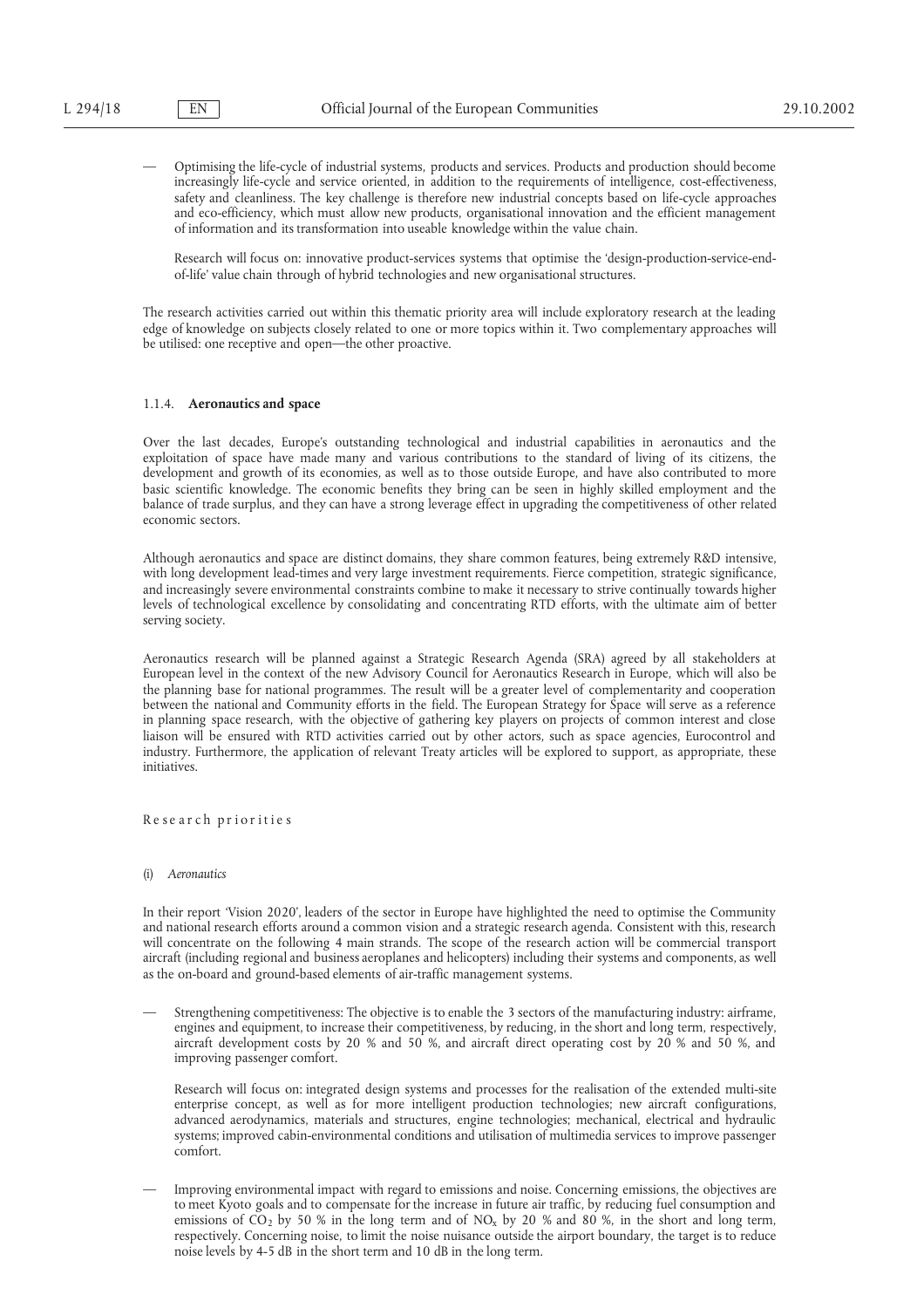Concerning emissions, research will focus on: low-emission combustion and propulsion concepts, engine technologies and related control systems, low-drag aerodynamic concepts, low-weight airframe structures and high temperature materials, as well as improved flight operational procedures. Research on noise will focus on: engine and power-plant technologies, aeroacoustics for airframe noise reduction, advanced noise-control systems as well as novel flight operational procedures in the vicinity of airports.

— Improving aircraft safety: The objective is to obtain a two-fold reduction in accident rates in the short-term and a five-fold reduction in the long term, in order to compensate for the growth in air transport movements.

Concerning preventive safety, research will focus on: investigation of systemic safety models, improved faulttolerant systems and human-centred cockpit design enabling a controllable situation awareness for the crew. Research on accident mitigation will focus on improved materials and structures as well as advanced safety systems.

— Increasing operational capacity and safety of the air transport system: The objective is to optimise airspace and airport utilisation, and consequently reduce flight delays, through a seamlessly integrated European air traffic management system, which would facilitate the achievement of the 'Single European Sky' initiative.

Research will focus on on-board and ground automation aids, communication, navigation and surveillance systems as well as flight operation procedures that will enable the introduction of new concepts including the free-flight concept in the future European ATM system.

(ii) *Space*

The aim is to contribute to the implementation of the European Strategy for Space, notably by targeting and focusing efforts with ESA and Member States on a small number of joint actions of common interest. Emphasis will be put on activities complementing those of space agencies (integration of terrestrial and space systems/services and demonstration of end-to-end services). This will include the following areas of activity:

— Galileo: the European Satellite Navigation system GALILEO, developed by the Joint Undertaking in close cooperation with the European Space Agency, will be fully operational by 2008. The use of the services provided by this infrastructure will span over wide ranges of activities of European society. The availability of precise navigation and timing services will have profound impacts in many domains.

It is important to build the necessary expertise and knowledge in Europe in order to exploit this emerging technology in the most efficient way.

Research will focus on: development of multisectorial concepts, systems and tools, user equipment including receivers, which will rely on precise navigation and timing service provision; spreading of high level, coherent and seamless quality services in all environments (cities, indoors and outdoors, land, sea, air, etc.), in synergy with other service provision (telecommunication, surveillance, observation, etc.).

— GMES: The objective is to stimulate the evolution of satellite-based information services, by development of technologies to bridge the gap between supply and demand, and to build up a European capability in the field of monitoring for environment and security, in particular in the context of sustainable development and taking into account users' needs and requirements as indicated in the GMES EC Action Plan for the initial period (2001-2003).

Research will focus on: sensors, data, and information models, developed in Europe or elsewhere, as well as developing prototypes of operational services responding to specific types of demand (for example global environment, land-use, desertification, disaster management). Research, including on data acquisition, assembly and qualification of models combining spatial and terrestrial data in an integrated operational information system, would use existing satellite data, for example provided by Envisat, future EarthWatch projects and other systems.

— Satellite telecommunications: Satellite communications should be integrated with the wider area of telecommunications systems, notably terrestrial systems (1).

<sup>(1)</sup> Considering the tight links between communications satellites and terrestrial technologies, the related work is presented in the context of the relevant actions of the 'Information society technologies' thematic priority area.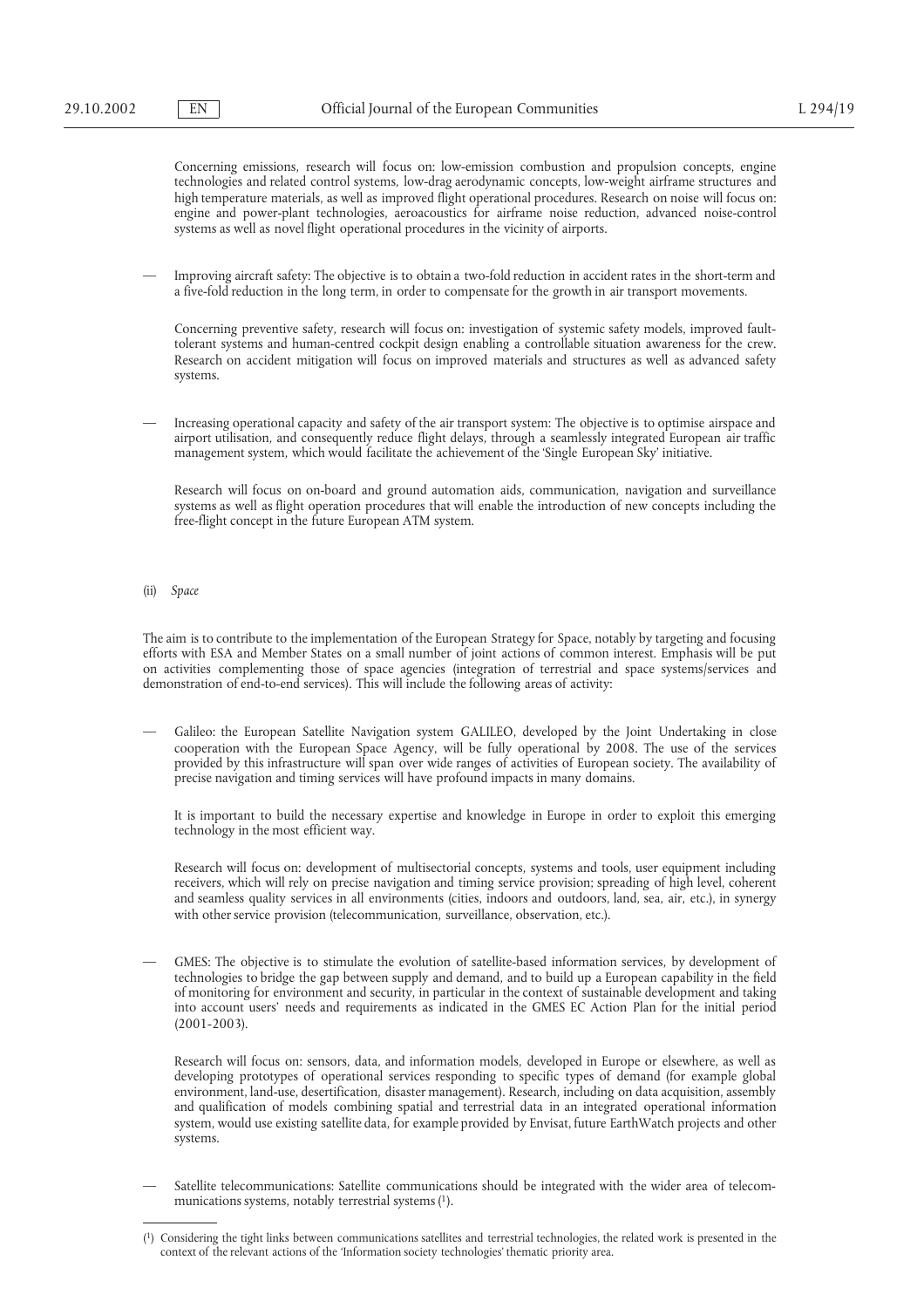The research activities carried out within this thematic priority area will include exploratory research at the leading edge of knowledge on subjects closely related to one or more topics within it. Two complementary approaches will be utilised: one receptive and open—the other proactive.

#### 1.1.5. **Food quality and safety**

This priority area is aimed at assuring the health and well-being of European citizens through a better understanding of the influence of food intake and environmental factors on human health and to provide them with safer, highquality and health-promoting foods, including seafoods, relying on fully controlled and integrated production systems originating in agriculture, aquaculture and fisheries. By re-addressing the classical approach 'from farm to fork', this thematic priority area aims at ensuring that consumer protection is the main driver for developing new and safer food and feed production chains, i.e. 'from fork to farm', relying in particular on biotechnology tools taking into account the latest results of genomics research.

This end-user driven approach is reflected in the seven specific research objectives. Priority will be given to integrated research approaches crossing several specific objectives. Given that small enterprises constitute a major part of the food sector, the success of activities undertaken will rely on the adaptation of knowledge and processes to the specific characteristics of these enterprises.

#### Re se ar ch pr ior itie s

— Epidemiology of food-related diseases, and allergies: The objective is to examine the complex interactions between food intake and metabolism, immune system, genetic background and environmental factors to identify key risk factors and develop common European databases.

Research will focus on: epidemiological studies of the effect of diet, food composition and lifestyle factors, on the health of consumers and specific population groups such as children, and the prevention or development of specific diseases, allergies and disorders; methodologies for measuring and analysing food composition and dietary intake, risk assessment, epidemiological and intervention models; influences of genetic variability using advances in functional genomics.

— Impact of food on health: The objective is to provide the scientific basis for improving health through diet, and the development of new health-promoting foods, considering for instance new products, products resulting from organic farming, functional foods, products containing genetically modified organisms, and those arising from recent biotechnology developments, by means of an improved understanding of food metabolism and by harnessing the opportunities now available from proteomics and biotechnology.

Research will focus on: overall relationship between diet and health; health promoting and disease prevention properties of foods; effects of food components, pathogens, chemical contaminants and new agents of prion type on health; nutrient requirements and health promoting intervention strategies; determinants of consumer attitudes towards food products and production; methodologies for risk/benefit assessment of nutrients and of bioactive compounds; specificities of different population groups, particularly the elderly and children.

— 'Traceability' processes all along the production chain: The objective is to strengthen the scientific and technological basis for ensuring complete traceability for instance of genetically modified organisms, including those based on recent biotechnology developments from raw material origin to purchased food products, and thereby increase consumer confidence in the food supply.

Research will focus on: development, validation and harmonisation of technologies and methodologies to ensure complete traceability throughout the food chain; scale-up, implementation and validation of methods in whole food chains; assurance of authenticity; validity of labelling; application of HACCP to the whole food chain.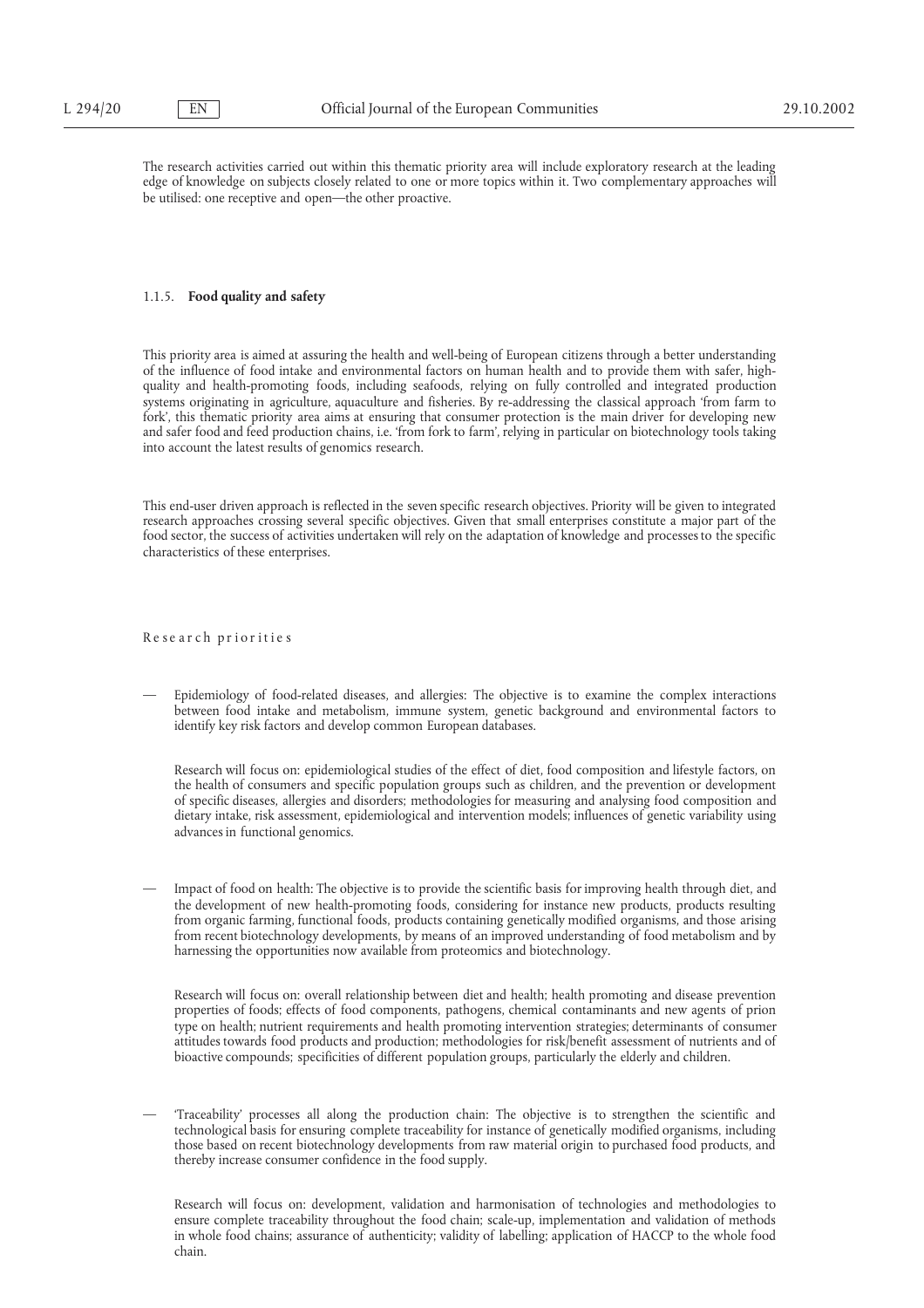— Methods of analysis, detection and control: The objective is to contribute to the development, improvement, validation and harmonisation of reliable and cost-effective sampling and measurement strategies for chemical contaminants and existing or emerging pathogenic micro-organisms (such as viruses, bacteria, yeasts, fungi, parasites, and new agents of the prion type including development of ante mortem diagnostic tests for BSE and scrapie) so as to controll the safety of the food and feed supply and ensure accurate data for risk analysis.

Research will focus on: methods and standards for analysing and detecting food-borne pathogens and chemical contaminants, including pre-normative aspects; modelling and approaches to improve existing prevention and control strategies; detection tests and geographical mapping of prions; transfer and longevity of prions.

— Safer and environmentally friendly production methods and technologies and healthier foodstuffs: The objective is to develop lower input farming systems (agriculture and aquaculture) based on systems such as integrated production, lower-input methods including organic agriculture and the use of plant and animal sciences and biotechnologies and improved transformation processes aimed at producing safer healthier nutritious, functional and varied foodstuffs, and animal feed, responding to consumer expectations, and improving the quality of food and feed through innovative technologies.

Research will focus on: development of improved integrated production systems, lower-input farming, organic farming and GMO-based production as well as processing and distribution methods and innovative technologies for safer, nutritious and higher quality food and feed; individual and comparative assessment of safety, quality, environmental impact and competitiveness aspects of different production methods and foodstuffs; improvement of animal husbandry, waste-management and animal welfare from housing to slaughter; application of plant and animal sciences and biotechnologies, including the application of genomics, for the development of higher quality food raw materials and nutritious foods.

— Impact of animal feed, on human health: The objective is to improve understanding of the role of animal feed, including products containing genetically modified organisms and the use of sub-products of different origins for that feed, in food safety, to reduce the use of undesirable raw materials and to develop alternative new animal feed sources.

Research will focus on: epidemiological studies of animal-feed induced food-borne diseases; influence of raw materials, including waste and by-products of different origins, processing methods, additives and veterinary drugs used in animal feed on animal and human health; improved waste management, to ensure exclusion of specified high-risk and condemned materials from the feed chain; novel protein, fat and energy sources other than meat and bone meal for optimal animal growth, reproductive potential and food product quality.

- Environmental health risks: The objectives are to identify the environmental factors that are detrimental to health, understand the mechanisms involved and determine how to prevent or minimise these effects and risks.
	- (a) Risks linked to the food-chain (chemical, biological and physical).
	- (b) Combined exposures of authorised substances, including impact of local environmental disasters and pollution on the safety of foodstuffs, with emphasis being placed on cumulative risks and health impacts of environmental pollutants, transmission routes to human beings, long-term effects and exposure to small doses, prevention strategies, as well as the impact on particularly sensitive groups, and especially children.

Research will focus on: identification of causal agents including contaminants, and physiological mechanisms, of environmental, and food-linked environmental hazards; understanding of exposure pathways, estimation of cumulative, low dose and combined exposures; long-term effects; definition and protection of susceptible subgroups; environmental causes and mechanisms responsible for the increase in allergies; impact of endocrine disrupters; chronic chemical pollution and combined environmental exposures, transmission of illnesses linked to water (parasites, viruses, bacteria, etc.).

The research activities carried out within this thematic priority area will include exploratory research at the leading edge of knowledge on subjects closely related to one or more topics within it. Two complementary approaches will be utilised: one receptive and open — the other proactive.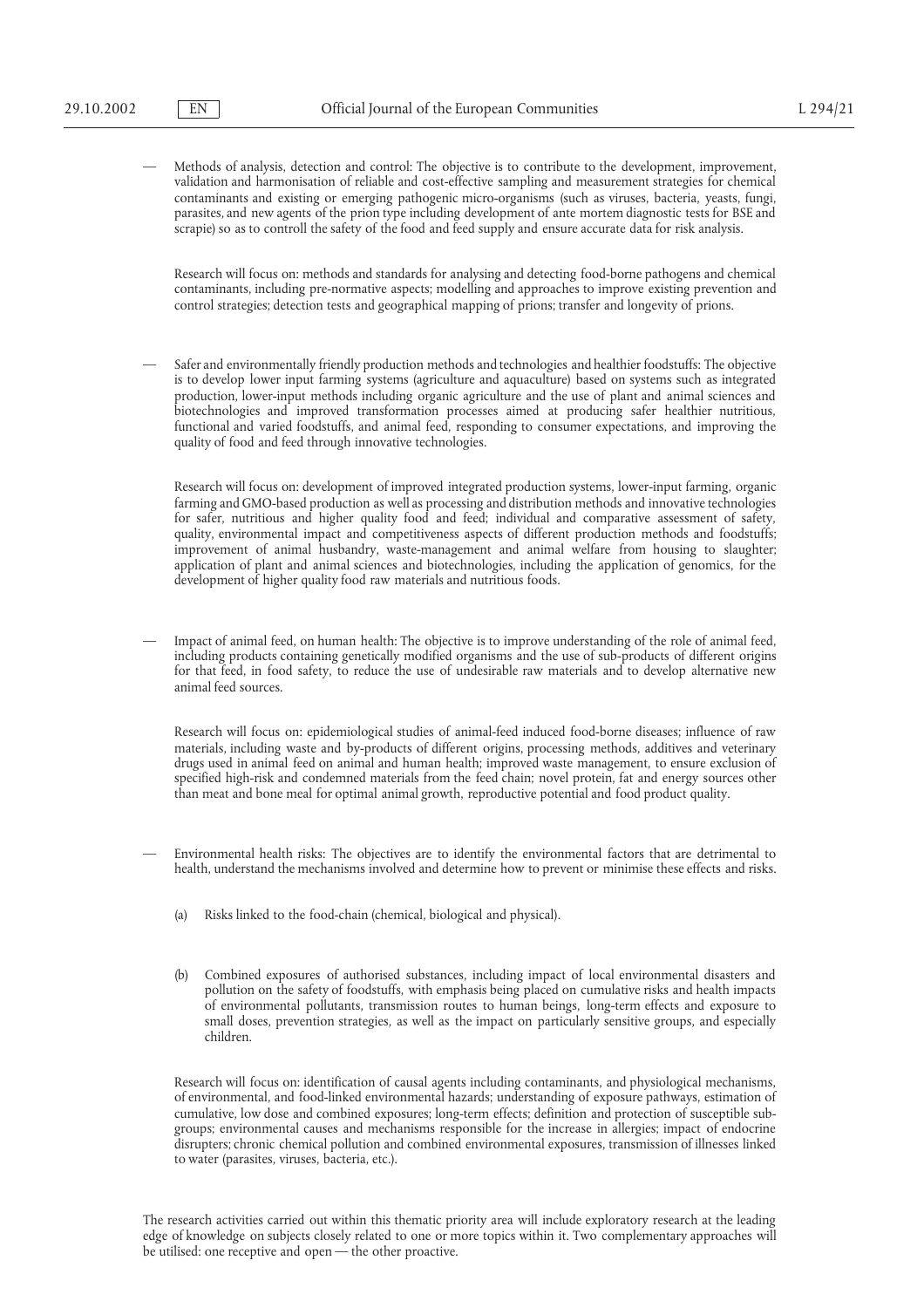## 1.1.6. **Sustainable development, global change and ecosystems**

The Treaty confirms sustainable development as a central objective of the European Community. This was emphasised by the European Council in Göteborg and is reflected in the Union strategy for sustainable development, including the Sixth Environment Action Programme. In this context, global change, energy security, sustainable transport, sustainable management of Europe's natural resources, and their interaction with human activities motivate this research priority theme. The activities carried out within this priority aim at strengthening the scientific and technological capacities needed for Europe to be able to implement a sustainable development model in the short and in the long term, integrating its social, economic and environmental dimensions, and make a significant contribution to the international efforts to mitigate or even to reverse current adverse trends, to understand and control global change and preserve the equilibrium of ecosystems.

#### 1.1.6.1. *Sustainable energy systems*

Strategic objectives address the reduction of greenhouse gases and pollutant emissions, the security of energy supply, the increased use of renewable energy as well as to achieve an enhanced competitiveness of European industry. Achieving these objectives in the short term requires a large-scale research effort to encourage the deployment of technologies already under development and to help promote changes in energy demand patterns and consumption behaviour by improving energy efficiency and integrating renewable energy into the energy system. The longer term implementation of sustainable development requires also an important RTD effort to assure the economically attractive availability of energy, and overcome the potential barriers to adoption of renewable energy sources and new carriers and technologies such as hydrogen and fuel cells that are intrinsically clean.

## Re se ar ch pr ior itie s

(i) *Research activities having an impact in the short and medium term*

Community RTD activity is one of the main instruments which can serve to support the implementation of new legislative instruments in the field of energy and to change significantly current unsustainable patterns of development, which are characterised by growing dependence on imported fossil fuels, continually rising energy demand, increasing congestion of the transport systems, and growing  $CO<sub>2</sub>$  emissions, by offering new technological solution which could positively influence consumer/user behaviour, especially in the urban environment.

The goal is to bring innovative and cost competitive technological solutions to the market as quickly as possible through demonstration and other research actions aiming at the market, which involve consumers/users in pilot environments, and which address not only technical but also organisational, institutional, financial and social issues.

— Clean energy, in particular renewable energy sources and their integration in the energy system, including storage, distribution and use.

The aim is to bring to the market improved renewable energy technologies and to integrate renewable energy into networks and supply chains, for example by supporting stakeholders who are committed to establishing 'Sustainable Communities' employing a high percentage of renewable energy supplies. Such actions will adopt innovative or improved technical and/or socio-economic approaches to 'green electricity', heat, or biofuels and their integration into energy distribution networks or supply chains, including combinations with conventional large scale energy distribution.

Research will focus on: increased cost effectiveness, performance and reliability of the main new and renewable energy sources; integration of renewable energy and effective combination of decentralised sources, cleaner conventional large-scale generation; validation of new concepts for energy storage, distribution and use.

— Energy savings and energy efficiency, including those to be achieved through the use of renewable raw materials.

The overall Community objective is to reduce the demand for energy by 18 % by the year 2010 in order to contribute to meeting the EU's commitments to combat climate change and to improve the security of energy supply. Research activities will focus in particular on Eco-Buildings to generate energy savings and improve environmental quality as well as quality of life for occupants. 'Polygeneration' activities will contribute to the Community target of doubling the share of co-generation (CHP) in EU electricity generation from 9 % to 18 % by 2010, and improve the efficiency of combined production of electricity, heating and cooling services, by using new technologies such as fuel cells and integrate renewable energy sources.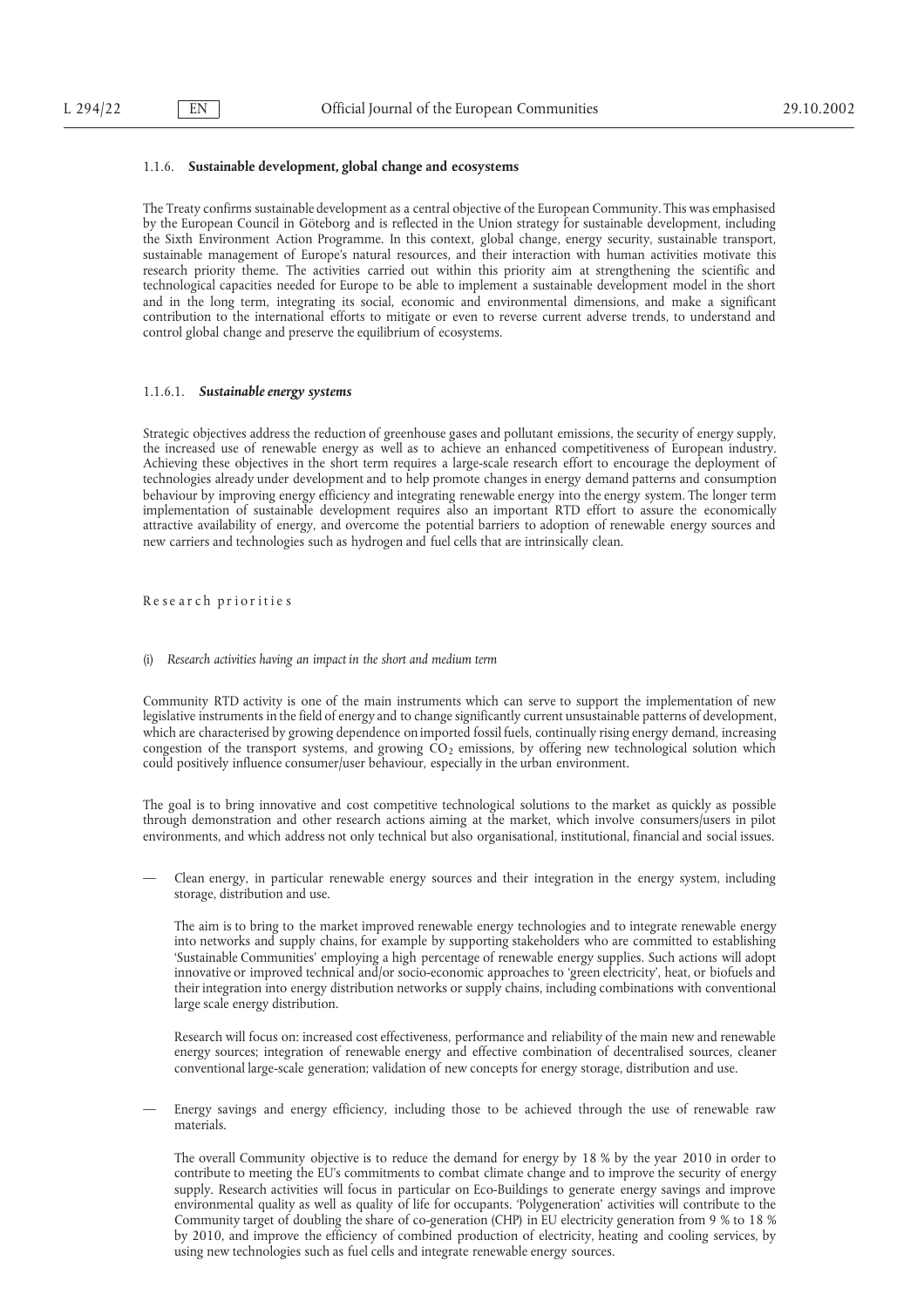Research will focus on: improving savings and efficiency mainly in the urban context, in particular in buildings, through the optimisation and validation of new concepts and technologies, including combined heat and power and district heating/cooling systems; opportunities offered by on-site production and use of renewable energy to improve energy efficiency in buildings.

— Alternative motor fuels

The Commission has set an ambitious target of 20 % substitution of diesel and gasoline fuels by alternative fuels in the road transport sector by the year 2020. The aim is to improve the security of energy supply through reduced dependence on imported liquid hydrocarbons and to address the problem of greenhouse gas emissions from transport. In line with the Communication on alternative fuels for road transportation, short term RTD will concentrate on three types of alternative motor fuels that potentially could reach a significant market share: biofuels, natural gas and hydrogen.

Research will focus on: the integration of alternative motor fuels into the transport system, particularly into clean urban transport; the cost-effective and safe production, storage, and distribution (including fuelling infrastructure) of alternative motor fuels; the optimal utilisation of alternative fuels in new concepts of energy efficient vehicles; strategies and tools to manage the market transformation process for alternative motor fuels.

#### (ii) *Research activities having an impact in the medium and longer term*

In the medium and longer term the objective is to develop new and renewable energy sources, and new carriers such as hydrogen which are both affordable and clean and which can be well integrated in a long term sustainable energy supply and demand context both for stationary and for transport applications. Furthermore the continuing use of fossil fuels in the foreseeable future requires cost-effective solutions to the disposal of CO<sub>2</sub>. The goal is to bring about further reduction in greenhouse gas emissions beyond the Kyoto deadline of 2010. The future large-scale development of these technologies will depend on significant improvement in their cost and other aspects of competitiveness against conventional energy sources, within the overall socio-economic and institutional context in which they are deployed.

— Fuel cells, including their applications: these represent an emerging technology which is expected, in the longer term, to replace a large part of the current combustion systems in industry, buildings and road transport, as they have a higher efficiency, lower pollution levels and a potential for lower cost. The long term cost target is 50 euro/kW for road transport and 300 euro/kW for high-durability stationary applications and fuel cell/ electrolysers.

Research will focus on: cost reduction in fuel cell production and in applications for buildings, transport and decentralised electricity production; advanced materials related to low and high temperature fuel cells for the above applications.

— New technologies for energy carriers/transport and storage, in particular hydrogen: The aim is to develop new concepts for long term sustainable energy supply where hydrogen and clean electricity are seen as major energy carriers. For H<sub>2</sub>, the means must be developed aiming at ensuring its safe use at an equivalent cost to that of conventional fuels. For electricity, decentralised new and in particular renewable energy resources, must be optimally integrated, within inter-connected European, regional and local distribution networks to provide secure and reliable high quality supply.

Research will focus on: Clean cost-effective production of hydrogen; hydrogen infrastructure including transport, distribution, storage and utilisation; for electricity the focus will be on new concepts, for analysis, planning, control and supervision of electricity supply and distribution and on enabling technologies, for storage, interactive transmission and distribution networks.

— New and advanced concepts in renewable energy technologies: Renewable energy technologies have, in the long term, the potential to make a large contribution to the world and EU energy supply. The focus will be on technologies with a significant future energy potential and requiring long-term research, by means of actions with high European added value in particular to overcome the major bottleneck of high investment costs, and to make these technologies competitive with conventional fuels.

Research will focus on: for photovoltaics: the whole production chain from basic material to the PV system, as well as on the integration of PV in habitat and large scale MW-size PV systems for production of electricity. For biomass, barriers in the biomass supply-use chain will be addressed in the following areas: production, combustion technologies, gasification technologies for electricity and  $H<sub>2</sub>/syngas$  production and biofuels for transport. For other areas of new and advanced concepts in renewable technologies, the effort will be focused on integrating at European level specific aspects of RTD activities which require long term research.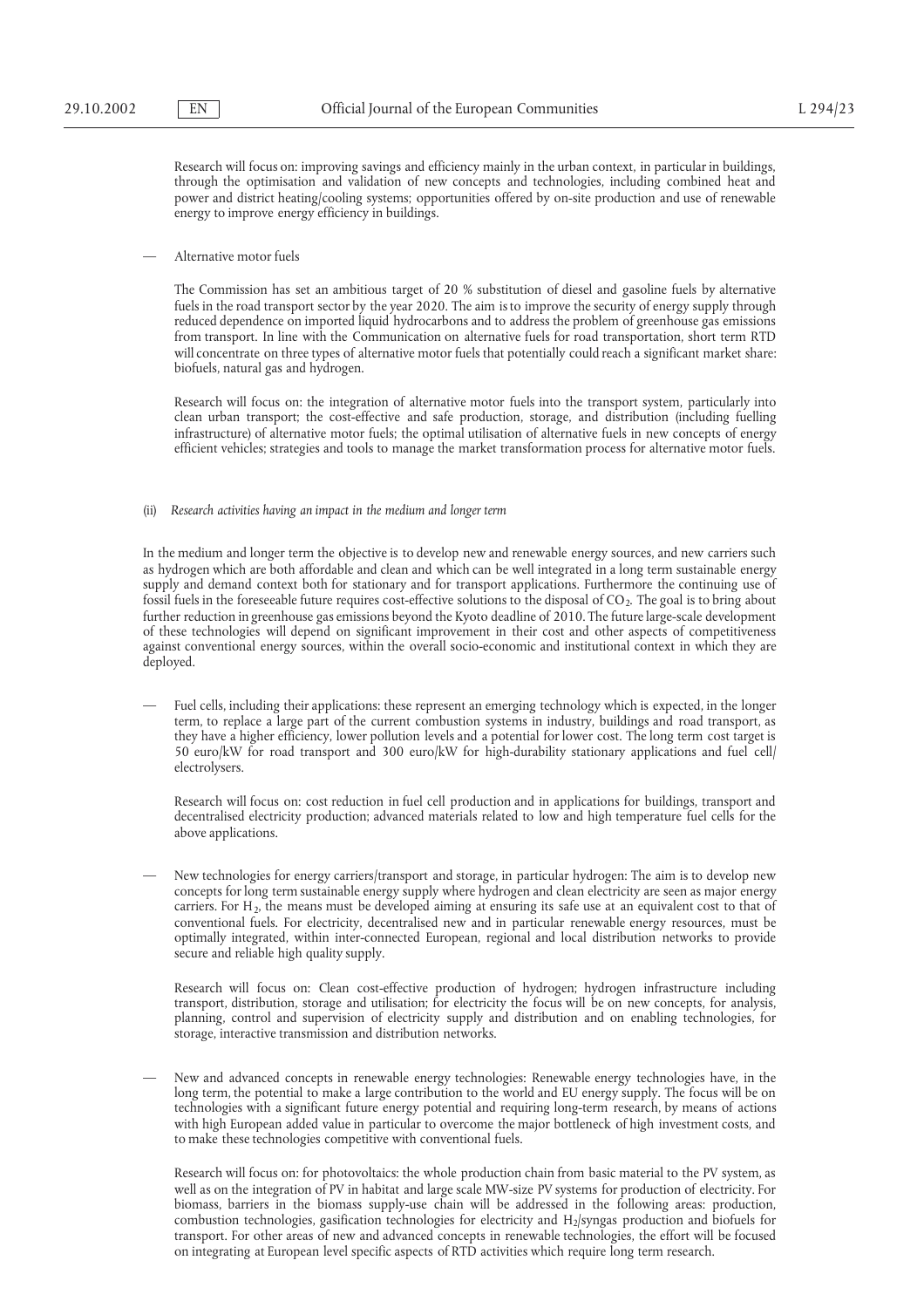Capture and sequestration of CO<sub>2</sub>, associated with cleaner fossil fuel plants: Cost effective capture and sequestration of  $CO<sub>2</sub>$  is essential to include the use of fossil fuels in a sustainable energy supply scenario, reducing costs to the order of EUR 30 in the medium term and EUR 20 or less in the longer term per tonne of  $CO<sub>2</sub>$  for capture rates above 90%.

Research will focus on: developing holistic approaches to near zero emission fossil fuel based energy conversion systems, low cost  $CO_2$  separation systems, both pre-combustion and post-combustion as well as oxyfuel and novel concepts; development of safe, cost efficient and environmentally compatible  $CO<sub>2</sub>$  disposal options, in particular geological storage, and exploratory actions for assessing the potential of chemical storage and innovative uses of  $CO<sub>2</sub>$  as a resource.

## 1.1.6.2. *Sustainable surface transport*(1)

The White Paper: 'European transport policy for 2010: time to decide' forecasts a transport demand growth by 2010 in the European Union of 38 % for freight and 24 % for passenger transport (base-year 1998). The already congested transport networks will have to absorb the additional traffic, and the trend suggests that the proportion absorbed by the less sustainable modes is likely to grow. The objective is consequently both to fight against congestion and to decelerate or even reverse these trends regarding the modal split by better integrating and rebalancing the different transport modes, improving their safety, performance and efficiency, minimising their impact on the environment and ensuring the development of a genuinely sustainable European transport system, while supporting European industry's competitiveness in the production and operation of transport means and systems.

#### Re se ar ch pr ior itie s

- Developing environmentally friendly and competitive transport systems and means of transport. The objective is to reduce the contribution of surface transport (rail, road, waterborne) to  $CO<sub>2</sub>$  emissions and other environmentally hazardous emissions including noise, while increasing safety, comfort, quality, costeffectiveness and energy-efficiency of vehicles and vessels. Emphasis will be given to clean urban transport and rational use of the car in the city.
	- New technologies and concepts for all surface transport modes (road, rail and waterborne).

Research will focus on: high efficiency propulsion systems and their components, based on alternative and renewable fuels, taking into account the fuelling infrastructure; development of zero or near zero emission propulsion systems and components, in particular those integrating fuel cells, hydrogen combustion and their fuelling infrastructure into the transport system; integrated concepts for clean urban transport and rational use of the car in urban locations.

— Advanced design and production techniques.

Research will focus on: 'transport-specific' advanced design and production techniques, in particular for one-of-a-kind production environments, leading to improved competitiveness through quality, safety, recycling, comfort and cost-effectiveness of environmentally friendly vehicles (cars and trains) and vessels.

- (ii) Making rail and maritime transport safer, more effective and more competitive. The objectives are to assure transport of passengers and freight, taking into account transport demand and the need for rebalancing transport modes, while increasing transport safety in line with the 2010 objectives for European transport policy (eg for road transport the objective would be to halve the number of fatalities).
	- Rebalancing and integrating different transport modes.

Research will focus on: interoperable transport systems, to enable the inter-connectivity of the transport networks, in particular enabling a competitive European railway system and the integration of a European vessel traffic information system; intermodal transport services, technologies (e.g. harmonisation of unit loads) and systems, and advanced mobility management and transport logistics;

<sup>(1) &#</sup>x27;Surface transport' is understood to cover road, rail and waterborne transport; waterborne transport covers maritime and inland waterway transport.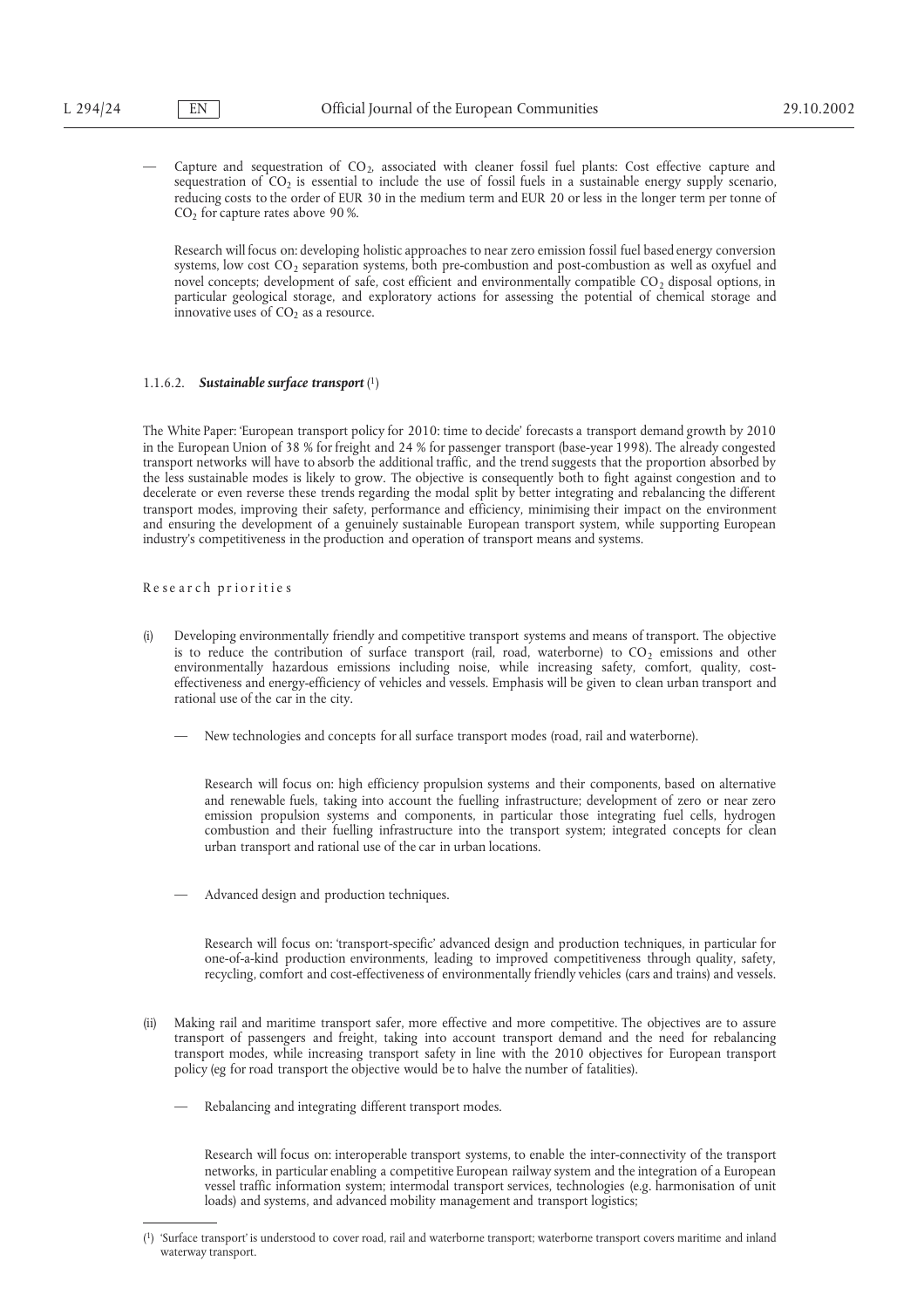— Increasing road, rail and waterborne safety and avoiding traffic congestion.

Research will focus on: strategies and technologies to increase road safety and to improve maritime safety; concepts and systems for advanced human-vehicle, vehicle-vehicle and vehicle-infrastructure interaction; large-scale integration and validation platforms for intelligent transport systems (e.g. transport pricing, transport and traffic management and transport information), including satellite navigation applications, new vehicle types and operational procedures to increase capacity and safety, while respecting the environment (in particular in urban and sensitive areas).

## 1.1.6.3. *Global change and ecosystems*

Global change encompasses the complex dynamic changes over different time-scales in the physical, chemical and biological components of the Earth system (i.e. atmosphere, oceans and land) in particular those influenced by human activities. The objectives of this priority area are:

- (i) to strengthen the capacity to understand, detect and predict global change and develop strategies for prevention, mitigation and adaptation, in close liaison with the relevant international research programmes and in the context of relevant conventions such as the Kyoto Protocol and the Montreal Protocol;
- to preserve the ecosystems and protect biodiversity which would also contribute to the sustainable use of land and marine resources. Concerning global change, strategies for integrated, sustainable management of agricultural and forest ecosystems are of particular importance for the preservation of these ecosystems and will contribute substantially to the sustainable development of Europe. These objectives will be best achieved through activities aiming at the development of common and integrated approaches necessary to implement sustainable development, taking into account its environmental, economic and social aspects, as well as the impact of global change on all countries and regions of the world. It will foster the convergence of European and national research efforts for common definitions of thresholds of sustainability and estimation methods, and encourage international cooperation in order to achieve common strategies to respond to global change issues.

# Re se ar ch pr ior itie s

— Impact and mechanisms of greenhouse gas emissions and atmospheric pollutants on climate, ozone depletion and carbon sinks (oceans and inland waters, forests and soil). The objective is to detect and describe global change processes, associated with greenhouse gas emissions and atmospheric pollutants from all sources, including those resulting from energy supplies, transport and agriculture, to improve prediction and assessment of their global and regional impacts, evaluate mitigation options and improve the access of European researchers to facilities and platforms for global change research.

Research will focus on: understanding and quantification of changes in the carbon and nitrogen cycles; the role of all sources of greenhouse gases and atmospheric pollutants and their sinks in the biosphere; their effects on climate dynamics and variability, ocean and atmospheric chemistry, and their interactions; future stratospheric ozone levels and ultraviolet radiation; prediction of global climatic change and impacts; associated phenomena (e.g. the North Atlantic oscillation, El Niño and changes in sea level and ocean circulation); and mitigation and adaptation strategies.

— Water cycle, including soil-related aspects: the objective is to understand the mechanisms and assess the impact of global change and in particular climate change on the water cycle, water quality and availability, as well as soil functions and quality to provide the bases for management tools for water systems to mitigate the impacts.

Research will focus on: impact of climate change on the components of the hydrological cycle — land/ocean/ atmosphere interactions, groundwater/surface water distribution, freshwater and wetland ecosystems, soil functioning and water quality; assessment of vulnerability of water/soil systems to global change; management strategies, their impacts and mitigation technologies; scenarios of water demand and availability.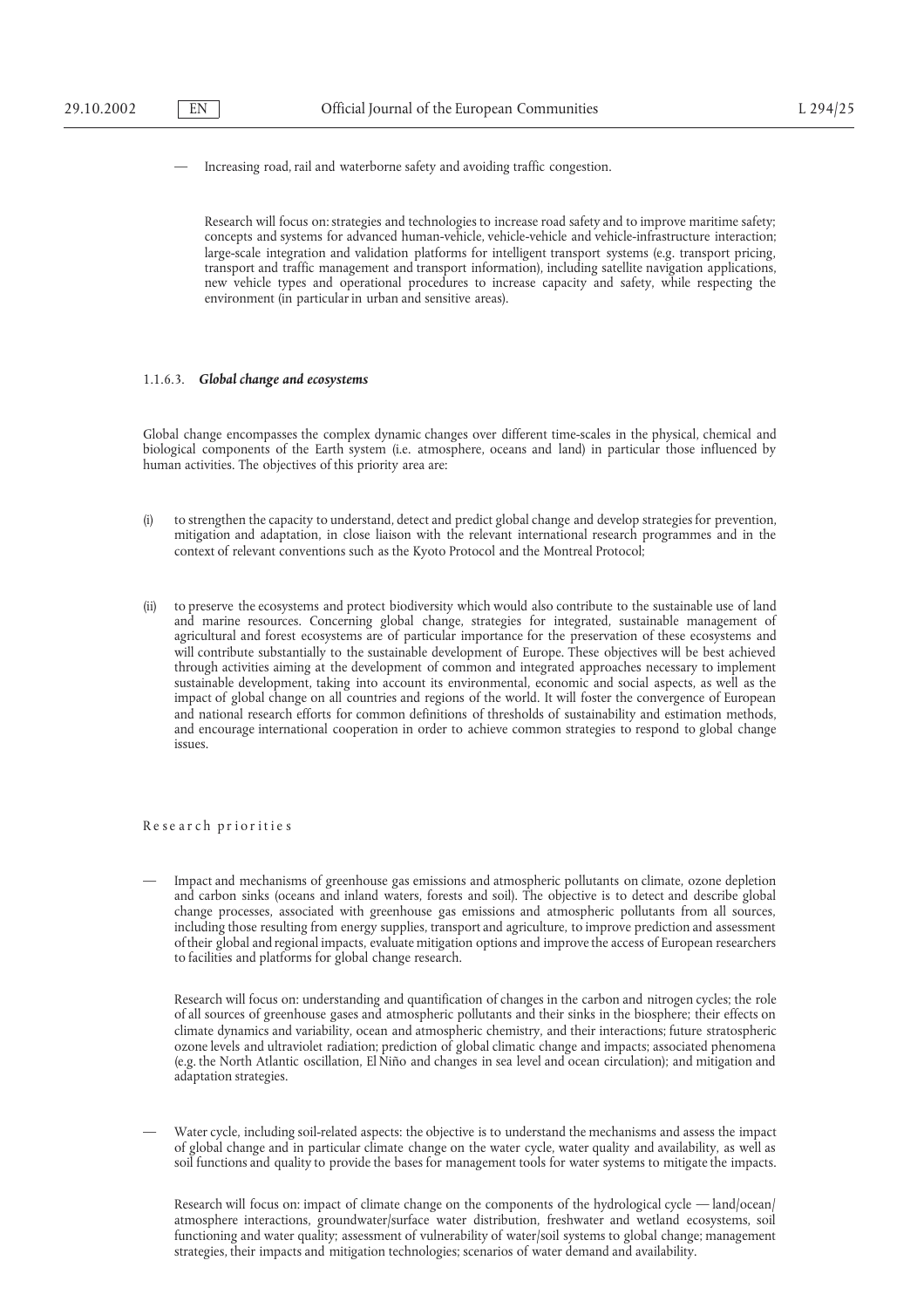— Biodiversity and ecosystems: the objectives are to develop a better understanding of marine and terrestrial biodiversity and of ecosystem functioning, understand and minimise the negative impacts of human activities on them and ensure sustainable management of natural resources and terrestrial and marine ecosystems (including fresh water systems) as well as the protection of genetic resources.

Research will focus on: assessing and forecasting changes in biodiversity, structure, function and dynamics of ecosystems and their services, with emphasis on marine ecosystems' functioning; relationships between society, economy, biodiversity and habitats; integrated assessment of drivers affecting ecosystems' functioning and biodiversity, and mitigation options; risk assessment, management, conservation and rehabilitation options in relation to terrestrial and marine ecosystems.

— Mechanisms of desertification and natural disasters: the objective is to understand the mechanisms of desertification and natural disasters (such as those caused by seismic and volcanic activity), including their links with climatic change so as to improve risk and impact assessment and forecasting, and decision support methodologies.

Research will focus on: large scale integrated assessment of land/soil degradation and desertification in Europe and related prevention and mitigation strategies; long term forecasting of hydro-geological hazards; natural hazard monitoring, mapping and management strategies; improved disaster preparedness and mitigation.

— Strategies for sustainable land management, including coastal zones, agricultural land and forests: The objective is to contribute to the development of strategies and tools for sustainable use of land, with emphasis on the coastal zones, agricultural lands and forests, including integrated concepts for the multipurpose utilisation of agricultural and forest resources, and the integrated forestry/wood chain in order to ensure sustainable development at economic, social, and at environmental levels; qualitative and quantitative aspects of multifunctionality of agriculture and forestry will be addressed.

Research will focus on: development of the necessary tools for integrated management of coastal zones (ICZM); evaluation of positive and negative externalities under different production systems for agriculture and forestry; development of strategies for sustainable forest management considering regional specificity; strategies/ concepts for sustainable management and multipurpose utilisation of forest and agriculture resources; costefficiency of new environmental-friendly processes and recycling technologies within the integrated forestry/ wood chain.

— Operational forecasting and modelling, including global climate change observation systems: the objective is to make systematic observations of atmospheric, terrestrial and oceanic parameters including those of climate so as to improve forecasting of the marine, terrestrial and atmospheric environment, consolidate long-term observations for the modelling and in particular prediction, establish common European data bases and contribute to international programmes.

Research will focus on: observations of basic marine, terrestrial and atmospheric parameters necessary for global change research and management strategies, and of extreme events; large observing/monitoring/ surveying/operational forecasting/modelling networks (taking into account the developments of GMES and providing the European dimension to G3OS (1).

— Complementary research will focus on: development of advanced methodologies for risk assessment of processes, technologies, measures and policies, appraisal of environmental quality, including reliable indicators of population health and environmental conditions and risk evaluation in relation to outdoor and indoor exposure. Relevant prenormative research on measurements and testing for these purposes will also be necessary.

The research activities carried out within this thematic priority area will include exploratory research at the leading edge of knowledge on subjects closely related to one or more topics within it. Two complementary approaches will be utilised: one receptive and open — the other proactive.

<sup>(1)</sup> Global Observing Systems (3: Global Climate Observing System (GCOS), Global Ocean Observing System (GOOS), Global Terrestrial Observing System (GTOS)).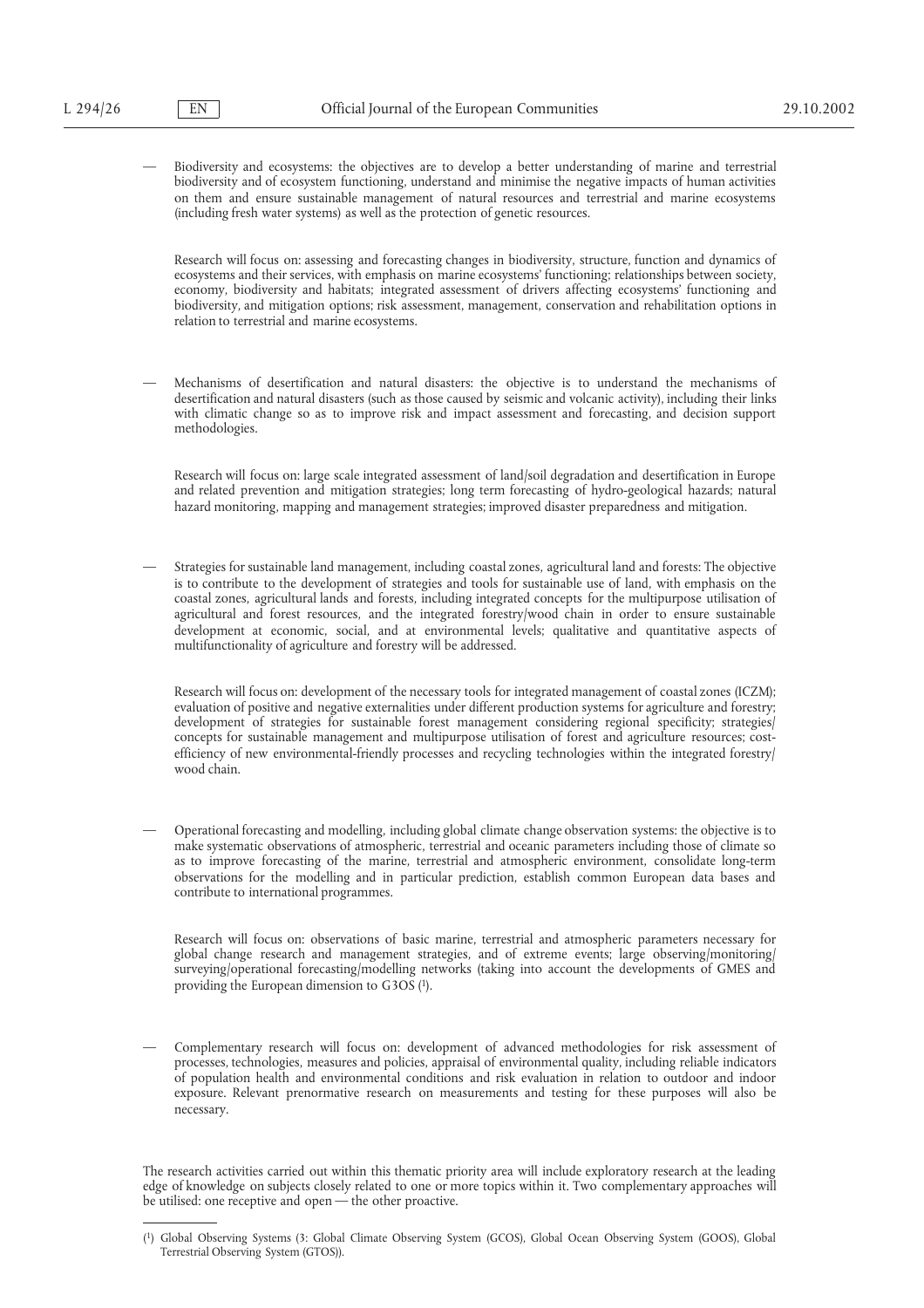### 1.1.7. **Citizens and governance in a knowledge-based society**

The Lisbon European Council recognised that the transition towards a European knowledge-based society will affect every aspect of people's lives. The overall objective is to provide a sound knowledge base for the management of this transition, which will be conditioned by national, regional and local policies, programmes and actions, as well as informed decision making by individual citizens, families and other societal units.

Given the complexity, breadth and interdependence of these challenges and the issues involved, the research approach adopted must be based on greatly enhanced research integration, multi and transdisciplinary cooperation, and on the mobilisation of the social sciences and humanities research communities in Europe in addressing them. Activities will also facilitate the identification of medium to long term societal challenges arising from research in social sciences and humanities and will ensure the active participation of key societal stakeholders and the targeted dissemination of the work carried out. In order to support the development of comparative transnational and interdisciplinary research, while at the same time preserving the diversity of research methodologies throughout Europe, the collection and analysis of better and more genuinely comparable data and the coordinated development of statistics and qualitative and quantitative indicators in particular in the context of the emerging knowledge society at the European level is essential.

Appropriate coordination of socio-economic research and foresight elements across the specific programmes will be assured.

Re se ar ch pr ior itie s

#### (i) *Knowledge-based society and social cohesion*

The building of a European knowledge society is a clear political objective for the European Community. The research aims to provide the basis of understanding needed to ensure this takes place in a manner which accords with specific European conditions and aspirations.

— Improving the generation, distribution and use of knowledge and its impact on economic and social development. The objective is to improve significantly understanding of the characteristics of knowledge and its functioning as a public and private good, and to provide the bases for policy formulation and decision making.

Research will focus on: characteristics of knowledge and its functioning in relation to the economy and society, as well as for innovation and for entrepreneurial activities; and the transformation of economic and social institutions; the dynamics of knowledge production, distribution and use, role of knowledge codification and impact of ICTs; the importance of territorial structures and social networks in these processes.

— Options and choices for the development of a knowledge-based society. The objective is to develop an integrated understanding of how a knowledge-based society can promote the societal objectives of the EU set at the Lisbon summit and subsequent European Councils of sustainable development, social and territorial cohesion and improved quality of life, with due consideration to the variety of social models in Europe and taking into account aspects relating to the ageing of the population.

Research will focus on: features of a knowledge based society in line with European social models and the need to improve the quality of life; social and territorial cohesion, gender and intergenerational relations and social networks; implications of changes to work and employment, and the labour market; access to education and training, and life-long learning.

— The variety of paths towards a knowledge society. The objective is to provide comparative perspectives across Europe and thus provide an improved basis for the formulation and implementation of transition strategies towards a knowledge society at the national and regional levels.

Research will focus on: globalisation in relation to pressures for convergence; the implications for regional variation; challenges to European societies from a diversity of cultures and increased sources of knowledge; the role of the media in this context.

## (ii) *Citizenship, democracy and new forms of governance*

The work will identify the main factors influencing changes in governance and citizenship, in particular in the context of increased integration and globalisation and from the perspectives of history and cultural heritage as well as the impacts of these changes and the possible options to enhance democratic governance, resolve conflicts, protect human rights and take account of cultural diversity and multiple identities.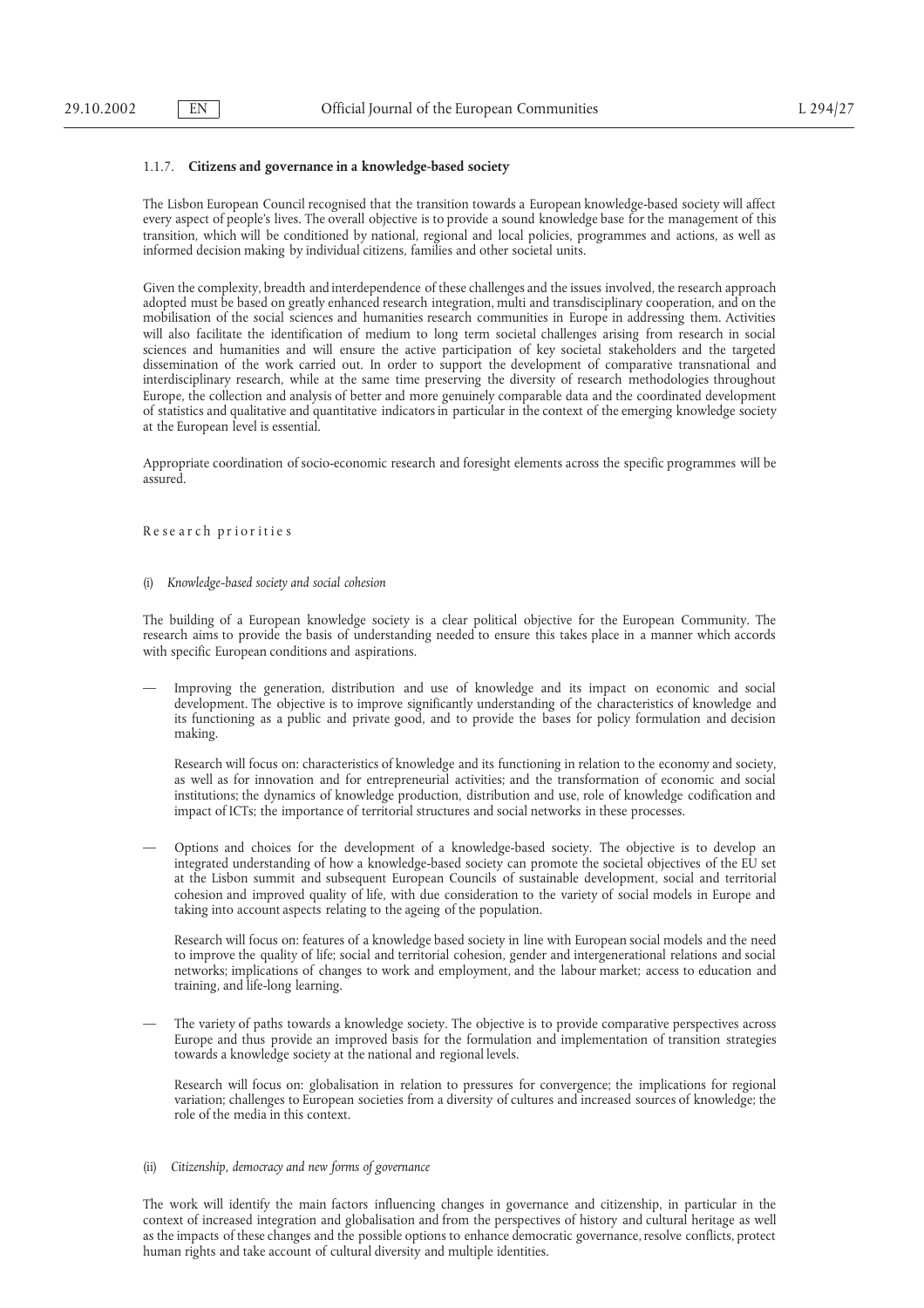— The implications of European integration and enlargement for governance and the citizen. The objective is to clarify the key interactions between European integration and enlargement, and issues of democracy, institutional arrangements and citizens' well-being.

Research will focus on: relationships between integration, enlargement and institutional change within the context of their historical evolution and with a comparative perspective; the implications of a changing global context and the role of Europe; the consequences of an enlarged European Union for the well-being of its citizens.

— Articulation of areas of responsibility and new forms of governance. The objective are to support the development of forms of multi-level governance which are accountable, legitimate, and sufficiently robust and flexible to address societal change including integration and enlargement, and to assure the effectiveness and legitimacy of policy making.

Research will focus on: the articulation of responsibilities between various territorial levels and between public and private sectors; democratic governance, representative institutions and roles of civil society organisations; privatisation, the public interest, new regulatory approaches, corporate governance; implications for legal systems.

— Issues connected with the resolution of conflicts and restoration of peace and justice. The objectives are to support the development of institutional and social capacity in the field of conflict resolution, identify factors leading to success or failure in preventing conflict, and develop improved options for conflict mediation.

Research will focus on: early identification of factors leading to conflict within and between countries; comparative analysis of procedures for prevention and mediation of conflicts and achievement of justice in different fields, including the safeguarding of fundamental rights; Europe's role in regional and international arenas in these respects.

— New forms of citizenship and cultural identities. The objectives are to promote citizens' involvement and participation in European policy making, to understand perceptions and impacts of citizenship and human rights provisions in Europe and to identify factors that allow mobility and coexistence of multiple identities.

Research will focus on: relations between new forms of citizenship including rights of non-citizens; tolerance, human rights, racism and xenophobia; the role of the media in the development of a European public sphere; evolution of citizenship and identities in a context of cultural, and other diversities in Europe, taking into account population flows; social and cultural dialogue among the peoples in Europe and with other world regions; implications for the development of a European knowledge based society.

The research activities carried out within this thematic priority area will include exploratory research at the leading edge of knowledge on subjects closely related to one or more topics within it. Two complementary approaches will be utilised: one receptive and open — the other proactive.

## 1.2. SPECIFIC ACTIVITIES COVERING A WIDER FIELD OF RESEARCH

Activities under this heading will complement research within the thematic priority areas and comprise the following:

- Policy support and anticipating the EU's scientific and technological needs;
- Specific research activities for SMEs;
- Specific international cooperation activities.

## 1.2.1. **Policy support and anticipating scientific and technological needs**

These activities have a distinct role within the overall architecture of the Framework Programme 2002-2006. They involve common implementation arrangements, and the necessary critical mass, to assure efficient and flexible conduct of research which is essential to the fundamental objectives of Community research and which covers a wide range of needs that cannot be satisfied within the thematic priorities. They will have the following specific objectives: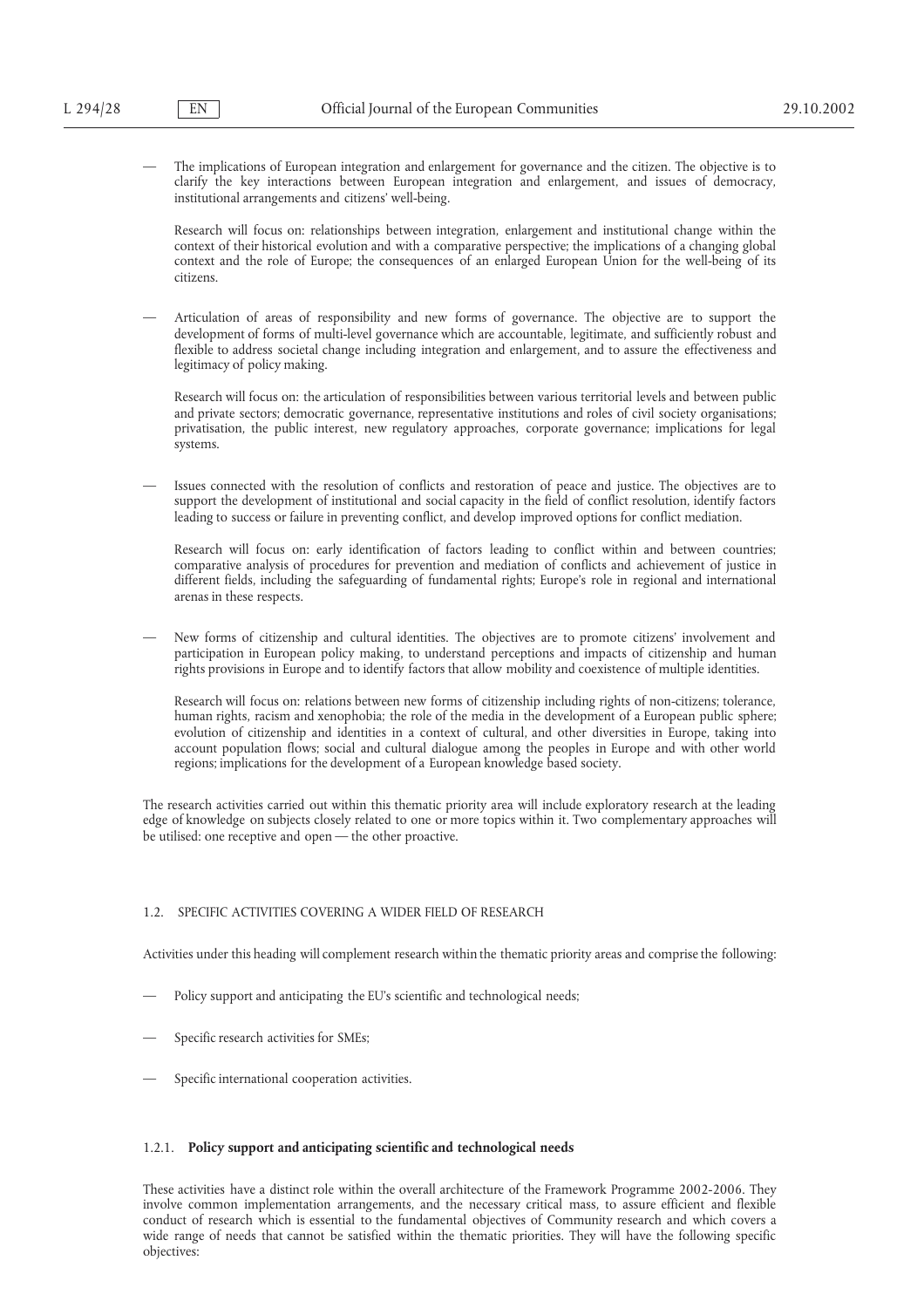- To underpin the formulation and implementation of Community policies, bearing on the interests of possible future members of the Union as well as the existing member states, and monitor their effects;
- To explore new and emerging scientific and technological problems and opportunities, including in particular interdisciplinary and multidisciplinary research areas, where European action is appropriate in view of the potential to develop strategic positions at the leading edge of knowledge and in new markets, or to anticipate major issues facing European society.

A feature common to these activities is that they will be implemented within a multi-annual perspective which takes direct account of the needs and viewpoints of the main associated actors (as appropriate: policymakers, industrial user groups, leading edge research groups, etc.) They will be implemented in conjunction with flexible programming mechanism to be implemented during the course of the programme, by which specific priorities, corresponding to identified needs and falling within the objectives indicated above, will be determined.

Priorities thus determined will then be inscribed in the workprogramme for the specific programme, alongside the priorities deriving from objectives in other parts of the programme, and updated regularly. This will result in a progressive allocation of the budget relating to these activities to the specific priorities identified, throughout the period of execution.

The programming will be carried out by the Commission, and will be based on suggestions received in response to a wide-ranging consultation of interested circles in the EU and the countries associated with the Framework Programme, regarding the topics to be included.

A first allocation of EUR 340 million will be made to the research activities specified below, which have been determined on the basis of needs which can be identified now; the remaining EUR 215 million will be allocated during the course of implementation of the specific programme, in which due consideration will be given to the need for maintaining the necessary flexibility for dealing with 'policy support and anticipating scientific and technological needs'.

#### (i) *Policy-oriented research*

The activities under this heading will provide, in particular, support for:

- the common agricultural policy (CAP), and the common fisheries policy (CFP);
- sustainable development, in particular the Community policy objectives relating to environment including those set out in the 6th Environment Action Programme; energy (the Green Paper 'Towards a European strategy for the security of energy supply'); and transport (the White Paper on European transport policy);
- other Community policies, namely health (in particular public health), regional development, trade, development aid, internal market and competitiveness, social policy and employment, education training and culture, gender equality, consumer protection, the creation of an area of freedom, security and justice, external relations including those policies in support of enlargement, and including the requisite statistical methods and tools;
- Community policy objectives deriving from the political orientations given by the European Council, with regard to, for instance, economic policy, the Information Society, as well as e-Europe, and enterprise.

They may include pre-normative research and measurement and testing where necessary for the needs of Community policies. Links between the different policy areas will be taken into account.

#### Multi -annual programming

The multi-annual programming of these activities will take into account the opinions of the relevant Scientific Committees associated with the policies concerned. The programming will be conducted with the help of a User Group composed of different Commission Services, who will also have recourse, where appropriate, to an independent consultation structure composed of high-level scientific and industrial experts. The User Group will assess suggestions put forward regarding the topics to be included on the basis of the following criteria:

— their contribution to policy formulation and development (e.g. links with legislative proposals in preparation or with major deadlines in the area);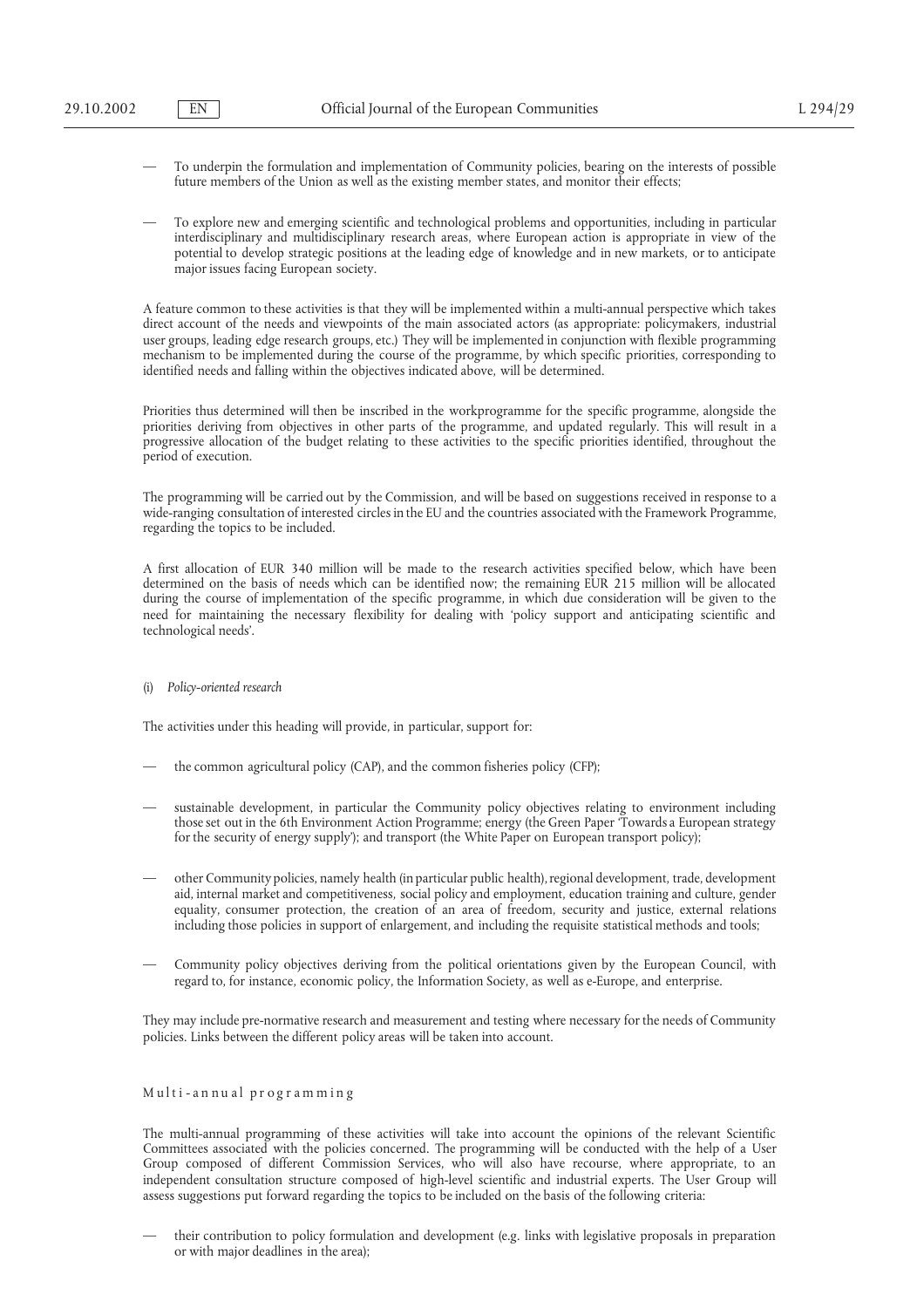- their potential contribution to the EU's competitiveness, the strengthening of its scientific and technological bases and the achievement of the European Research Area, including the effective integration of the candidate countries;
- European added value, taking account in particular of research carried out in the Member States in the relevant fields;
- the scientific relevance and feasibility of the research themes and approaches proposed;
- assurance of an appropriate division of tasks, and synergy, between these activities and the Direct Actions of the Joint Research Centre in support of Community policies.

The programming may be altered by means of an emergency procedure based on the same evaluation criteria in the event of a crisis giving rise to urgent and unforeseen research needs.

## Ini tial researc h pri orities

Policy-orientated research priorities responding to immediate needs are based on suggestions for topics made by the Commission's policy services, drawing on the advice, as appropriate, of the relevant Scientific Committees, as well as the broader objectives of the Union as set out in successive conclusions of the meetings of the European Council.

They have been grouped within the following lines of action, in a structure which optimises synergies between different policy requirements and scientific inputs, and which cuts across and complements the thematic priorities:

— Sustainable management of Europe's natural resources. Research under this heading responds to policy requirements relating, in particular, to the modernisation and sustainability of the common agriculture and fisheries policies and the promotion of rural development, including forestry. It will focus on:

the modernisation and sustainability of agriculture and forestry, including their multifunctional role in order to ensure the sustainable development and promotion of rural areas;

tools and assessment methods for sustainable agriculture and forestry management;

the modernisation and sustainability of fisheries policy, including aquaculture-based production systems;

new and more environment friendly production methods to improve animal health and welfare including research on animal diseases such as foot and mouth disease, swine fever and development of marker vaccines;

environmental assessment (soil, water, air, noise, including the effects of chemical substances);

assessment of environmental technologies for support of policy decisions, in particular concerning effective but low-cost technologies in the context of fulfilling environmental legislation.

— Providing health, security and opportunity to the people of Europe. Research in this category responds to policy requirements relating, in particular, to the implementation of the European Social Agenda including future social policy issues, public health and consumer protection and the creation of an Area of Freedom, Security and Justice. It will focus on:

health determinants and the provision of high quality and sustainable health care services and pension systems (in particular in the context of ageing and demographic change);

public health issues, including epidemiology contributing to disease prevention and responses to emerging rare and communicable diseases, allergies, procedures for secure blood and organ donations, non-animal test methods;

the impact of environmental issues on health (including safety at work and methods for risk assessment and the mitigation of risks of natural disasters to people);

quality of life issues relating to handicapped/disabled people (including equal access facilities);

comparative research of factors underlying migration and refugee flows, including illegal immigration and trafficking in human beings;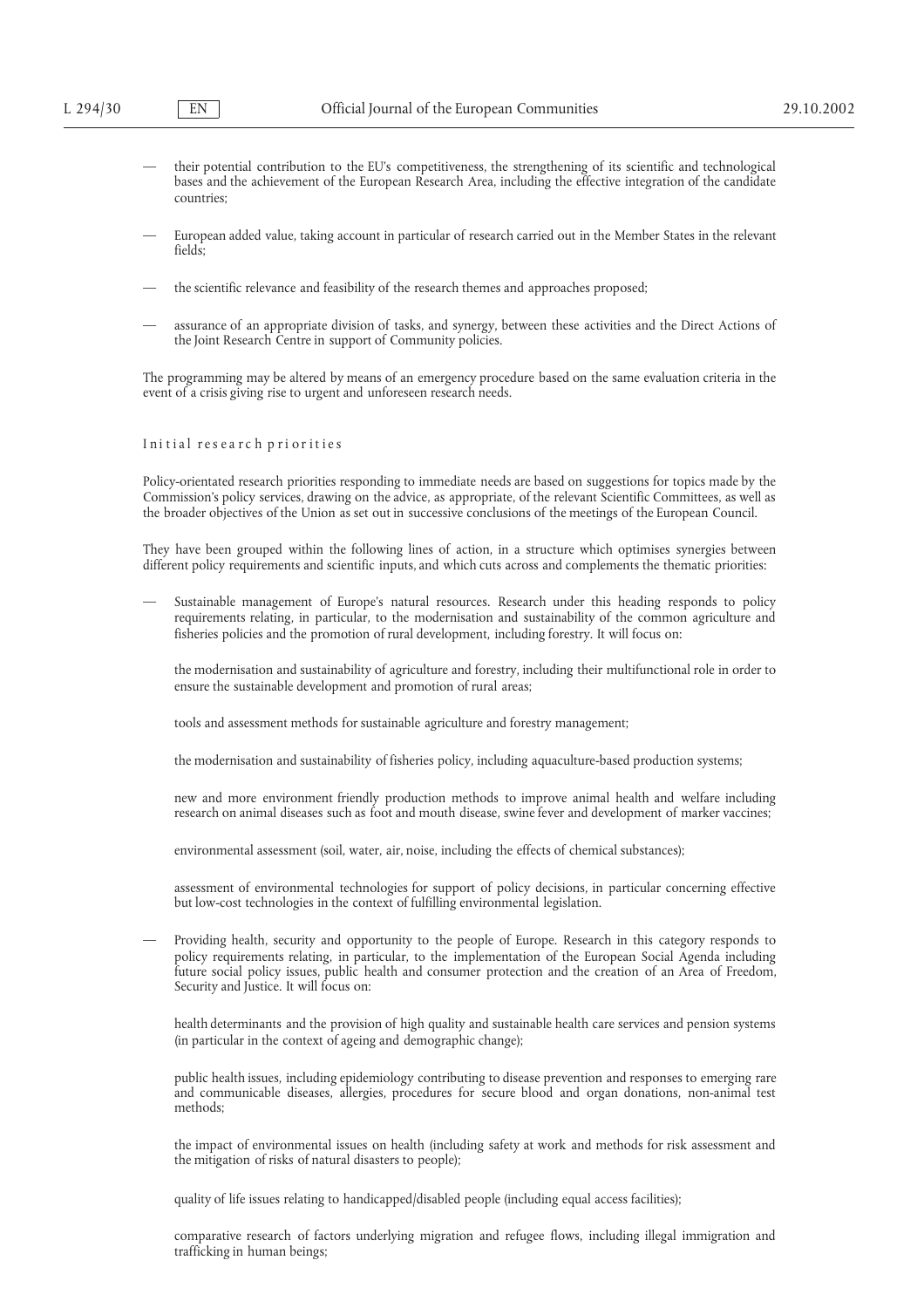improved means to anticipate crime trends and causes, and to assess the effectiveness of crime prevention policies; assessment of new challenges related to illicit drug use;

issues related to civil protection (including biosecurity and protection against risks arising from terrorist attacks), and crisis management.

— Underpinning the economic potential and cohesion of a larger and more integrated European Union. Research in this category responds, in particular, to the needs of a series of policies concerned with the competitiveness, dynamism and integration of the European economy, in the context of enlargement, globalisation and Europe's commercial relations with the rest of the world. It will focus on:

underpinning European integration, sustainable development, competitiveness and trade policies (including improved means to assess economic development and cohesion);

the development of tools, indicators and operational parameters for assessing sustainable transport and energy systems performance (economic, environmental and social);

global security analysis and validation systems for transport and research relating to accident risks and safety in mobility systems;

forecasting and developing innovative policies for sustainability in the medium and long term;

Information Society issues (such as management and protection of digital assets, and inclusive access to the information society);

the protection of cultural heritage and associated conservation strategies;

improved quality, accessibility and dissemination of European statistics.

A coordinated approach will be ensured when addressing research questions that are common to different policy areas, in particular with respect to the measurement and impact assessment of demographic changes and more broadly in the development of policy-relevant statistics and indicators. Policy makers should also have appropriate and timely information on the results of policy-oriented research.

(ii) *Research to explore new and emerging scientific and technological problems and opportunities*

Research under this heading will respond to needs in new areas which fall within the legitimate scope of Community research and which cut across or lie outside the thematic priority areas, in particular because they are highly interdisciplinary and/or multidisciplinary. The research will also respond to unexpected major developments. By bringing together resources from across the EU, it will aim to put European research in a leading position, opening the way or creating new scientific and technological developments. It will stimulate the flow of ideas between academia and industry, and allow Europe better to exploit its research assets in the drive towards a dynamic knowledge-based society.

The following areas of activity will be supported initially:

- Research to assess rapidly new discoveries, or newly-observed phenomena, which may indicate emerging risks or problems of high importance to European society, and identify appropriate responses to them.
- Research in emerging areas of knowledge and on future technologies, in particular in transdisciplinary fields, which is highly innovative and involves correspondingly high (technical) risks. It will be open to any new idea that has significant potential for major industrial and/or social impact, or for the development of Europe's research capabilities in the longer term.

Proposals will be evaluated on the basis of research excellence, potential for future impact, and, in the first of these areas particularly, innovativeness.

## Multi -annual programming

Specific topics within the above categories on which research will be focused during the implementation of the programme will be selected by means of the multi-annual programming on the basis of their urgency or potential for future societal, industrial, or economic relevance, taking account of the ongoing research activities under this heading. The assessment of topics will be carried out with the support of an independent consultation structure composed of high-level scientific and industrial experts and will also incorporate the following criteria: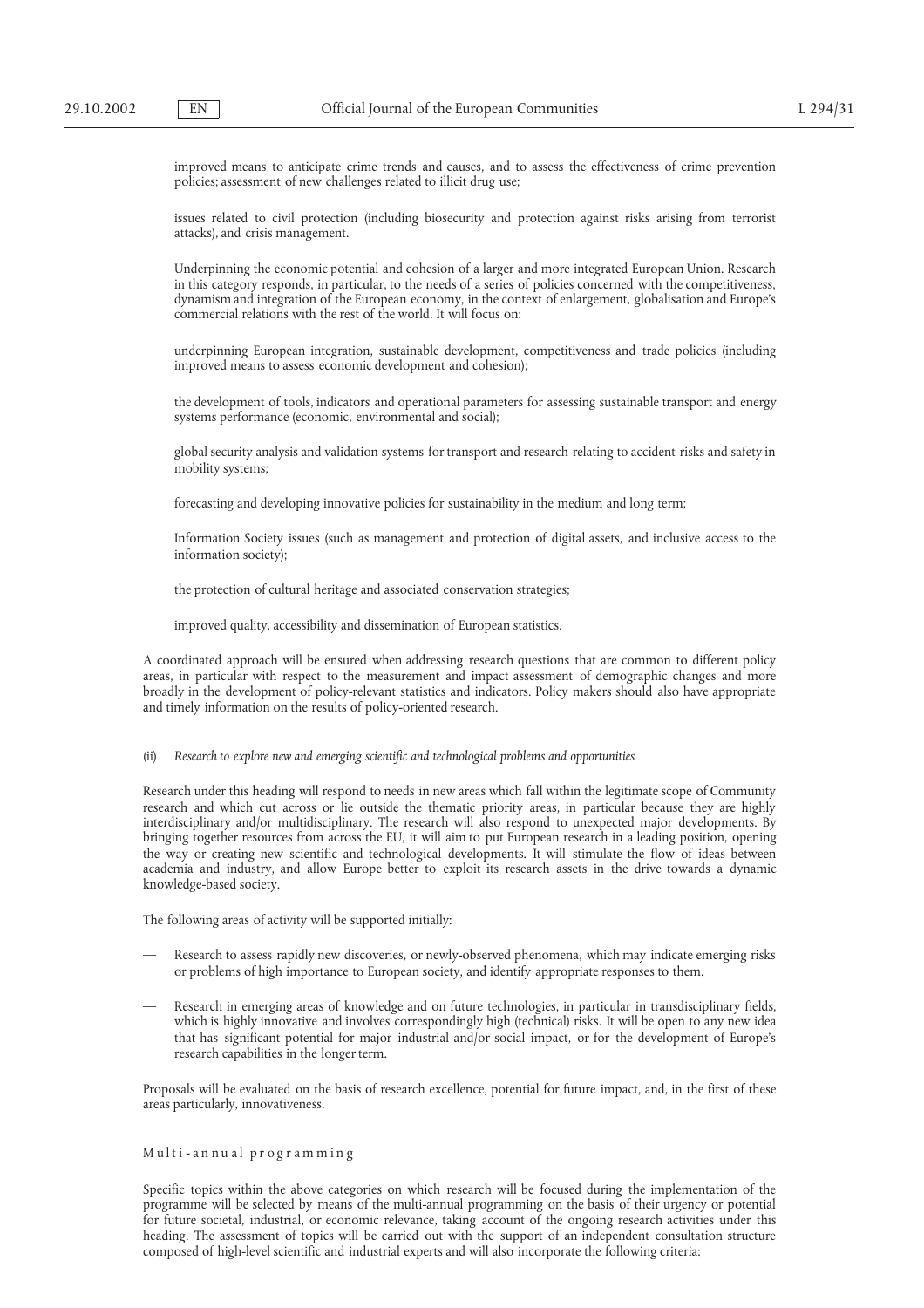- the potential contribution of the research topics proposed for innovation and the EU's competitiveness, the strengthening of its scientific and technological bases and the achievement of the European Research Area, including the effective integration of the candidate countries;
- the scientific relevance and timeliness of the research themes and approaches proposed.

The programming may be altered by means of an emergency procedure based on the same evaluation criteria in the event of a crisis giving rise to urgent and unforeseen research needs. Foresight studies could also make a contribution to informing the priority setting process.

#### (iii) *Implementation*

The activities programmed will be carried out by means of calls for proposals, preceded, where appropriate, by a call for expressions of interest, in particular in the area of exploring new and emerging scientific technological areas. They will essentially take the form of:

- specific targeted research projects generally of a limited scale, carried out by means of partnerships of a size adapted to the needs to be covered;
- coordination actions, and the networking of research activities carried out at national level where the objectives can be achieved by mobilising capacities existing in the Member States, candidate countries and other associated states.

In certain duly justified cases, where the objectives pursued can be better attained in this way, limited use may be made of networks of excellence and integrated projects.

The proposals will be selected by the Commission following evaluation by independent experts.

Specific support actions may also be used to implement these activities.

## 1.2.2. **Horizontal research activities involving SMEs**

#### Obj ecti ve s

Small and medium-sized enterprises (SMEs) play a crucial role in European competitiveness and job creation, not only because they represent the overwhelming majority of enterprises in Europe, but also because they are the source of dynamism and change in new markets, particularly those at the leading edge of technology. Although a heterogeneous community, they are all confronted by increased competition resulting from the completion of the European internal market and the need to innovate constantly and accommodate advances in technology. Besides this, an increasing number of SMEs both need and want to internationalise in search of new markets and business opportunities.

SMEs will participate, for the most part, in the activities implemented under the priority thematic areas of research within networks of excellence, integrated projects and specific targeted research projects. In addition, specific schemes for SMEs in the form of actions on collective and cooperative research will be set up. These will be addressing primarily the large community of SMEs with a capacity to innovate but with limited research capability. However, the cooperative research scheme will also allow innovative SMEs to cooperate with universities and research centres.

Overall, in addition to the horizontal activities for SMEs, at least 15 % of the budget relating to the seven thematic priorities under this programme will be allocated to SMEs.

(i) *Collective research*

Collective research is a form of research undertaken by RTD performers on behalf of industrial associations or industry groupings in order to expand the knowledge base of large communities of SMEs and thus improve their general standard of competitiveness. Conducted on a European basis, through substantial projects of several years duration, this is an efficient way of addressing technological needs of significant sections of the industrial community.

Based on schemes existing in many member states, this measure aims at allowing industrial groupings to identify and express research needs that are common to large numbers of SMEs at European level. It should allow to improve the overall European technological basis of whole industrial sectors. By inter-linking industrial groupings in different countries and in financing larger projects with an increased responsibility for project co-ordinators, it will contribute to structuring the landscape of collective research in line with the objectives of the European Research Area.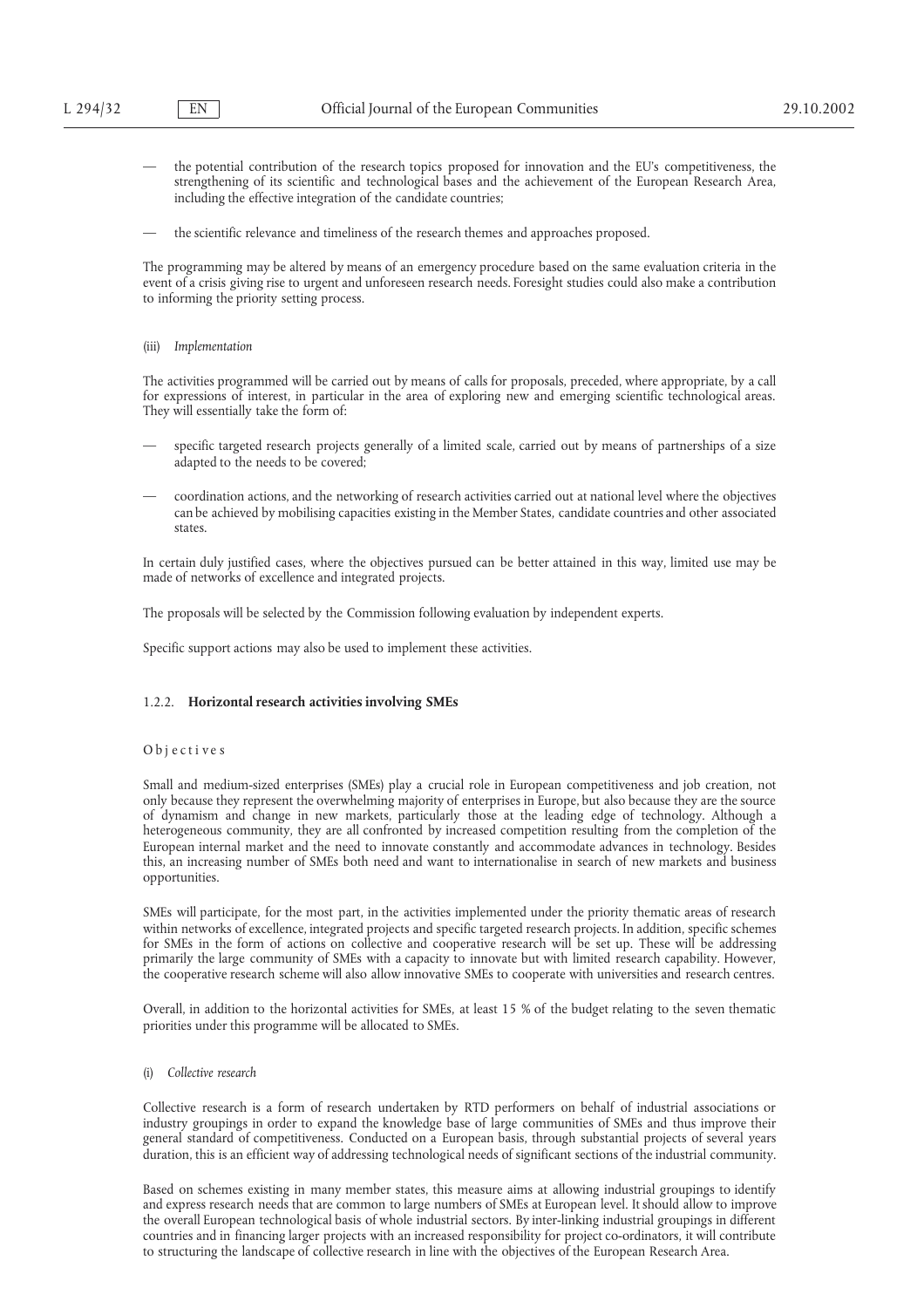Collective research projects could cover, for example:

- research aimed at addressing common problems/challenges (e.g. to meet regulatory requirements, environmental performance);
- pre-normative research (research to provide a scientific base for European norms and standards);
- research aimed at reinforcing the technological basis of particular sector(s);
- development of 'technological tools' (e.g. diagnosis, safety equipment).

Projects will be managed, on the basis of well-defined guidelines, by industrial associations or other groupings established at European level, or by at least two national industrial associations/groupings established in different European countries. European Economic Interest Groups representing the interests of SMEs are also eligible. A 'core group' of SMEs associated to each project will monitor progress from the definition phase of the research to the dissemination of the results obtained.

A two-step approach is envisaged in identifying topics and selecting proposals (call for outline proposals and, after those selected in a first round evaluation have been developed into complete proposal(s), evaluation and selection from amongst these). The level of funding and contractual arrangements of Collective research projects will depend on their objectives:

- projects aimed at strengthening the competitiveness of a specific industrial sector would benefit from a maximum Community contribution of 50 % of the total eligible costs. In such cases the contracting party (the industrial groupings) would own the results;
- projects having a strong legislative or 'public well-being' content (e.g. environmental protection, enhancement of public health), could obtain a higher funding. In such cases, the main emphasis will be on a Europe-wide dissemination of the research results.

In all cases, dissemination of the results amongst the SMEs would be foreseen through, for example, special training and demonstration ('take-up') actions.

(ii) *Cooperative research*

Cooperative research is a scheme whereby a limited number of SMEs from different countries having specific problems or needs, outsource the required research to an RTD performer, while retaining ownership of the results. Projects are relatively short term and may address any research topic or field, being based on the specific needs and problems of the SMEs concerned. Other (non-SME) enterprises and end-users will be able to participate in cooperative research projects, under conditions ensuring they do not assume a dominant role, and have restricted access to the results.

These activities may also be carried out by innovative and high-tech SMEs in cooperation with research centres and universities.

Cooperative research will be implemented via an open call for proposals.

Information and advice about the possibilities of SME involvement will be ensured via entry points set up by the Commission, and by making use of the national contact point scheme. This activity will also be responsible for the coordination of a dedicated network of SME National Contact Points in the Member States and Associated States, providing SMEs at regional and national level with information and assistance on their participation in the Framework Programme, including in networks of excellence and integrated projects. Close coordination with the Economic and Technological Intelligence Actions and with the innovation support services, implemented under the heading 'Research and Innovation', will ensure that SMEs benefit from all the foreseen instruments and activities.

#### 1.2.3. **Specific measures in support of international cooperation**

The general objective of the international cooperation activities carried out under the Framework Programme is to help open up the European Research Area to the rest of the world. These activities represent the particular contribution of the Framework Programme to this opening-up process, which will require a joint effort by the Community and the Member States.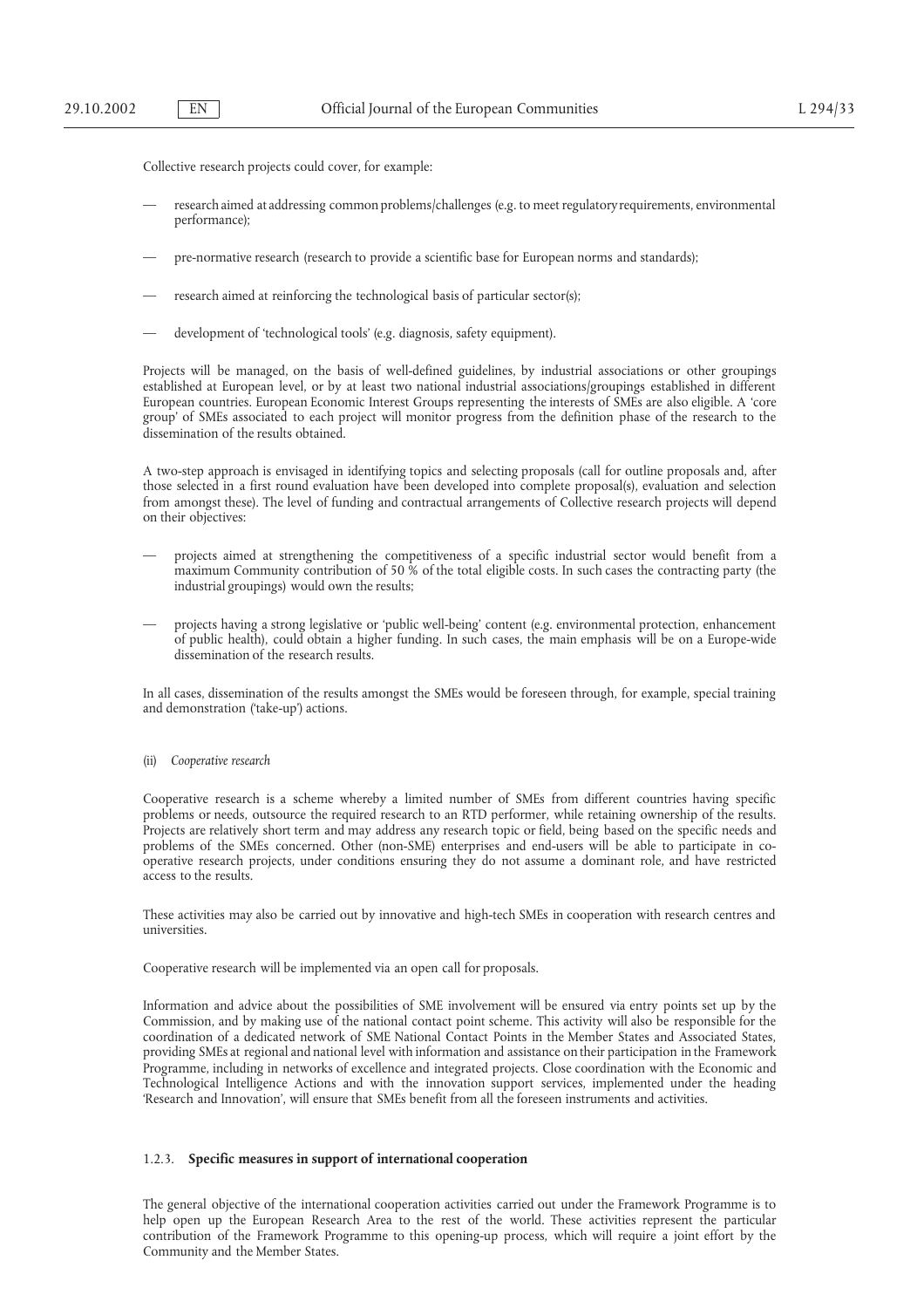Under this heading, the activities in question have the following particular objectives:

- To help European researchers, businesses and research organisations in the EU and the countries associated with the Framework Programme to have access to knowledge and expertise existing elsewhere in the world.
- To help ensure Europe's strong and coherent participation in the research initiatives conducted at international level in order to push back the boundaries of knowledge or help to resolve the major global issues, for example as regards health and environment.
- To lend support, in the scientific and technological field, to the implementation of the Community's foreign policy and development aid policy.

Apart from opening up the activities of the seven thematic priorities to participation by third-country researchers and institutions, international cooperation activities will take the form of specific activities.

Carried out in support of the Community's foreign policy and development aid policy, these specific activities will concern three groups of countries: the Mediterranean third countries including the Western Balkans, Russia and other NIS countries, and the developing countries.

They will be carried out in such a way as to complement the participation of researchers and entities in those countries in the networks of excellence and integrated projects which are open to them and in which they will participate in a variable way depending on the themes and countries.

The research priorities in this category of activities are defined on the basis of the interests and objectives of the Community's political partnership with the different groups of countries, as well as their particular economic and social needs.

They could therefore cover more particularly:

- in the case of the developing countries, the problems of health and public health, food security, and the rational exploitation of resources.
- in the case of the Mediterranean third countries, in support of the development of the Euro-Mediterranean partnership, issues relating to environment, health and water issues, as well as protection of the cultural heritage. Aspects of sustainable rural development will be duly taken into account, where appropriate. In addition, in the case of the Western Balkans, in support of stability of the region, issues relating to the making good of the consequences of war on the environment, health and agricultural and industrial facilities.
- in the case of Russia and other NIS countries, stabilisation of R&D potential, issues relating to changes in the industrial production system, environment and health protection and related safety aspects.

These activities will be carried out by means of research, technological development and demonstration projects of a limited scale, actions to coordinate national efforts and, where necessary, specific support measures.

Cooperation activities with Russia and other NIS countries will be carried out in particular through the INTAS structure set up jointly by the Community and the Member States.

In all three cases, one of the major objectives is to help strengthen, stabilise, develop or adapt the local research systems.

Accordingly, the Framework Programme activities will endeavour to strengthen coordination and complementarity with activities carried out by means of financial instruments such as, in the case of the Mediterranean third countries, the MEDA Programme, in the case of Russia and other NIS countries the Tacis Programme and in the case of the developing countries the EDF (European Development Fund) and the ALA (Latin America/Asia) Fund. These activities can help to promote the development in those countries of human resources for research, research infrastructures and capabilities relating to innovation and exploitation of results.

### 2. **STRENGTHENING THE FOUNDATIONS OF THE EUROPEAN RESEARCH AREA**

The establishment of the European Research Area depends on improving the coherence and coordination of research and innovation activities and policies conducted at national, regional and European level.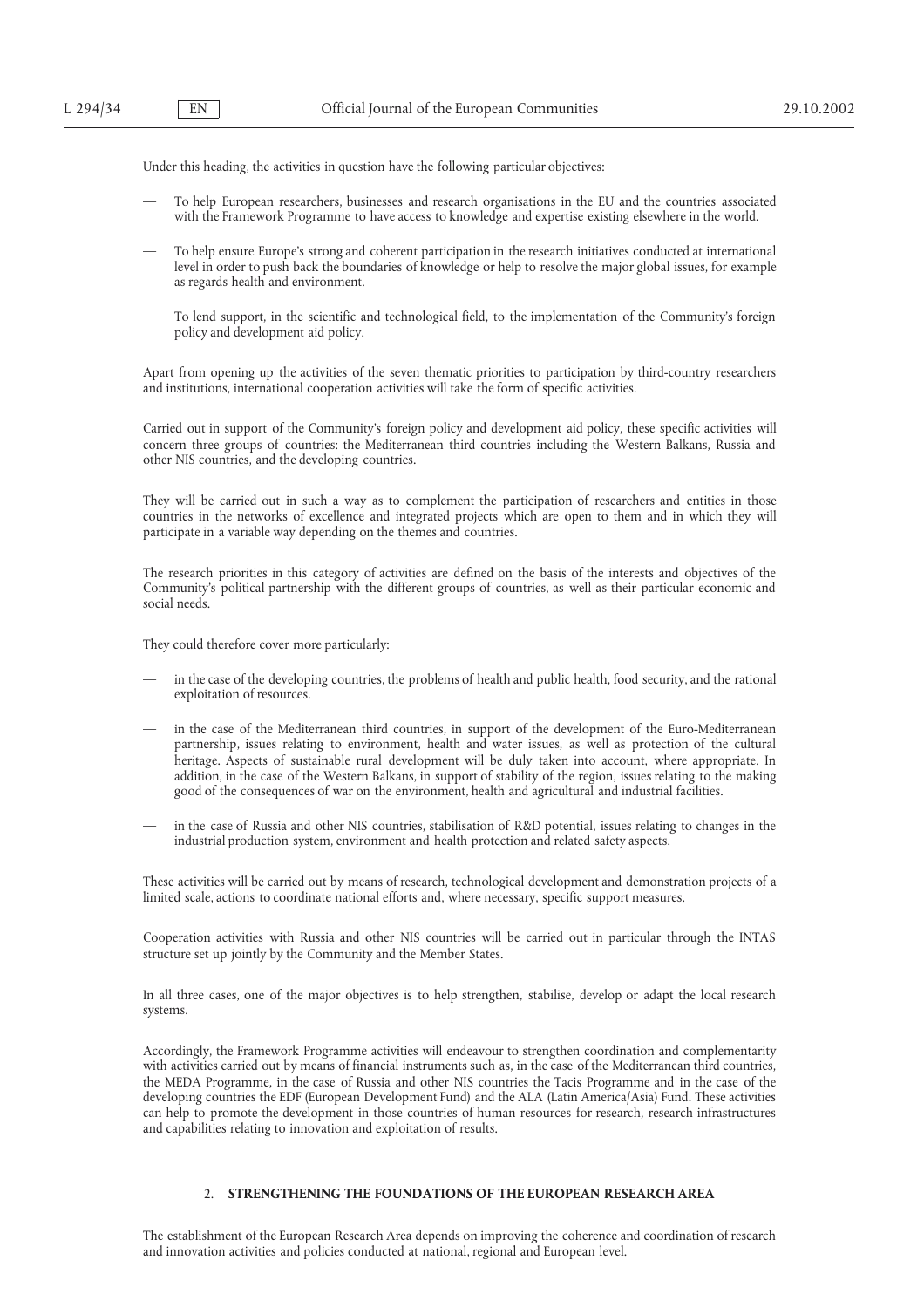The objectives of Community action in this field are to stimulate and support programme coordination and joint actions conducted at national or regional level as well as among European organisations and thus help to develop the common knowledge base necessary for the coherent development of policies. The activities may be implemented in any scientific and technological area, including in the thematic priority domains.

#### 2.1. SUPPORT FOR THE COORDINATION OF ACTIVITIES

## **Coordination of national activities**

The objective is to encourage and support initiatives undertaken by several countries, in areas of common strategic interest, to develop synergy between their existing activities through coordination of their implementation, mutual opening and mutual access to research results, as well as to define and implement joint activities.

The activities concerned must be understood as programmes or parts of programmes, instruments, plans or other initiatives undertaken at national or regional levels and involving public funding to support RTD work, the development of research capabilities, and the promotion of innovation. The activities may be undertaken directly by public authorities or research agencies at national or regional levels or through European cooperation frameworks, in particular the EUROCORES collaborative scheme of the European Science Foundation.

Efforts to encourage coordination activities, using a bottom-up approach, will be carried out in the whole field of science and technology, including across domains and disciplines, in areas such as:

- health: health of key population groups; major diseases and disorders (e.g. cancer, diabetes and diabetes-related diseases, degenerative diseases of the nervous system, psychiatric diseases, cardiovascular diseases, hepatitis, allergies, visual impairment, infectious diseases), rare diseases; alternative or non-conventional medicine; and major diseases linked to poverty in developing countries; palliative care; activities involved will be implemented, for instance, through coordination of research and comparative studies, development of European databases and interdisciplinary networks, exchange of clinical practice and coordination of clinical trials.
- biotechnology: non-health and non-food applications.
- environment: urban environment (including sustainable urban development and cultural heritage, including, for example, ecosite concepts); marine environment and land/soil management; seismic risk.
- energy: new generation power plants ('near-zero-emission'), energy storage, transport and distribution.

The Community will encourage and support initiatives aimed at networking national and regional activities and programmes, by supporting:

- the coordination of independent activities including their mutual opening;
- the preparation and the management of joint activities.

For this purpose, the Community will:

Support proposals selected following their submission in response to an open call for proposals (2 evaluations per year). Where appropriate, calls for expressions of interest, followed by targeted calls may be published.

Proposals may cover for instance strategic studies and planning, consultation of the research and innovation community, joint calls for proposals and peer review panels, exchange and dissemination of information and results, programme monitoring and evaluation, exchange of personnel.

Proposals will be evaluated taking into account in particular the following aspects: the scope of the resources mobilised, the scientific and technological relevance and impact, the expected improvement in the use of research resources at European level and where appropriate their contribution to promoting innovation.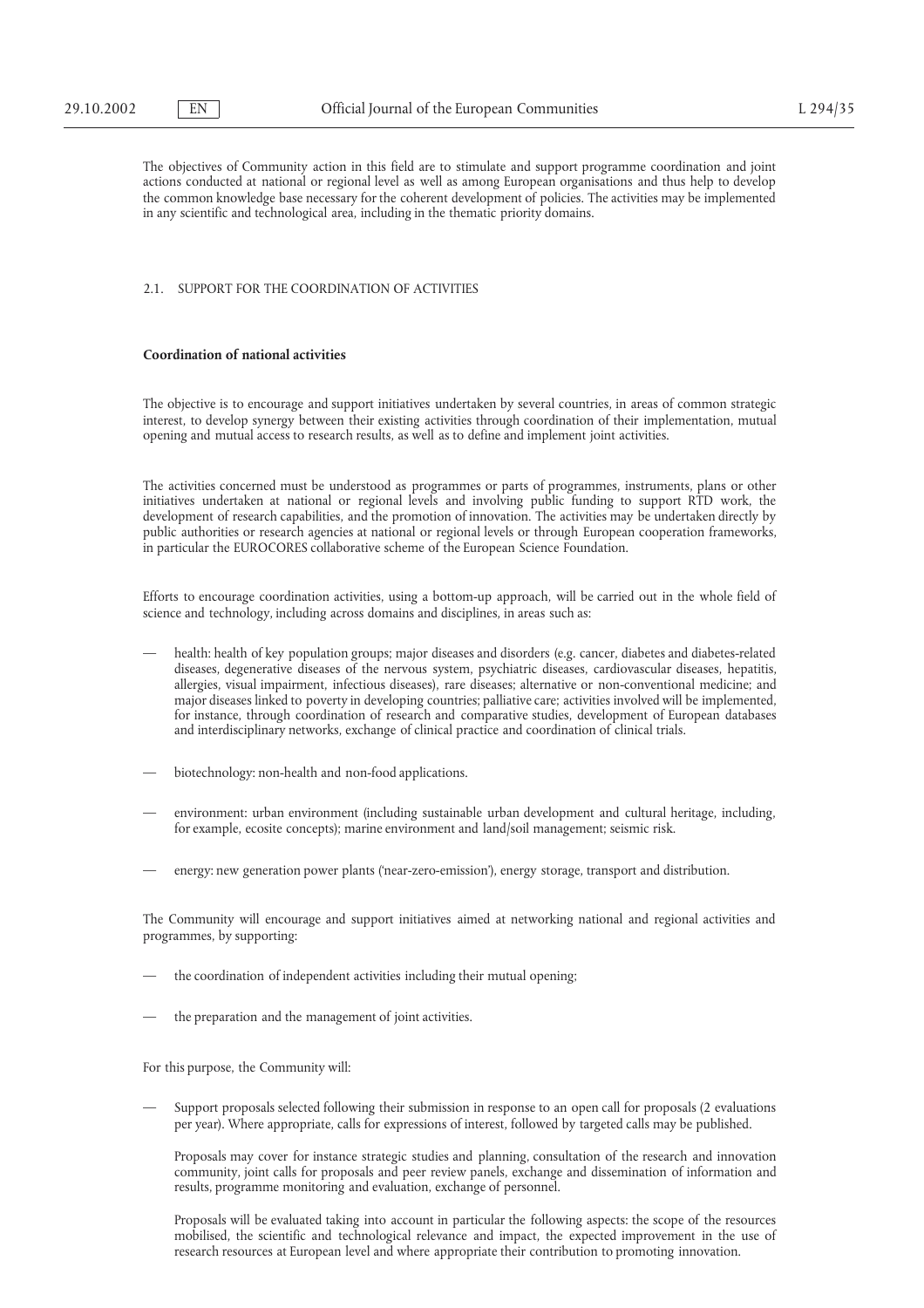- Develop an integrated information system, which will be easily accessible, user-friendly and updated regularly, to provide relevant information to:
	- policy makers and programme managers: information on national and regional research programmes, instruments, research activities undertaken and planned to help identify opportunities for coordination, networking or joint initiatives;
	- the research community: information on national, regional or joint programmes in which they can participate.

#### **Coordination at European level**

The objective is to enhance the complementarity and synergy between Community actions undertaken under the Framework Programme and those of other European scientific cooperation organisations as well as among these organisations themselves. Through increased coordination and collaboration the various European cooperation frameworks will contribute more effectively to the overall coherence of European research efforts and the establishment of a European Research Area. Community participation in international activities can be supported in duly justified cases.

— Scientific and technological cooperation activities carried out in other European cooperation frameworks

COST is a long-standing bottom-up mechanism that facilitates coordination and exchanges between nationally funded scientists and research teams in a variety of areas. In order for COST to continue to fulfil its intergovernmental role and to ensure a cost-effective contribution to research coordination within the European research area, its management arrangements must be adapted to the new context. This will entail the establishment by COST member states of an appropriate organisation to which financial support may then be granted under this programme.

Reinforced coordination among the activities of the European Science Foundation, COST and the Framework Programme will also be sought in areas of common interest.

Coordination with EUREKA will be strengthened to improve strategic coherence and complementarity of funding, in particular in the thematic priority areas. Joint information and communication actions will also be organised where appropriate.

— Collaboration and joint initiatives of specialised European scientific cooperation organisations

With regard to thematic European organisations, such as CERN, ESA, ESO, ENO, EMBL, ESRF, ILL (1), the Community will encourage and support specific initiatives aiming at strengthening the coherence and synergies between their activities and between them and Community actions, in particular through the development of joint approaches and actions on issues of common interest.

## 2.2. COHERENT DEVELOPMENT OF RESEARCH AND INNOVATION POLICIES

The objective of the activities to be carried out in this area is to encourage the coherent development of research and innovation policies in Europe thanks to the early identification of challenges and areas of common interest as well as by providing national, regional and Community policymakers with knowledge and decision-aiding tools that can help them formulate policy.

<sup>(1)</sup> CERN: European Organisation for Nuclear Research; ESA: European Space Agency; ESO: European Southern Observatory; ENO: European Northern Observatory; EMBL: European Molecular Biology Laboratory; ESRF: European Synchroton Radiation Facility; ILL: Laue-Langevin Institute.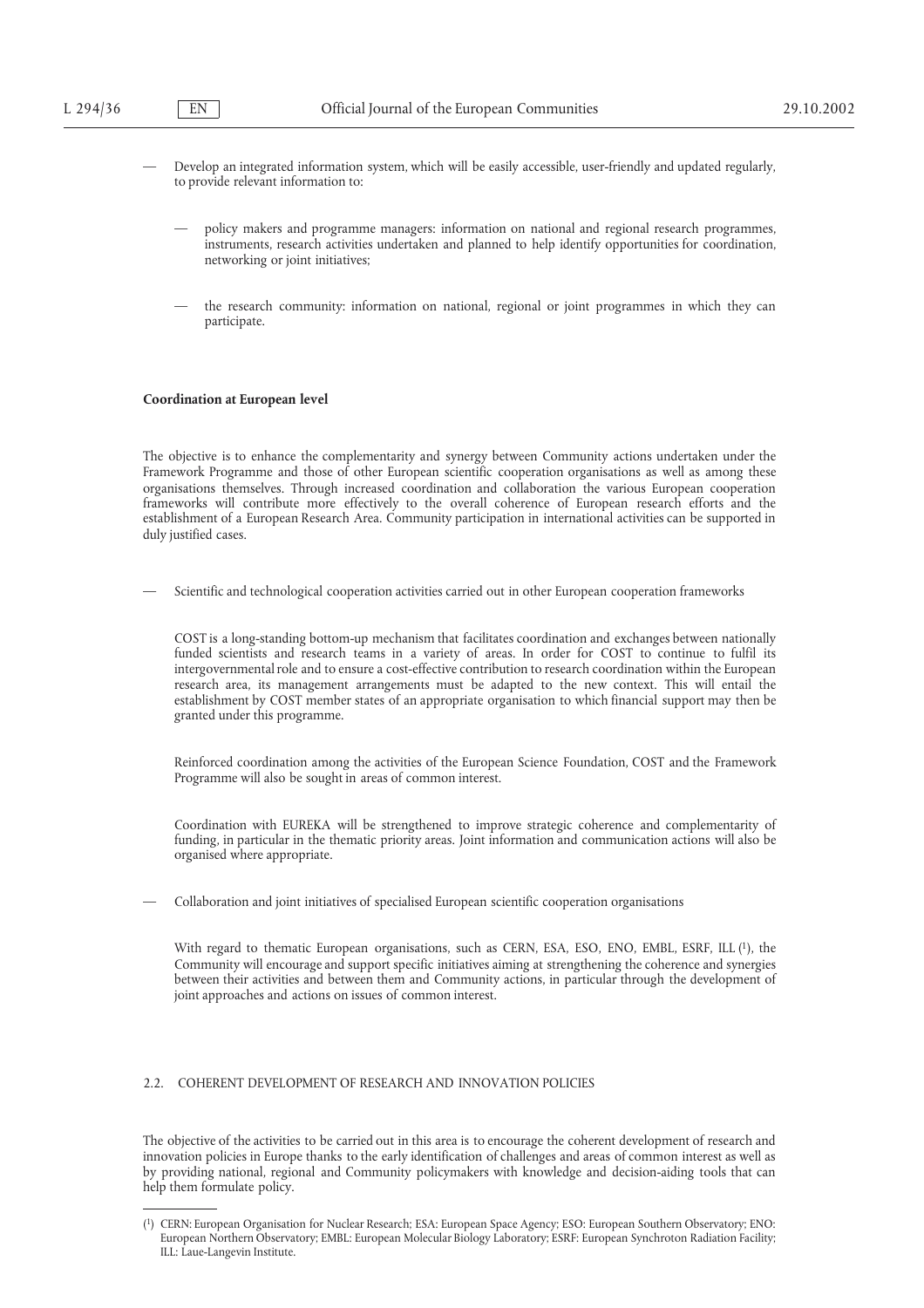The activities to be carried out to this end will take place in the following areas:

— Analyses and studies; work relating to foresight, statistics and science and technology indicators

These activities will include studies, analyses and foresight activities relating to scientific and technological activities and research and innovation policies in the context of the implementation of the European Research Area.

The activities relating to foresight will include in particular the development of thematic dialogue platforms and a knowledge base for users and producers of prospective analyses, the exploitation of good practices with regard to methodology, as well as the preparation of medium and long term scenarios for science and technology in Europe.

Work on indicators will involve the further development of relevant and harmonised indicators, taking into account the different dimensions of research and innovation and their impact on economy and society, for example for comparing the scientific and technological performance of the Member States and regions.

— Benchmarking of research and innovation policies at national, regional and European level

The first exercise to benchmark national RTD policies, which began in 2000, will be completed by mid 2002. In the light of this exercise, the methodology of the next benchmarking cycles, including the indicators, will be adapted and the exercises will be enlarged geographically by opening them up to the countries in the process of acceding to the EU and the associated countries, and will be extended to include other themes. Special attention will be paid to the dissemination and monitoring of the application of best practices in close collaboration with the Member States and the research actors.

The benchmarking work in progress in the field of innovation (gathering of information about innovation policies in Europe, development of the 'innovation scoreboard' and organisation of 'peer reviews' of innovation policies by 'thematic clubs' of policymakers) will be extended so as to open them up geographically, in social terms as a result of involving the innovation stakeholders, and in regional terms.

— Mapping scientific and technological excellence in Europe

The activities on mapping excellence will be expanded according to two guidelines, increasing the number of themes covered and regularly updating the results.

Special attention will be paid to the very broad dissemination of the information available as well as to the coordination of mapping with the activities aimed at promoting the integration of research efforts in Europe.

— Improving the regulatory and administrative environment for research and innovation in Europe

The objective here is to examine and analyse regulatory and administrative obstacles, to identify and disseminate good management practices and to help formulate new approaches. The following are some of the areas that will be concerned: intellectual and industrial property; public-private relations with regard to research and innovation; the exploitation and dissemination of knowledge; the rules governing access to new products or services on the market; mechanisms for funding research and innovation and encouraging investment, in particular by the private sector.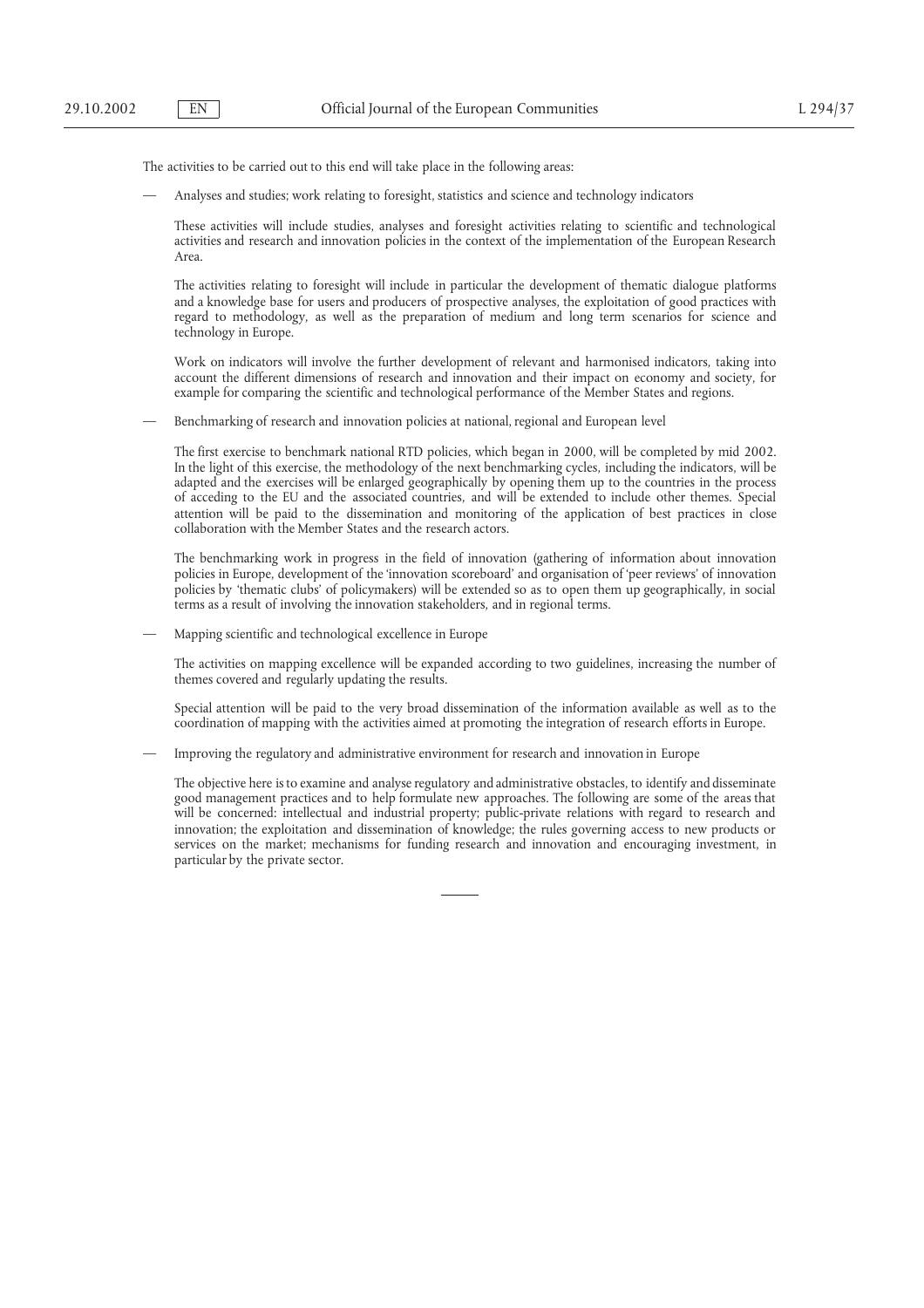# *ANNEX II*

#### **INDICATIVE BREAKDOWN OF THE AMOUNT**

| Types of activities                                                                                                         | Amount<br>(EUR million) |
|-----------------------------------------------------------------------------------------------------------------------------|-------------------------|
| FOCUSING AND INTEGRATING COMMUNITY RESEARCH (1)                                                                             | 12585                   |
| Priority thematic areas of research $(2)$                                                                                   | 11 285                  |
| Life sciences, genomics and biotechnology for health(3)                                                                     | 2 2 5 5                 |
| - Advanced genomics and its applications for health                                                                         | 1 1 0 0                 |
| - Combating major diseases                                                                                                  | 1 1 5 5                 |
| Information society technologies (4)                                                                                        | 3625                    |
| Nano-technologies and nano-sciences, knowledge-based multifunctional materials, and new<br>production processes and devices | 1 300                   |
| Aeronautics and space                                                                                                       | 1075                    |
| Food quality and safety                                                                                                     | 685                     |
| Sustainable development, global change and ecosystems                                                                       | 2 1 2 0                 |
| - Sustainable energy systems                                                                                                | 810                     |
| - Sustainable surface transport                                                                                             | 610                     |
| -Global change and ecosystems                                                                                               | 700                     |
| Citizens and governance in a knowledge-based society                                                                        | 225                     |
| Specific activities covering a wider field of research                                                                      | 1 300                   |
| Policy support and anticipating scientific and technological needs                                                          | 555                     |
| Horizontal research activities involving SMEs                                                                               | 430                     |
| Specific measures in support of international cooperation $(5)(6)$                                                          | 315                     |
| STRENGTHENING THE FOUNDATIONS OF THE EUROPEAN RESEARCH AREA                                                                 | 320                     |
| Support for the coordination of activities $(7)$                                                                            | 270                     |
| Support for the coherent development of policies                                                                            | 50                      |
| <b>Total</b>                                                                                                                | 12905                   |

(1) Including any amounts provided for under decisions of the European Parliament and Council pursuant to Article 169 of the Treaty.

(2) Of which at least 15 % to SMEs.

<sup>(3)</sup> Including up to EUR 400 million for cancer-related research.

<sup>(4)</sup> Including up to EUR 100 million for the further development of Géant and GRID.

<sup>(5)</sup> This amount of EUR 315 million will fund specific measures in support of international cooperation involving developing countries, Mediterranean countries, the Western Balkans, and Russia and the Newly Independent States (NIS). Another EUR 285 million is earmarked to finance the participation of third country organisations in the 'Thematic Priorities' and in the 'Specific activities covering a wider field of research', thus bringing the total amount devoted to international cooperation to EUR 600 million.

<sup>(6)</sup> Of which EUR 70 million for INTAS.

<sup>(7)</sup> Of which at least EUR 50 million and up to EUR 80 million for COST.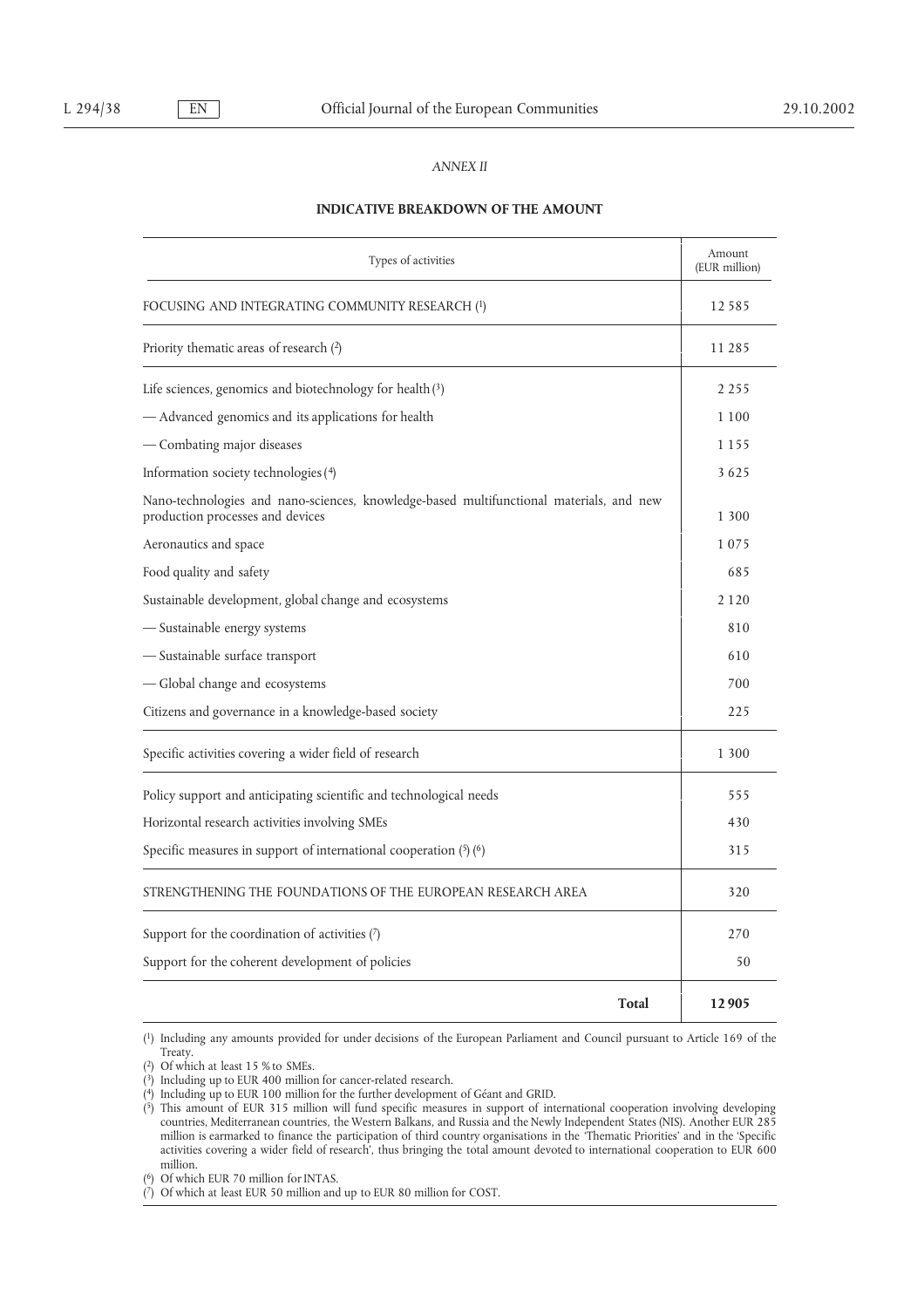## *ANNEX III*

#### **MEANS FOR IMPLEMENTING THE PROGRAMME**

In order to implement the specific programme, and in accordance with the Decisions of the European Parliament and of the Council concerning the multiannual Framework Programme 2002–2006 of the European Community for research, technological development and demonstration activities aimed at contributing towards the creation of the European Research Area (No 1513/2002/EC) and with the Regulation (EC) No .../2002 on rules for the participation of undertakings, research centres and universities and for the dissemination of research results, the Commission will use various instruments.

As regards the thematic priority areas, the importance of the new instruments (integrated projects and networks of excellence) is recognised as being an overall priority means to attain the objectives of critical mass, management simplification and European added value contributed by Community research in relation to what is already undertaken at national level, and of the integration of the research capacities.

However, the size of projects is not a criterion for exclusion, and access to new instruments is ensured for SMEs and other small entities.

The new instruments will be used from the start of the Sixth Framework Programme in each theme and, where deemed appropriate, as a priority means, while maintaining the use of specific targeted projects and coordination actions.

The Commission will evaluate the proposals in accordance with the evaluation criteria set out in the abovementioned legal instruments.

The Community contribution will be granted in accordance with the above mentioned legal instruments and in compliance with the Community framework for state aid for research.

In certain cases, when a project receives the maximum level of co-financing authorised under the framework programme or an overall grant, an additional contribution from the Structural Funds, pursuant to Council Regulation  $(EC)$  No 260/99(1), could be granted.

In the case of participation of entities from the associated candidate countries, an additional contribution from the pre-accession financial instruments could be granted under similar conditions. In the case of participation of organisations from Mediterranean or developing countries, a contribution of the MEDA programme and of the financial instruments of the Community's aid to development could be envisaged.

In carrying out the programme, the Commission may have recourse to technical assistance. In 2004 an evaluation will be undertaken by independent experts of the efficiency of each of these three types of instruments in the execution of the Sixth Framework Programme.

Actions under Articles 169 and 171 of the Treaty which contribute to the scientific and technological objectives set out in Annex I may be supported financially by the specific programme, in accordance with the relevant decisions under Article 172 of the Treaty.

## A. NEW INSTRUMENTS

## A.1. **Networks of excellence**

Networks of excellence are implemented in the seven priority thematic areas of the Framework Programme and, in duly justified cases, in research areas supporting policies and anticipating scientific and technological needs.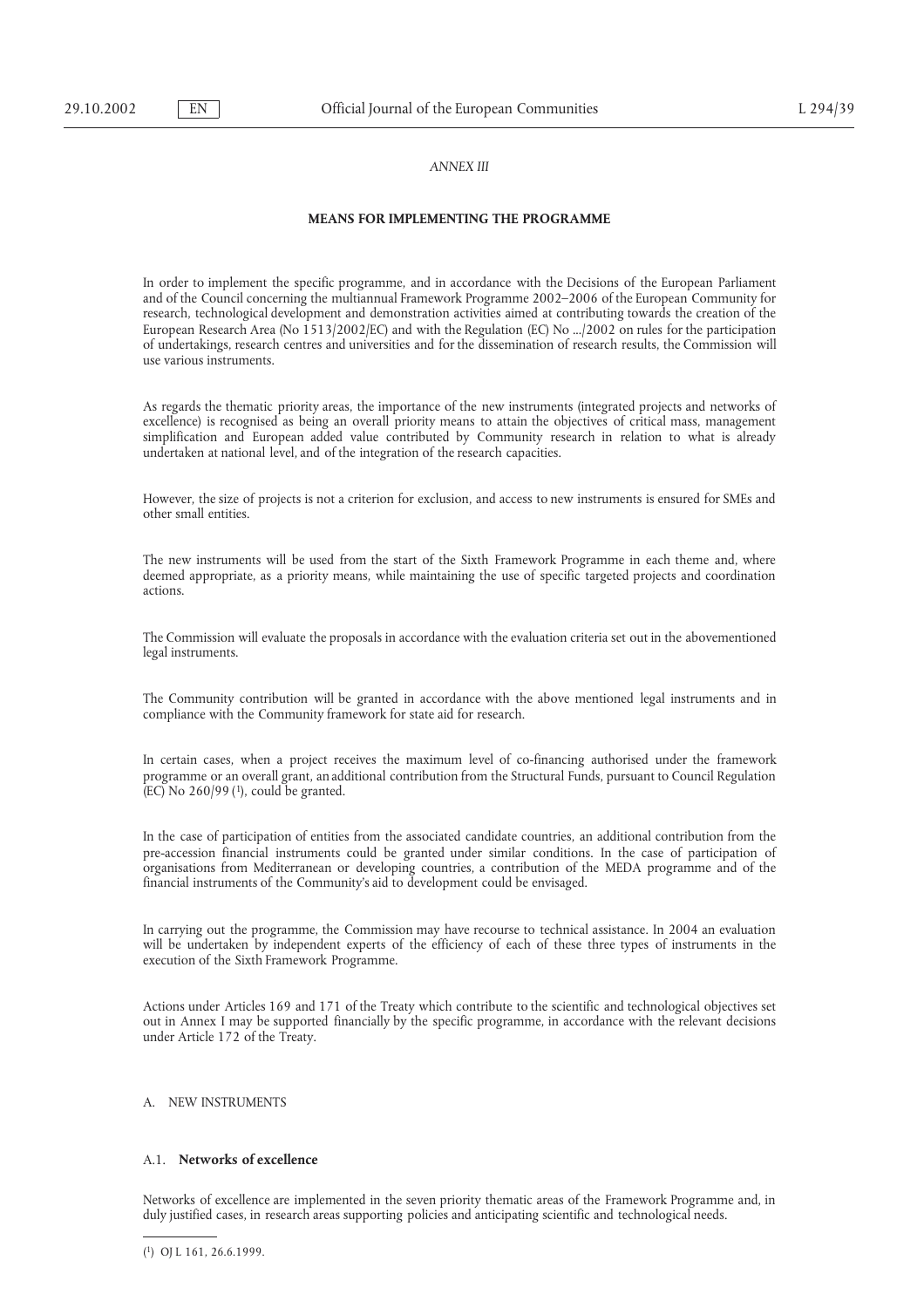The purpose of networks of excellence is to strengthen and develop Community scientific and technological excellence by means of the integration, at European level, of research capacities currently existing or emerging at both national and regional level. Each network will also aim at advancing knowledge in a particular area by assembling a critical mass of expertise. They will foster cooperation between capacities of excellence in universities, research centres, enterprises, including SMEs, and science and technology organisations. The activities concerned will be generally targeted towards long-term, multidisciplinary objectives, rather than predefined results in terms of products, processes or services.

A network of excellence will be implemented by a joint programme of activities involving some or, where appropriate, all of the research capacities and activities of the participants in the relevant area to attain a critical mass of expertise and European added value. A joint programme of activities could aim at the creation of a self-standing virtual centre of excellence that may result in developing the necessary means for achieving a durable integration of the research capacities. A joint programme of activities will necessarily include those aimed at integration, as well as activities related to the spreading of excellence and dissemination of results outside the network.

In pursuing its objectives, the network will therefore carry out:

- research activities integrated by its participants,
- integration activities which will comprise in particular:
	- adaptation of the participants' research activities in order to strengthen their complementarity,
	- development and utilisation of electronic information and communication means, and development of virtual and interactive working methods,
	- short-, medium- and long-term exchanges of personnel, the opening of positions to researchers from other members of the network, or their training,
	- development and use of joint research infrastructures, and adaptation of the existing facilities with a view to a shared use,
	- joint management and exploitation of the knowledge generated, and actions to promote innovation,
- activities of spreading of excellence which will comprise, as appropriate:
	- training of researchers,
	- communication concerning the achievements of the network and the dissemination of knowledge,
	- services in support of technological innovation in SMEs, aimed in particular at the take-up of new technologies,
	- analyses of science/society issues related to the research carried out by the network.

In carrying out some of its activities (such as training of researchers), the network will endeavour to ensure publicity by publishing calls for applications.

The size of the network may vary according to the areas and subjects involved. As an indication, the number of participants should not be less than half a dozen. On average, in financial terms, the Community contribution to a network of excellence may represent several million euros per year.

The network proposals should comprise the following elements:

- a general outline of the joint programme of activities, and its content for the first period, broken down into research activities, integration activities, and activities for spreading excellence,
- the role of the participants, identifying the activities and resources that they will integrate,
- the operation of the network (coordination and management of activities),
- the plan for the dissemination of knowledge and the perspectives as regards exploitation of the results.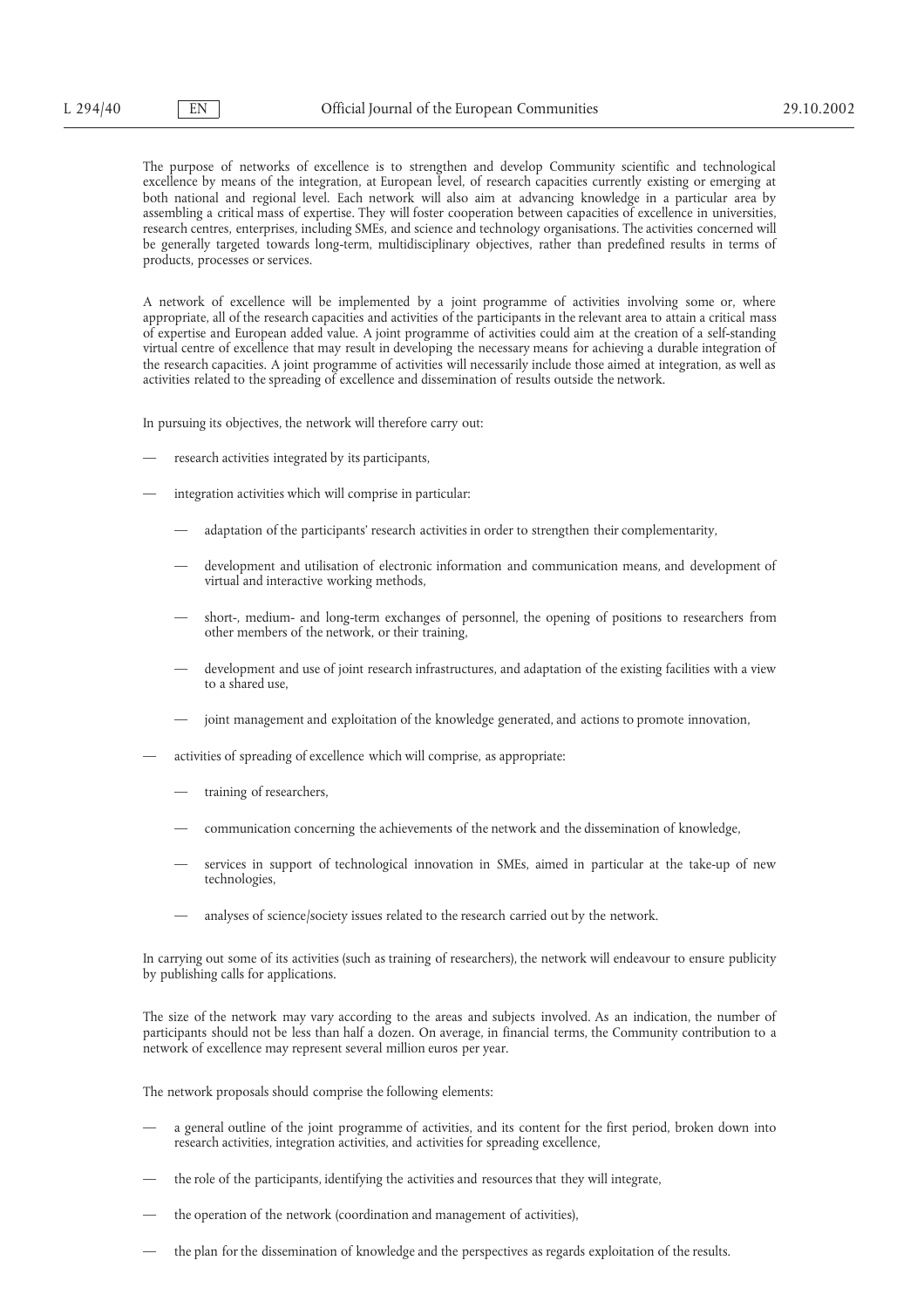The partnership may evolve when necessary, within the limit of the initial Community contribution, by replacing participants or adding new ones. In most cases, this will be done through publication of a competitive call.

The programme of activities would be updated yearly and would entail a reorientation of certain activities or launching of new ones not initially foreseen, which could involve new participants. The Commission may launch calls for proposals with a view to the allocation of additional contribution in order to cover, for example, an extension of the integrated activities of the existing network or the integration of new participants.

The Community's financial contribution will take the form of a grant for integration, the amount of which is determined in relation to the value of the capacities and resources which all the participants propose to integrate. It will complement the resources deployed by the participants in order to carry out the joint programme of activities. It should be sufficient to act as an incentive for integration, but without creating a financial dependence that might jeopardise the lasting association of the network.

## A.2. **Integrated projects**

Integrated projects will be implemented in the seven priority thematic areas of the Framework Programme and, in duly justified cases, in research areas supporting policies and anticipating scientific and technological needs.

Integrated projects are designed to give increased impetus to the Community's competitiveness or to address major societal needs by mobilising a critical mass of research and technological development resources and competence. Each integrated project will be assigned clearly defined scientific and technological objectives and should be directed at obtaining specific results applicable in terms of, for instance, products, processes or services. Under these objectives they may include more long-term or 'risky' research.

Integrated projects will comprise a coherent set of component actions which may vary in size and structure according to the tasks to be carried out, each dealing with different aspects of the research needed to achieve common overall objectives, and forming a coherent whole and implemented in close coordination.

They will be carried out on the basis of overall financing plans preferably involving significant mobilisation of public and private sector funding, including funding from EIB and collaboration schemes such as Eureka.

All the activities carried out in the context of an integrated project will be defined in the general framework of an 'implementation plan' comprising activities relating to:

- research, and as appropriate technological development and/or demonstration,
- management, dissemination and transfer of knowledge with a view to promoting innovation,
- analysis and assessment of the technologies concerned, as well as the factors relating to their exploitation.

In pursuit of its objectives, it may also comprise activities relating to:

- training researchers, students, engineers and industrial executives, in particular for SMEs,
- support for the take-up of new technologies, in particular by SMEs,
- information and communication, and dialogue with the public concerning the science/society aspects of the research carried out within the project.

The combined activities of an integrated project may represent a financial size ranging from several million euros to several tens of millions of euros. However, the size of projects is not a criterion for exclusion, and access to new instruments is ensured for SMEs and other small entities.

Integrated project proposals should comprise the following elements:

- the scientific and technological objectives of the project,
- the main lines and timetable of the execution plan, highlighting the articulation of the various components,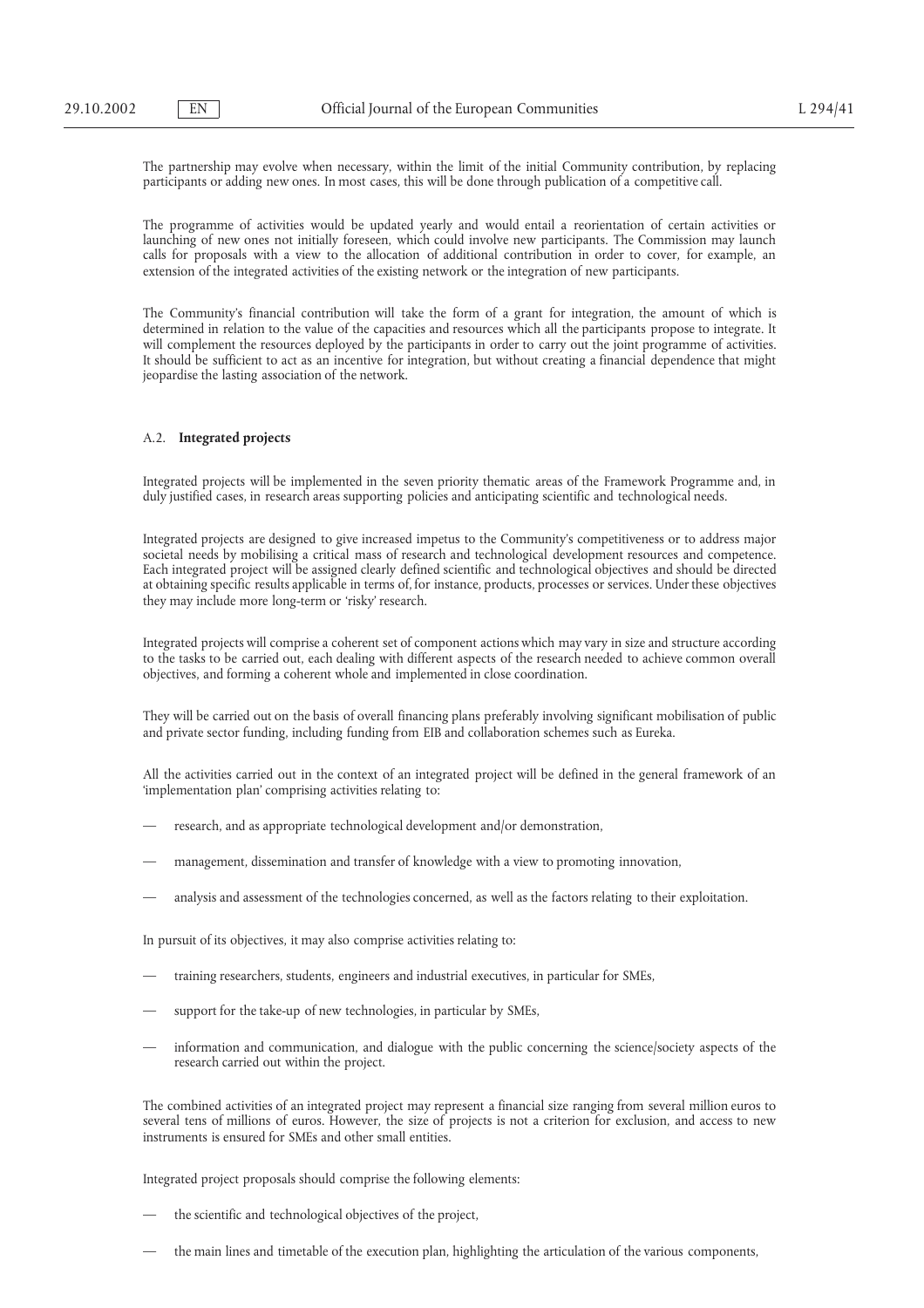- the stages of implementation and the results expected in each one of them,
- the role of the participants within the consortium and the specific skills of each of them,
- the organisation and management of the project,
- the plan for the dissemination of knowledge and the exploitation of results,
- the global budget estimate and the budget for the different activities, including a financial plan identifying the various contributions and their origin.

The partnership may evolve when necessary, within the limits of the initial Community contribution, by replacing participants or adding new ones. In most cases, this will be done through publication of a competitive call.

The implementation plan will be updated yearly. This updating may entail the reorientation of certain activities and the launching of new ones. In the latter case, and where an additional Community contribution is needed, the Commission will identify these activities and the participants who will carry them out, by means of a call for proposals.

The Community contribution will take the form of a grant to the budget, calculated as a percentage of the budget allocated by the participants to carry out the project, adapted according to the type of activity.

## B. OTHER INSTRUMENTS

#### B.1. **Specific targeted research projects**

Specific targeted research projects will aim at improving European competitiveness. They will be sharply focused and will take either of the following two forms, or a combination of the two:

- (a) a research and technological development project designed to gain new knowledge either to improve considerably or to develop new products, processes or services or to meet other needs of society and Community policies;
- (b) a demonstration project designed to prove the viability of new technologies offering potential economic advantage but which cannot be commercialised directly.

## B.2. **Collective research projects for SMEs**

Implemented across the whole field of science and technology, these projects will be carried out by research entities for the benefit of industrial associations or groupings, in areas and on subjects of interest to a large number of SMEs confronted with common problems.

## B.3. **Cooperative research projects for SMEs**

Implemented across the whole field of science and technology, these projects will be undertaken for the benefit of a number of SMEs on themes of common interest.

## B.4. **Coordination actions**

Coordination actions are intended to promote and support the coordinated initiatives of a range of research and innovation operators aiming at improved integration. They will cover activities such as the organisation of conferences, meetings, the performance of studies, exchanges of personnel, the exchange and dissemination of good practices, setting up information systems and expert groups, and may, if necessary, include support for the definition, organisation and management of joint or common initiatives.